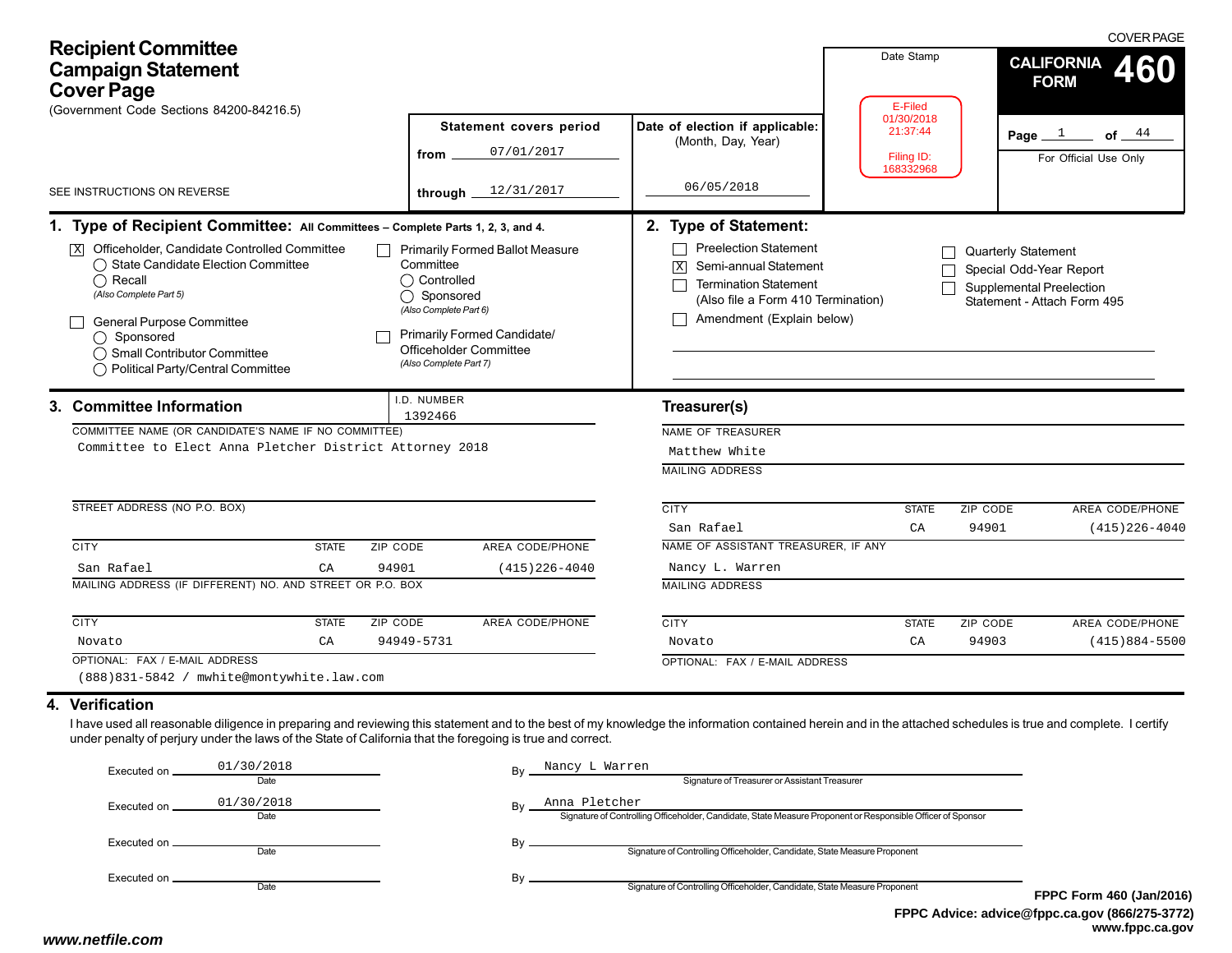## **Recipient Committee Campaign Statement Cover Page — Part 2**

#### **5. Officeholder or Candidate Controlled Committee**

| NAME OF OFFICEHOLDER OR CANDIDATE                                          |             |              |            |
|----------------------------------------------------------------------------|-------------|--------------|------------|
| Anna Pletcher                                                              |             |              |            |
| OFFICE SOUGHT OR HELD (INCLUDE LOCATION AND DISTRICT NUMBER IF APPLICABLE) |             |              |            |
| District Attorney: Marin County                                            |             |              |            |
| RESIDENTIAL/BUSINESS ADDRESS (NO. AND STREET)                              | <b>CITY</b> | <b>STATE</b> | <b>ZIP</b> |
|                                                                            | Mill Valley | CA           | 94941      |

**Related Committees Not Included in this Statement:** *List any committees not included in this statement that are controlled by you or are primarily formed to receive contributions or make expenditures on behalf of your candidacy.*

| <b>COMMITTEE NAME</b>    |                              |          | I.D. NUMBER |                       |
|--------------------------|------------------------------|----------|-------------|-----------------------|
|                          |                              |          |             |                       |
| <b>NAME OF TREASURER</b> |                              |          |             | CONTROLLED COMMITTEE? |
|                          |                              |          | <b>YES</b>  | <b>NO</b>             |
| <b>COMMITTEE ADDRESS</b> | STREET ADDRESS (NO P.O. BOX) |          |             |                       |
|                          |                              |          |             |                       |
| <b>CITY</b>              | <b>STATE</b>                 | ZIP CODE |             | AREA CODE/PHONE       |
|                          |                              |          |             |                       |
| <b>COMMITTEE NAME</b>    |                              |          | I.D. NUMBER |                       |
|                          |                              |          |             |                       |
|                          |                              |          |             |                       |
| <b>NAME OF TREASURER</b> |                              |          |             | CONTROLLED COMMITTEE? |
|                          |                              |          | <b>YES</b>  | NO                    |
| <b>COMMITTEE ADDRESS</b> | STREET ADDRESS (NO P.O. BOX) |          |             |                       |
|                          |                              |          |             |                       |
| <b>CITY</b>              | <b>STATE</b>                 | ZIP CODE |             | AREA CODE/PHONE       |

#### **6. Primarily Formed Ballot Measure Committee**

NAME OF BALLOT MEASURE

| <b>BALLOT NO. OR LETTER</b> | <b>JURISDICTION</b> | <b>SUPPORT</b><br><b>OPPOSE</b> |
|-----------------------------|---------------------|---------------------------------|
|-----------------------------|---------------------|---------------------------------|

**Identify the controlling officeholder, candidate, or state measure proponent, if any.**

NAME OF OFFICEHOLDER, CANDIDATE, OR PROPONENT

| OFFICE SOUGHT OR HELD | I DISTRICT NO. IF ANY |
|-----------------------|-----------------------|
|                       |                       |

#### **7. Primarily Formed Candidate/Officeholder Committee** *List names of officeholder(s) or candidate(s) for which this committee is primarily formed.*

| NAME OF OFFICEHOLDER OR CANDIDATE | OFFICE SOUGHT OR HELD | <b>SUPPORT</b><br><b>OPPOSE</b> |
|-----------------------------------|-----------------------|---------------------------------|
| NAME OF OFFICEHOLDER OR CANDIDATE | OFFICE SOUGHT OR HELD | <b>SUPPORT</b><br><b>OPPOSE</b> |
| NAME OF OFFICEHOLDER OR CANDIDATE | OFFICE SOUGHT OR HELD | <b>SUPPORT</b><br><b>OPPOSE</b> |
| NAME OF OFFICEHOLDER OR CANDIDATE | OFFICE SOUGHT OR HELD | <b>SUPPORT</b><br><b>OPPOSE</b> |

*Attach continuation sheets if necessary*

COVER PAGE - PART 2

**460**

Page <u>2</u> of  $44$ 

**CALIFORNIA FORM**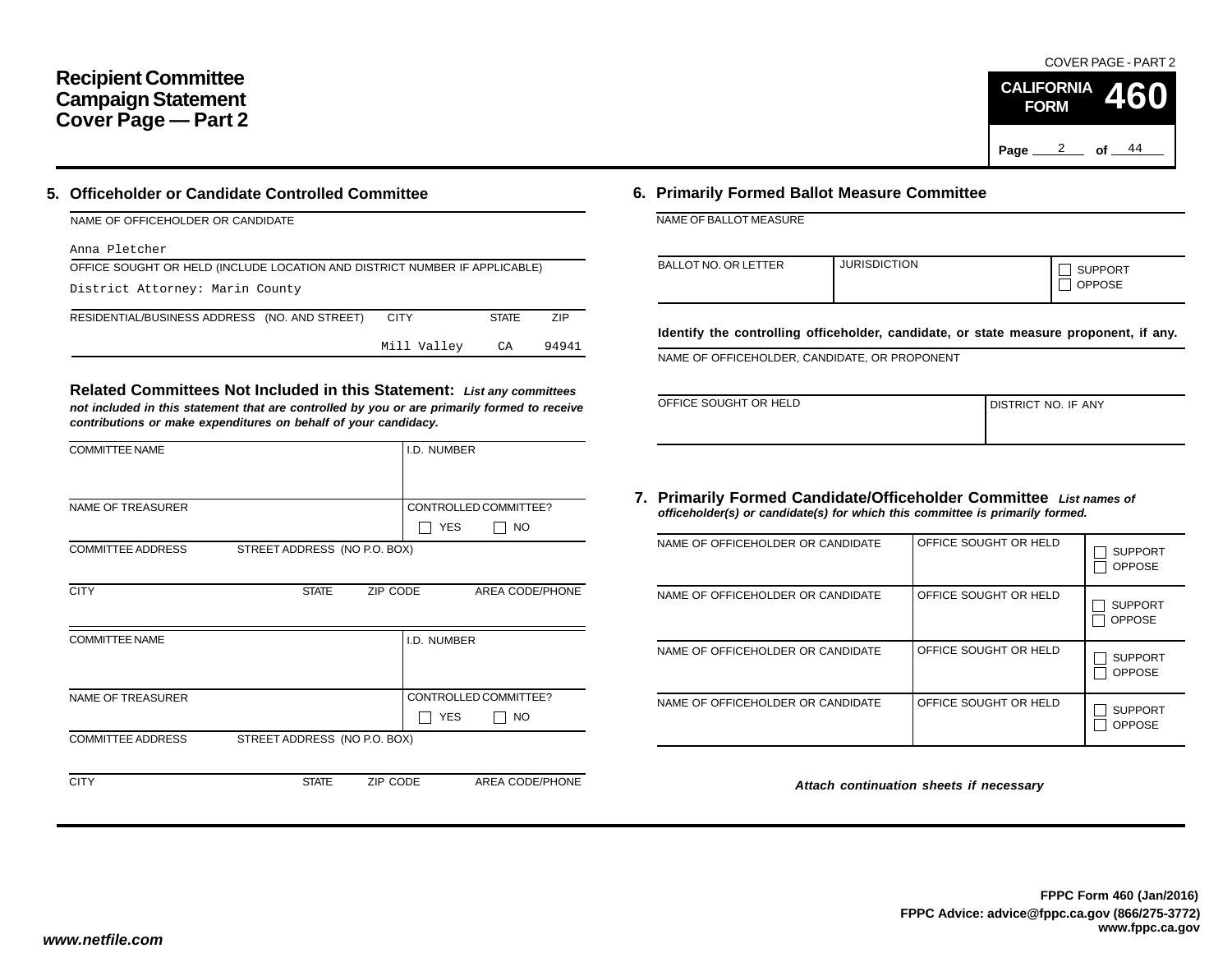| <b>Campaign Disclosure Statement</b>                                      |                                             |                                                            |    |                                                                                        |                         | <b>SUMMARY PAGE</b>                                             |                                                                                      |  |  |  |  |
|---------------------------------------------------------------------------|---------------------------------------------|------------------------------------------------------------|----|----------------------------------------------------------------------------------------|-------------------------|-----------------------------------------------------------------|--------------------------------------------------------------------------------------|--|--|--|--|
| <b>Summary Page</b>                                                       | Amounts may be rounded<br>to whole dollars. |                                                            |    |                                                                                        | Statement covers period | <b>CALIFORNIA</b><br>460                                        |                                                                                      |  |  |  |  |
|                                                                           |                                             |                                                            |    | from $\equiv$                                                                          |                         | 07/01/2017                                                      | <b>FORM</b>                                                                          |  |  |  |  |
|                                                                           |                                             |                                                            |    |                                                                                        | through.                | 12/31/2017                                                      | Page $3$ of $44$                                                                     |  |  |  |  |
| SEE INSTRUCTIONS ON REVERSE<br><b>NAME OF FILER</b>                       |                                             |                                                            |    |                                                                                        |                         |                                                                 | I.D. NUMBER                                                                          |  |  |  |  |
| Committee to Elect Anna Pletcher District Attorney 2018                   |                                             |                                                            |    |                                                                                        |                         |                                                                 | 1392466                                                                              |  |  |  |  |
| <b>Contributions Received</b>                                             |                                             | Column A<br>TOTAL THIS PERIOD<br>(FROM ATTACHED SCHEDULES) |    | <b>Column B</b><br>CALENDAR YEAR<br>TOTAL TO DATE                                      |                         | <b>General Elections</b>                                        | <b>Calendar Year Summary for Candidates</b><br>Running in Both the State Primary and |  |  |  |  |
|                                                                           |                                             | \$ 47,685.00                                               |    |                                                                                        | 153,104.11              |                                                                 |                                                                                      |  |  |  |  |
|                                                                           |                                             | 0.00                                                       |    |                                                                                        | 3,500.00                |                                                                 | 1/1 through 6/30<br>7/1 to Date                                                      |  |  |  |  |
|                                                                           |                                             | 47,685.00                                                  | \$ |                                                                                        | 156,604.11              | 20. Contributions<br>Received                                   | $\mathbb{S}$ $\mathbb{S}$                                                            |  |  |  |  |
|                                                                           |                                             | 1,564.45                                                   |    |                                                                                        | 4,100.59                | 21. Expenditures                                                |                                                                                      |  |  |  |  |
|                                                                           |                                             | 49,249.45                                                  |    | $\mathbb{S}$                                                                           | 160,704.70              | Made                                                            |                                                                                      |  |  |  |  |
| <b>Expenditures Made</b>                                                  |                                             |                                                            |    |                                                                                        |                         | <b>Expenditure Limit Summary for State</b><br><b>Candidates</b> |                                                                                      |  |  |  |  |
|                                                                           |                                             | 0.00                                                       |    |                                                                                        | 0.00                    |                                                                 |                                                                                      |  |  |  |  |
|                                                                           |                                             |                                                            |    | \$37,204.73                                                                            |                         |                                                                 | 22. Cumulative Expenditures Made*<br>(If Subject to Voluntary Expenditure Limit)     |  |  |  |  |
| 9. Accrued Expenses (Unpaid Bills)  Schedule F, Line 3                    |                                             | $-5,442.90$                                                |    |                                                                                        | 1,238.51                | Date of Election                                                | Total to Date                                                                        |  |  |  |  |
|                                                                           |                                             | 1,564.45                                                   |    |                                                                                        | 4,100.59                | (mm/dd/yy)                                                      |                                                                                      |  |  |  |  |
|                                                                           |                                             |                                                            |    | $\frac{1}{2}$                                                                          | 42,543.83               |                                                                 | $\frac{1}{2}$                                                                        |  |  |  |  |
| <b>Current Cash Statement</b>                                             |                                             |                                                            |    |                                                                                        |                         | $\frac{1}{2}$                                                   | $\frac{1}{2}$                                                                        |  |  |  |  |
| 12. Beginning Cash Balance  Previous Summary Page, Line 16 \$ 109,705.60  |                                             |                                                            |    | To calculate Column B, add                                                             |                         |                                                                 |                                                                                      |  |  |  |  |
|                                                                           |                                             | 47,685.00                                                  |    | amounts in Column A to the<br>corresponding amounts                                    |                         |                                                                 |                                                                                      |  |  |  |  |
|                                                                           |                                             | 0.00                                                       |    | from Column B of your last                                                             |                         | reported in Column B.                                           | *Amounts in this section may be different from amounts                               |  |  |  |  |
|                                                                           |                                             | 13, 132.93                                                 |    | report. Some amounts in<br>Column A may be negative                                    |                         |                                                                 |                                                                                      |  |  |  |  |
| 16. ENDING CASH BALANCE  Add Lines 12 + 13 + 14, then subtract Line 15 \$ |                                             | 144,257.67                                                 |    | figures that should be                                                                 |                         |                                                                 |                                                                                      |  |  |  |  |
| If this is a termination statement, Line 16 must be zero.                 |                                             |                                                            |    | subtracted from previous<br>period amounts. If this is<br>the first report being filed |                         |                                                                 |                                                                                      |  |  |  |  |
|                                                                           | S.                                          | 0.00                                                       |    | for this calendar year, only<br>carry over the amounts                                 |                         |                                                                 |                                                                                      |  |  |  |  |
| <b>Cash Equivalents and Outstanding Debts</b>                             |                                             |                                                            |    | from Lines 2, 7, and 9 (if<br>any).                                                    |                         |                                                                 |                                                                                      |  |  |  |  |
|                                                                           | S.                                          | 0.00                                                       |    |                                                                                        |                         |                                                                 |                                                                                      |  |  |  |  |
|                                                                           | \$                                          | 4,738.51                                                   |    |                                                                                        |                         |                                                                 |                                                                                      |  |  |  |  |
|                                                                           |                                             |                                                            |    |                                                                                        |                         |                                                                 | <b>FPPC Form 460 (Jan/201)</b>                                                       |  |  |  |  |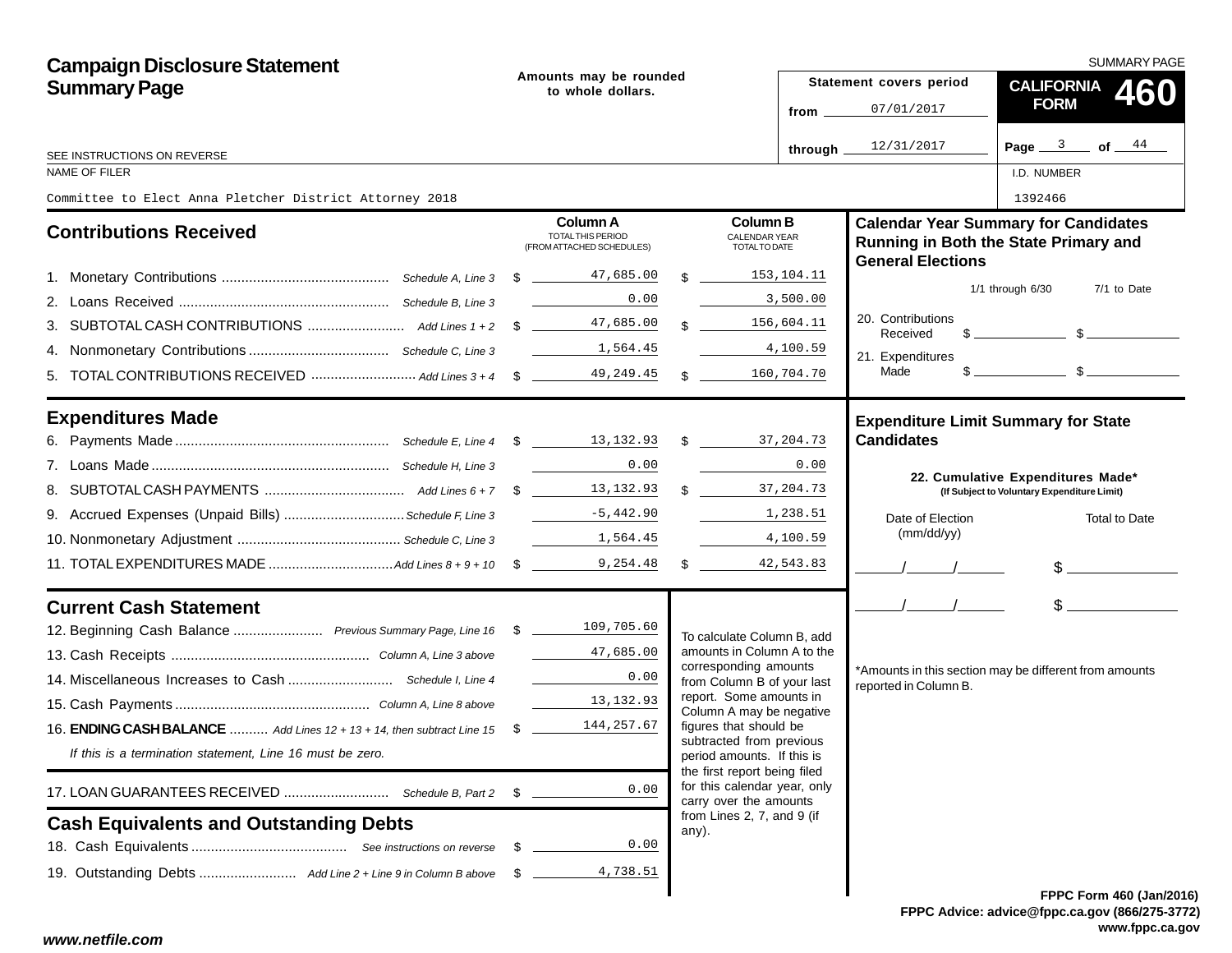**Schedule AMonetary Contributions Received Amounts may be rounded to whole dollars.** SEE INSTRUCTIONS ON REVERSE NAME OF FILER I.D. NUMBER**Statement covers period from**07/01/2017**through** 12/31/2017

## Committee to Elect Anna Pletcher District Attorney 2018

|                                | Committee to Elect Anna Pletcher District Attorney 2018                                         |                                                                     |                                                                                                     |                                                 | 1392466                                                                 |                                          |          |
|--------------------------------|-------------------------------------------------------------------------------------------------|---------------------------------------------------------------------|-----------------------------------------------------------------------------------------------------|-------------------------------------------------|-------------------------------------------------------------------------|------------------------------------------|----------|
| <b>DATE</b><br><b>RECEIVED</b> | FULL NAME, STREET ADDRESS AND ZIP CODE OF CONTRIBUTOR<br>(IF COMMITTEE, ALSO ENTER I.D. NUMBER) | <b>CONTRIBUTOR</b><br>CODE *                                        | IF AN INDIVIDUAL, ENTER<br>OCCUPATION AND EMPLOYER<br>(IF SELF-EMPLOYED, ENTER NAME<br>OF BUSINESS) | <b>AMOUNT</b><br><b>RECEIVED THIS</b><br>PERIOD | <b>CUMULATIVE TO DATE</b><br><b>CALENDAR YEAR</b><br>(JAN. 1 - DEC. 31) | PER ELECTION<br>TO DATE<br>(IF REQUIRED) |          |
| 11/29/2017                     | Schneider Alan<br>Greenbrae, CA 94949                                                           | $X$ IND<br>$\sqcap$ COM<br>$\sqcap$ OTH<br>$\Box$ PTY<br>$\Box$ SCC | Antique Sales<br>Self-employed                                                                      | 200.00                                          | 200.00 P2018                                                            |                                          | \$200.00 |
| 11/17/2017                     | Michelle Anderson<br>San Francisco, CA 94107                                                    | $X$ IND<br>$\Box$ COM<br>$\Box$ OTH<br>$\Box$ PTY<br>$\square$ scc  | Professor<br>Stanford Law School                                                                    | 150.00                                          | 150.00 P2018                                                            |                                          | \$150.00 |
| 12/31/2017                     | Rana Awad<br>Glendale, CA 91202                                                                 | $X$ IND<br>$\Box$ COM<br>$\Box$ OTH<br>$\Box$ PTY<br>$\Box$ SCC     | Attorney<br>NBC Universal                                                                           | 125.00                                          | 125.00 P2018                                                            |                                          | \$125.00 |
| 12/28/2017                     | Barbara Babow<br>Corte Madera, CA 94925                                                         | $x$ IND<br>$\Box$ COM<br>$\Box$ OTH<br>$\Box$ PTY<br>$\Box$ SCC     | Retired<br>None                                                                                     | 150.00                                          | 150.00 P2018                                                            |                                          | \$150.00 |
| 08/24/2017                     | Nathan Ballard<br>San Francisco, CA 94123                                                       | $X$ IND<br>$\Box$ COM<br>$\sqcap$ oth<br>$\Box$ PTY<br>$\sqcap$ scc | Democratic Strategist<br>The Press Shop Inc.                                                        | 100.00                                          | 100.00 P2018                                                            |                                          | \$100.00 |
|                                |                                                                                                 |                                                                     | <b>SUBTOTAL \$</b>                                                                                  | 725.00                                          |                                                                         |                                          |          |
|                                | <b>Schedule A Summary</b>                                                                       |                                                                     |                                                                                                     |                                                 | *Contributor Codes                                                      |                                          |          |
|                                | 1. Amount received this period – itemized monetary contributions.                               |                                                                     |                                                                                                     |                                                 | IND-Individual                                                          |                                          |          |

|                                                                                          | 46,004.00 |
|------------------------------------------------------------------------------------------|-----------|
| 2. Amount received this period – unitemized monetary contributions of less than \$100 \$ |           |
| 3. Total monetary contributions received this period.                                    |           |
|                                                                                          |           |

COM – Recipient Committee (other than PTY or SCC) OTH – Other (e.g., business entity) PTY – Political Party SCC – Small Contributor Committee

### **FPPC Advice: advice@fppc.ca.gov (866/275-3772)FPPC Form 460 (Jan/2016)**

SCHEDULE A

**460**

Page <u>4</u> of <u>44</u>

**CALIFORNIA FORM**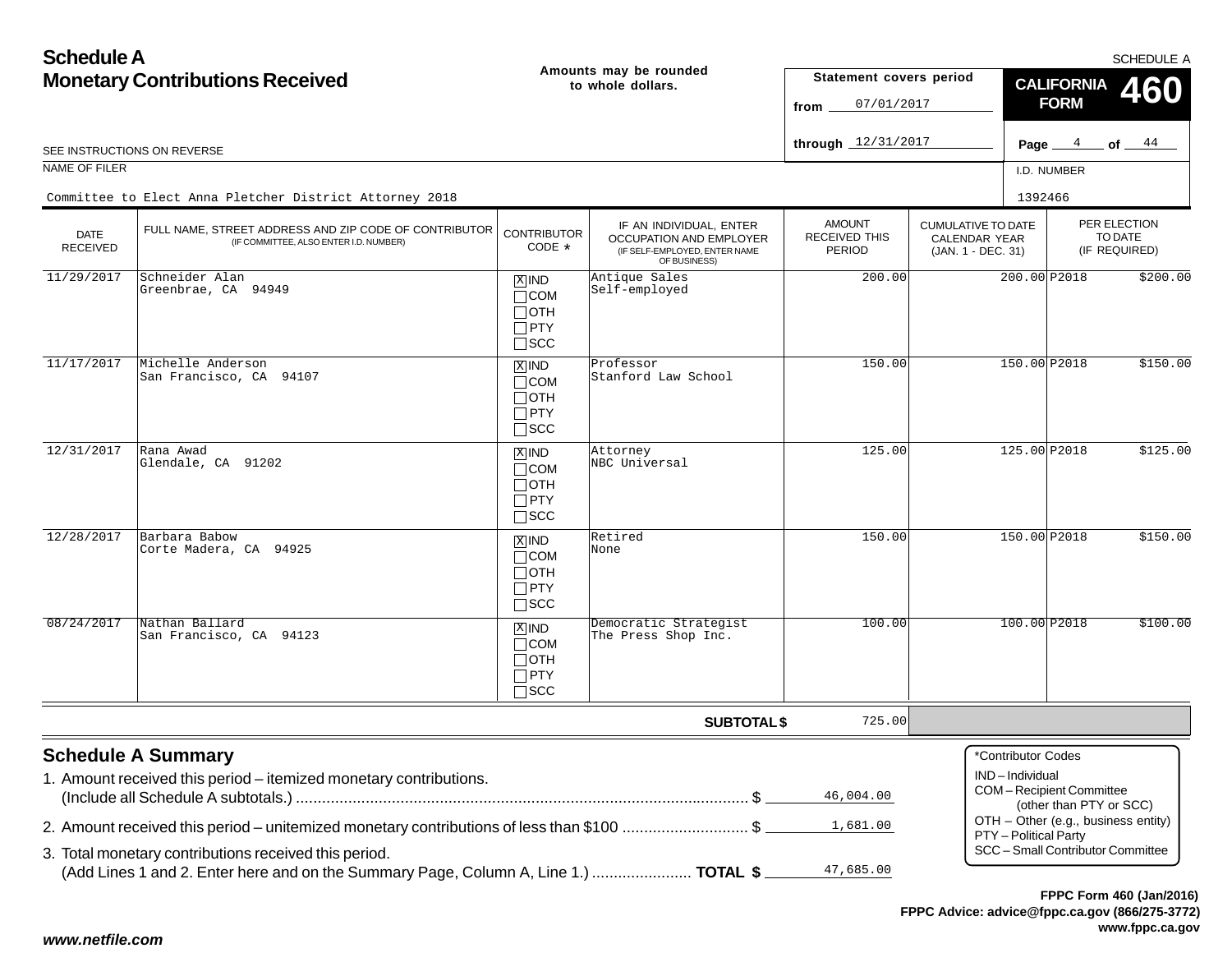| <b>Schedule A (Continuation Sheet)</b><br><b>Monetary Contributions Received</b> |                                                                                                 | Amounts may be rounded<br>to whole dollars.                             |                                                                                                     | <b>Statement covers period</b><br>07/01/2017<br>from<br>12/31/2017 |                                                                  | SCHEDULE A (CONT.)<br><b>CALIFORNIA</b><br>460<br><b>FORM</b> |                                          |  |
|----------------------------------------------------------------------------------|-------------------------------------------------------------------------------------------------|-------------------------------------------------------------------------|-----------------------------------------------------------------------------------------------------|--------------------------------------------------------------------|------------------------------------------------------------------|---------------------------------------------------------------|------------------------------------------|--|
| NAME OF FILER                                                                    |                                                                                                 |                                                                         |                                                                                                     | through                                                            |                                                                  | I.D. NUMBER                                                   | Page $5$ of $44$                         |  |
|                                                                                  | Committee to Elect Anna Pletcher District Attorney 2018                                         |                                                                         |                                                                                                     |                                                                    |                                                                  | 1392466                                                       |                                          |  |
| <b>DATE</b><br><b>RECEIVED</b>                                                   | FULL NAME, STREET ADDRESS AND ZIP CODE OF CONTRIBUTOR<br>(IF COMMITTEE, ALSO ENTER I.D. NUMBER) | <b>CONTRIBUTOR</b><br>CODE *                                            | IF AN INDIVIDUAL, ENTER<br>OCCUPATION AND EMPLOYER<br>(IF SELF-EMPLOYED, ENTER NAME<br>OF BUSINESS) | <b>AMOUNT</b><br><b>RECEIVED THIS</b><br>PERIOD                    | <b>CUMULATIVE TO DATE</b><br>CALENDAR YEAR<br>(JAN. 1 - DEC. 31) |                                                               | PER ELECTION<br>TO DATE<br>(IF REQUIRED) |  |
| 11/16/2017                                                                       | Janice Barlow<br>San Rafael, CA 94901                                                           | $X$ IND<br>$\Box$ COM<br>⊟отн<br>$\Box$ PTY<br>$\square$ SCC            | Retired<br>None                                                                                     | 100.00                                                             | 100.00 P2018                                                     |                                                               | \$100.00                                 |  |
| 11/18/2017                                                                       | Judith Barr<br>Mill Valley, CA 94941                                                            | $X$ IND<br>$\Box$ COM<br>$\Box$ oth<br>$\Box$ PTY<br>$\Box$ scc         | Fitness Instuctor<br>Strawberry Rec District                                                        | 250.00                                                             |                                                                  | 250.00 P2018                                                  | \$250.00                                 |  |
| 12/30/2017                                                                       | Karen Behnke<br>San Rafael, CA 94901                                                            | $X$ IND<br>$\Box$ COM<br>$\Box$ OTH<br>$\Box$ PTY<br>$\sqcap$ scc       | Founder<br>Juice Beauty                                                                             | 500.00                                                             |                                                                  | 500.00 P2018                                                  | \$500.00                                 |  |
| 08/07/2017                                                                       | Hope Bennett<br>Honolulu, HI 96822                                                              | $\overline{X}$ IND<br>$\Box$ COM<br>⊓отн<br>$\Box$ PTY<br>$\square$ scc | Not employed<br>None                                                                                | 1,000.00                                                           |                                                                  | $1,000.00$ P2018                                              | \$1,000.00                               |  |
| 11/23/2017                                                                       | <b>Bob Berring</b><br>Berkeley, CA 94708                                                        | $X$ IND<br>$\Box$ COM<br>$\Box$ oth<br>$\Box$ PTY<br>$\sqcap$ scc       | Retired<br>None                                                                                     | 100.00                                                             |                                                                  | 300.00 P2018                                                  | \$300.00                                 |  |
|                                                                                  |                                                                                                 |                                                                         | <b>SUBTOTAL \$</b>                                                                                  | 1,950.00                                                           |                                                                  |                                                               |                                          |  |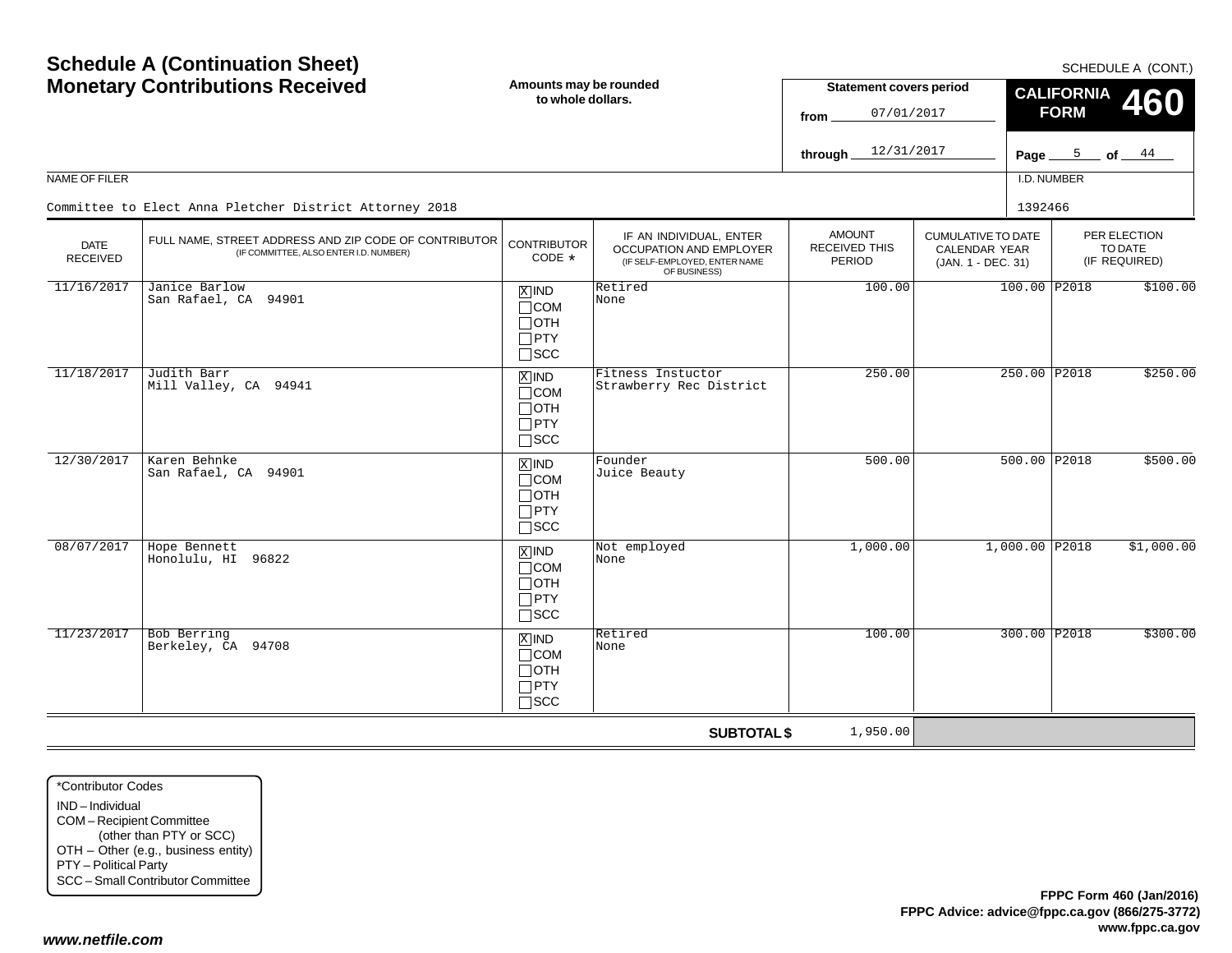| <b>Schedule A (Continuation Sheet)</b><br><b>Monetary Contributions Received</b> |                                                                                                 | Amounts may be rounded<br>to whole dollars.                                                     |                                                                                                     | <b>Statement covers period</b>                  |                                                                         | SCHEDULE A (CONT.)<br><b>CALIFORNIA</b><br>460<br><b>FORM</b> |              |                                          |  |  |          |
|----------------------------------------------------------------------------------|-------------------------------------------------------------------------------------------------|-------------------------------------------------------------------------------------------------|-----------------------------------------------------------------------------------------------------|-------------------------------------------------|-------------------------------------------------------------------------|---------------------------------------------------------------|--------------|------------------------------------------|--|--|----------|
|                                                                                  |                                                                                                 |                                                                                                 |                                                                                                     | 07/01/2017<br>from<br>12/31/2017<br>through     |                                                                         |                                                               |              | Page $6$ of $44$                         |  |  |          |
| NAME OF FILER                                                                    |                                                                                                 |                                                                                                 |                                                                                                     |                                                 |                                                                         | I.D. NUMBER                                                   |              |                                          |  |  |          |
|                                                                                  | Committee to Elect Anna Pletcher District Attorney 2018                                         |                                                                                                 |                                                                                                     |                                                 |                                                                         | 1392466                                                       |              |                                          |  |  |          |
| <b>DATE</b><br><b>RECEIVED</b>                                                   | FULL NAME, STREET ADDRESS AND ZIP CODE OF CONTRIBUTOR<br>(IF COMMITTEE, ALSO ENTER I.D. NUMBER) | <b>CONTRIBUTOR</b><br>CODE *                                                                    | IF AN INDIVIDUAL, ENTER<br>OCCUPATION AND EMPLOYER<br>(IF SELF-EMPLOYED, ENTER NAME<br>OF BUSINESS) | <b>AMOUNT</b><br><b>RECEIVED THIS</b><br>PERIOD | <b>CUMULATIVE TO DATE</b><br><b>CALENDAR YEAR</b><br>(JAN. 1 - DEC. 31) |                                                               |              | PER ELECTION<br>TO DATE<br>(IF REQUIRED) |  |  |          |
| 07/27/2017                                                                       | Ron Birnbaum<br>Los Angeles, CA 90026                                                           | Physician<br>$X$ IND<br>Los Angeles County<br>$\Box$ COM<br>⊟отн<br>$\Box$ PTY<br>$\square$ SCC | 250.00                                                                                              |                                                 |                                                                         |                                                               | 250.00 P2018 |                                          |  |  | \$250.00 |
| 12/26/2017                                                                       | Lynn Blankfort<br>Mill Valley, CA 94941                                                         | $X$ IND<br>$\Box$ COM<br>$\Box$ OTH<br>$\Box$ PTY<br>$\Box$ scc                                 | Retired<br>None                                                                                     | 250.00                                          |                                                                         | 1,000.00 P2018                                                |              | \$1,000.00                               |  |  |          |
| 12/19/2017                                                                       | Steven Block<br>Belvedere, CA 94920                                                             | $X$ IND<br>$\Box$ COM<br>$\Box$ OTH<br>$\Box$ PTY<br>$\Box$ scc                                 | Board Member<br>MCERA                                                                               | 500.00                                          |                                                                         | 500.00 P2018                                                  |              | \$500.00                                 |  |  |          |
| 12/06/2017                                                                       | Greg Brockbank<br>San Rafael, CA 94901                                                          | $X$ IND<br>$\Box$ COM<br>∏ОТН<br>$\Box$ PTY<br>$\Box$ scc                                       | Attorney<br>Self-employed                                                                           | 100.00                                          |                                                                         | 100.00 P2018                                                  |              | \$100.00                                 |  |  |          |
| 12/29/2017                                                                       | Joe Burns<br>Sausalito, CA 94965                                                                | $X$ IND<br>$\Box$ COM<br>$\Box$ OTH<br>$\Box$ PTY<br>$\sqcap$ SCC                               | Realtor<br>Vanguard Properties                                                                      | 100.00                                          |                                                                         | 100.00 P2018                                                  |              | \$100.00                                 |  |  |          |
|                                                                                  |                                                                                                 |                                                                                                 | <b>SUBTOTAL \$</b>                                                                                  | 1,200.00                                        |                                                                         |                                                               |              |                                          |  |  |          |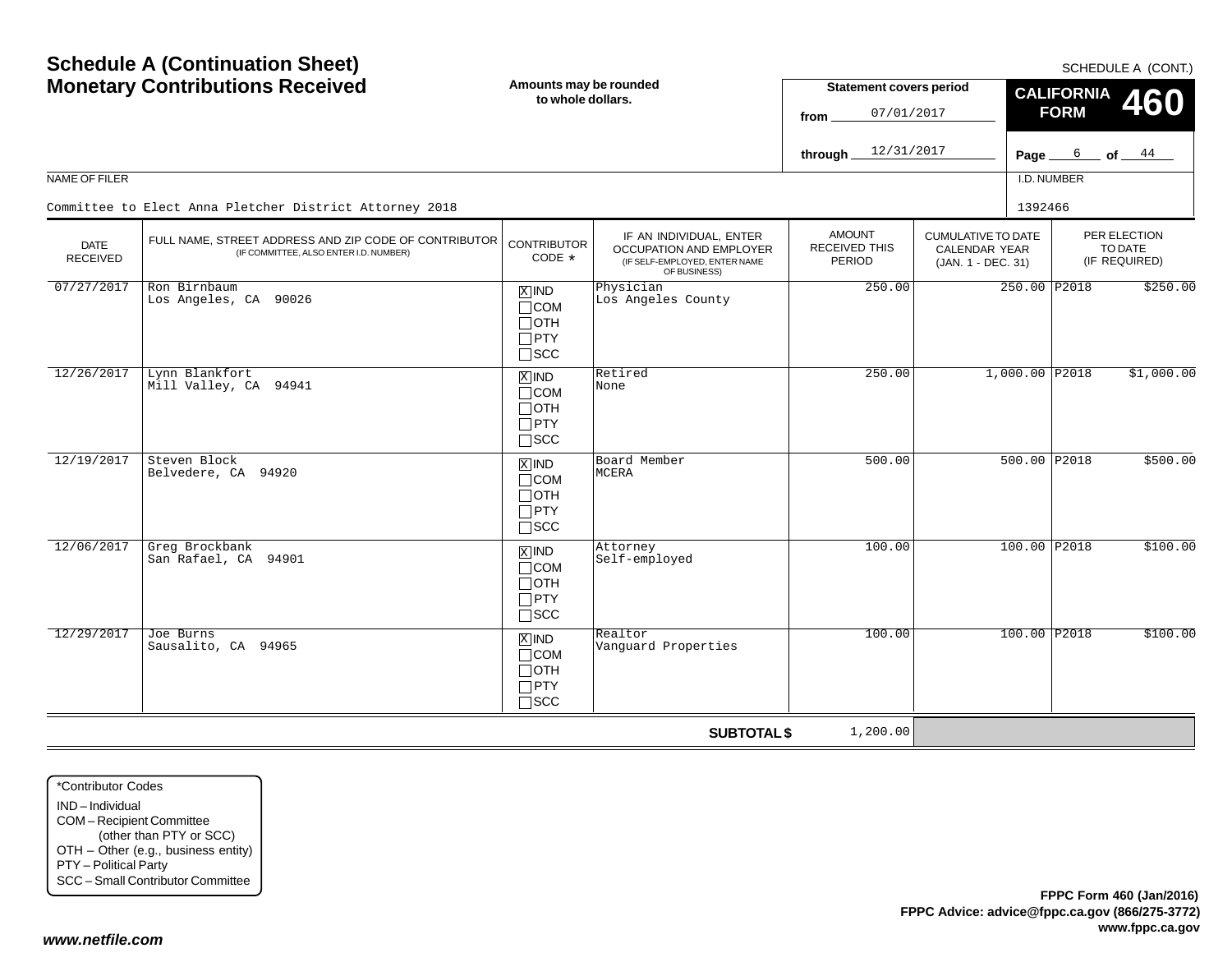|                                | <b>Monetary Contributions Received</b>                                                          | Amounts may be rounded<br>to whole dollars.                                   |                                                                                                     | <b>Statement covers period</b><br>07/01/2017<br>from   |                                                                  | <b>CALIFORNIA</b><br>460<br><b>FORM</b>  |  |  |
|--------------------------------|-------------------------------------------------------------------------------------------------|-------------------------------------------------------------------------------|-----------------------------------------------------------------------------------------------------|--------------------------------------------------------|------------------------------------------------------------------|------------------------------------------|--|--|
|                                |                                                                                                 |                                                                               |                                                                                                     | 12/31/2017<br>through.                                 |                                                                  | Page $\frac{7}{2}$ of $\frac{44}{4}$     |  |  |
| NAME OF FILER                  |                                                                                                 |                                                                               |                                                                                                     |                                                        |                                                                  | I.D. NUMBER                              |  |  |
|                                | Committee to Elect Anna Pletcher District Attorney 2018                                         |                                                                               |                                                                                                     |                                                        | 1392466                                                          |                                          |  |  |
| <b>DATE</b><br><b>RECEIVED</b> | FULL NAME, STREET ADDRESS AND ZIP CODE OF CONTRIBUTOR<br>(IF COMMITTEE, ALSO ENTER I.D. NUMBER) | <b>CONTRIBUTOR</b><br>CODE $*$                                                | IF AN INDIVIDUAL, ENTER<br>OCCUPATION AND EMPLOYER<br>(IF SELF-EMPLOYED, ENTER NAME<br>OF BUSINESS) | <b>AMOUNT</b><br><b>RECEIVED THIS</b><br><b>PERIOD</b> | <b>CUMULATIVE TO DATE</b><br>CALENDAR YEAR<br>(JAN. 1 - DEC. 31) | PER ELECTION<br>TO DATE<br>(IF REQUIRED) |  |  |
| 10/07/2017                     | Patricia Cahill<br>Kentfield, CA 94904                                                          | $X$ IND<br>$\Box$ COM<br>$\Box$ OTH<br>$\square$ PTY<br>$\square$ SCC         | Retired<br>None                                                                                     | 250.00                                                 |                                                                  | 250.00 P2018<br>\$250.00                 |  |  |
| 10/19/2017                     | Lynne Carmichael<br>San Anselmo, CA 94960                                                       | $\overline{X}$ IND<br>$\Box$ COM<br>$\Box$ OTH<br>$\Box$ PTY<br>$\square$ SCC | Attorney<br>Hinman & Carmichael                                                                     | 250.00                                                 |                                                                  | 250.00 P2018<br>\$250.00                 |  |  |
| 12/28/2017                     | Benjamin Chapman<br>Redondo Beach, CA 90277                                                     | $X$ IND<br>$\Box$ COM<br>$\Box$ oth<br>$\Box$ PTY<br>$\square$ SCC            | Lawyer<br>City of Los Angeles                                                                       | 100.00                                                 |                                                                  | 100.00 P2018<br>\$100.00                 |  |  |
| 09/11/2017                     | Chavez & Gertler, LLP<br>Mill Valley, CA 94941                                                  | $\Box$ IND<br>$\Box$ COM<br>$X$ OTH<br>$\Box$ PTY<br>$\square$ SCC            |                                                                                                     | 250.00                                                 |                                                                  | 750.00 P2018<br>\$750.00                 |  |  |
| 11/08/2017                     | Jaqueline Kelly Chin<br>Mill Valley, CA 94941                                                   | $X$ IND<br>$\Box$ COM<br>$\Box$ OTH<br>$\Box$ PTY<br>$\sqcap$ SCC             | VP, Retail Analytics<br>Charles Schwab                                                              | 100.00                                                 |                                                                  | 100.00 P2018<br>\$100.00                 |  |  |
|                                |                                                                                                 |                                                                               | <b>SUBTOTAL \$</b>                                                                                  | 950.00                                                 |                                                                  |                                          |  |  |

\*Contributor CodesIND – Individual COM – Recipient Committee (other than PTY or SCC) OTH – Other (e.g., business entity) PTY – Political Party SCC – Small Contributor Committee

**Schedule A (Continuation Sheet)**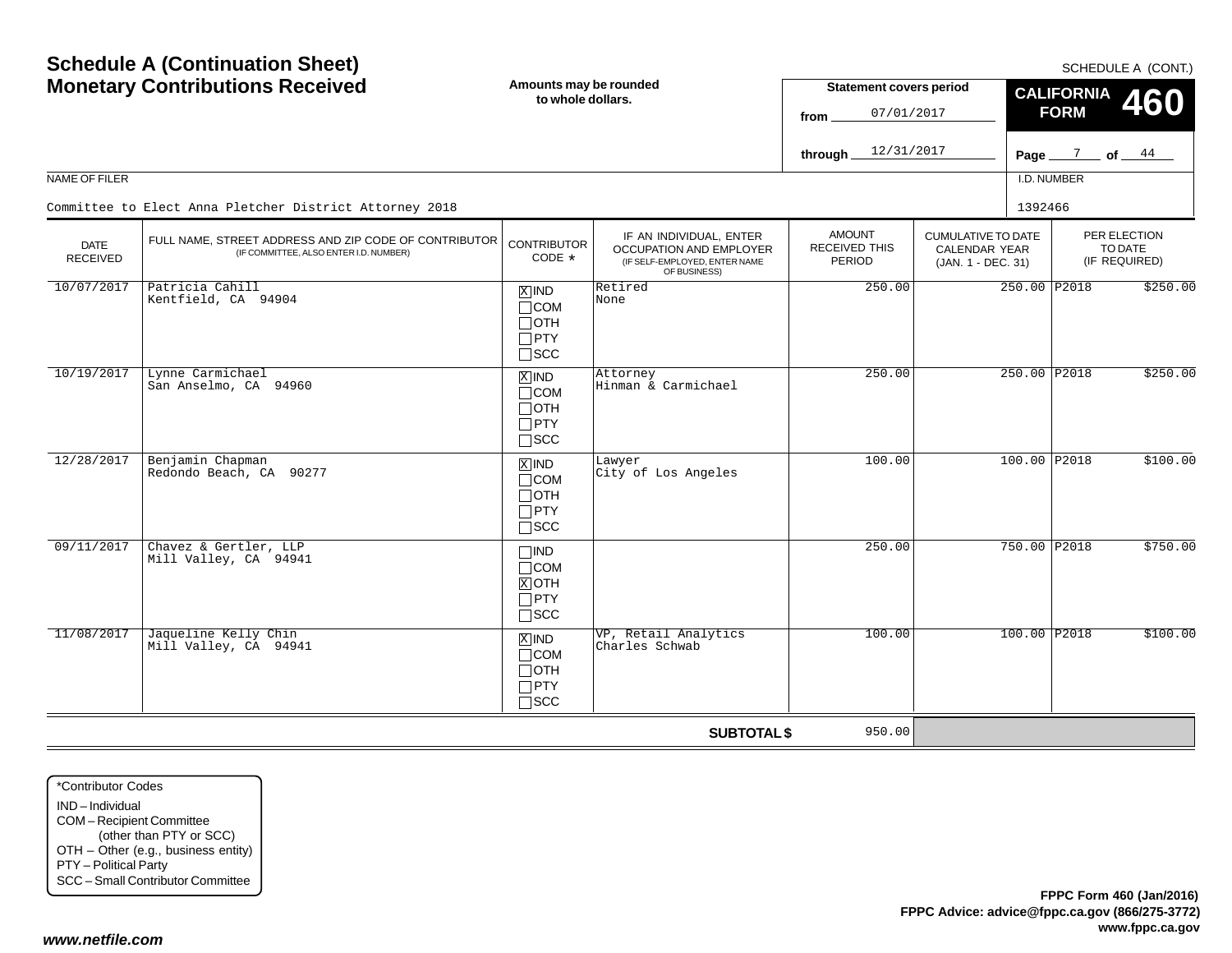| <b>Schedule A (Continuation Sheet)</b><br><b>Monetary Contributions Received</b> |                                                                                                 | Amounts may be rounded<br>to whole dollars.                                       |                                                                                                     |                                                 | <b>Statement covers period</b><br>07/01/2017                            | SCHEDULE A (CONT.)<br><b>CALIFORNIA</b><br><b>460</b><br><b>FORM</b> |                |                                          |
|----------------------------------------------------------------------------------|-------------------------------------------------------------------------------------------------|-----------------------------------------------------------------------------------|-----------------------------------------------------------------------------------------------------|-------------------------------------------------|-------------------------------------------------------------------------|----------------------------------------------------------------------|----------------|------------------------------------------|
|                                                                                  |                                                                                                 |                                                                                   |                                                                                                     | 12/31/2017<br>through                           |                                                                         | Page $\_$                                                            | 8              | $of \underline{\hspace{1cm}44}$          |
| NAME OF FILER                                                                    |                                                                                                 |                                                                                   |                                                                                                     |                                                 |                                                                         |                                                                      | I.D. NUMBER    |                                          |
|                                                                                  | Committee to Elect Anna Pletcher District Attorney 2018                                         |                                                                                   |                                                                                                     |                                                 |                                                                         | 1392466                                                              |                |                                          |
| <b>DATE</b><br><b>RECEIVED</b>                                                   | FULL NAME. STREET ADDRESS AND ZIP CODE OF CONTRIBUTOR<br>(IF COMMITTEE, ALSO ENTER I.D. NUMBER) | <b>CONTRIBUTOR</b><br>CODE *                                                      | IF AN INDIVIDUAL, ENTER<br>OCCUPATION AND EMPLOYER<br>(IF SELF-EMPLOYED, ENTER NAME<br>OF BUSINESS) | <b>AMOUNT</b><br><b>RECEIVED THIS</b><br>PERIOD | <b>CUMULATIVE TO DATE</b><br><b>CALENDAR YEAR</b><br>(JAN. 1 - DEC. 31) |                                                                      |                | PER ELECTION<br>TO DATE<br>(IF REQUIRED) |
| 12/30/2017                                                                       | Joel Comer<br>Kentfield, CA 94904                                                               | $\boxed{\text{X}}$ IND<br>$\Box$ COM<br>$\Box$ OTH<br>$\Box$ PTY<br>$\Box$ SCC    | Investment Banker<br>Sandler O'Neill & Partners<br>LP                                               | 1,000.00                                        |                                                                         |                                                                      | 1,000.00 P2018 | \$1,000.00                               |
| 10/10/2017                                                                       | Jane Cooper<br>Belvedere, CA 94920-2334                                                         | $\boxed{\text{X}}$ IND<br>$\Box$ COM<br>$\Box$ OTH<br>$\Box$ PTY<br>$\square$ SCC | Retired<br>None                                                                                     | 250.00                                          |                                                                         |                                                                      | 250.00 P2018   | \$250.00                                 |
| 11/03/2017                                                                       | David Coury<br>San Rafael, CA 94901                                                             | $X$ IND<br>$\Box$ COM<br>$\Box$ OTH<br>$\Box$ PTY<br>$\square$ SCC                | Retired<br>None                                                                                     | 100.00                                          |                                                                         |                                                                      | 300.00 P2018   | \$300.00                                 |
| 12/04/2017                                                                       | Fearn de Vicq<br>Corte Madera, CA 94925                                                         | $\overline{X}$ IND<br>$\Box$ COM<br>$\Box$ OTH<br>$\Box$ PTY<br>$\square$ SCC     | Graphic Design<br>Self-employed                                                                     | 100.00                                          |                                                                         |                                                                      | 100.00 P2018   | \$100.00                                 |
| 10/11/2017                                                                       | Daphne Dickson<br>Mill Valley, CA 94941                                                         | $X$ IND<br>$\Box$ COM<br>$\Box$ OTH<br>$\Box$ PTY<br>$\Box$ SCC                   | Asset Advisor<br>SFG Asset Advisors                                                                 | 100.00                                          |                                                                         |                                                                      | 100.00 P2018   | \$100.00                                 |
|                                                                                  |                                                                                                 |                                                                                   | <b>SUBTOTAL \$</b>                                                                                  | 1,550.00                                        |                                                                         |                                                                      |                |                                          |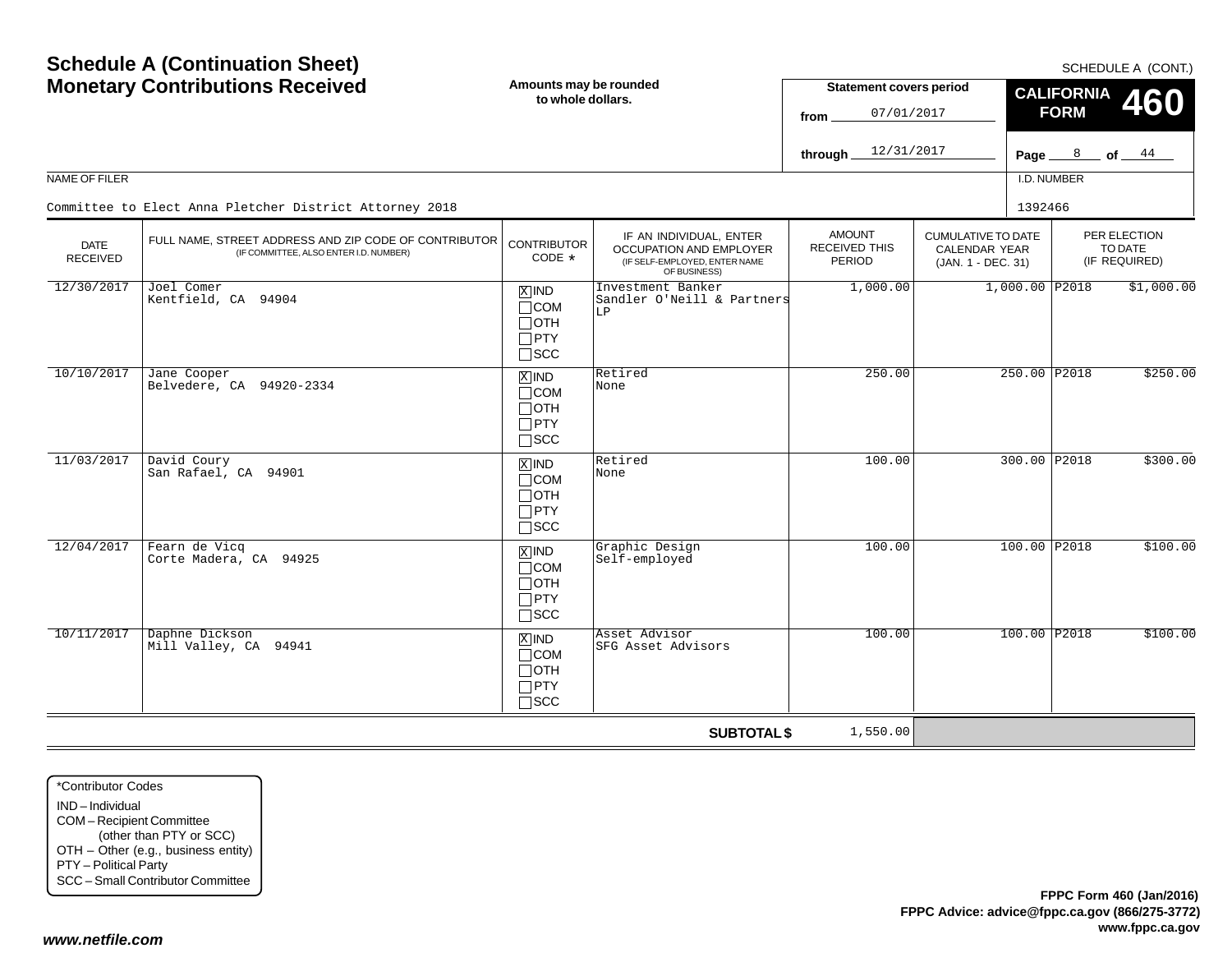|                         | <b>Monetary Contributions Received</b>                                                          | Amounts may be rounded<br>to whole dollars.                        |                                                                                                     | <b>Statement covers period</b><br>07/01/2017<br>from |                                                                  | <b>CALIFORNIA</b><br><b>460</b><br><b>FORM</b> |                                          |  |
|-------------------------|-------------------------------------------------------------------------------------------------|--------------------------------------------------------------------|-----------------------------------------------------------------------------------------------------|------------------------------------------------------|------------------------------------------------------------------|------------------------------------------------|------------------------------------------|--|
|                         |                                                                                                 |                                                                    |                                                                                                     | 12/31/2017<br>through                                |                                                                  |                                                | Page $9$ of $44$                         |  |
| NAME OF FILER           |                                                                                                 |                                                                    |                                                                                                     |                                                      |                                                                  | I.D. NUMBER                                    |                                          |  |
|                         | Committee to Elect Anna Pletcher District Attorney 2018                                         |                                                                    |                                                                                                     |                                                      |                                                                  | 1392466                                        |                                          |  |
| <b>DATE</b><br>RECEIVED | FULL NAME, STREET ADDRESS AND ZIP CODE OF CONTRIBUTOR<br>(IF COMMITTEE, ALSO ENTER I.D. NUMBER) | <b>CONTRIBUTOR</b><br>CODE *                                       | IF AN INDIVIDUAL, ENTER<br>OCCUPATION AND EMPLOYER<br>(IF SELF-EMPLOYED, ENTER NAME<br>OF BUSINESS) | <b>AMOUNT</b><br>RECEIVED THIS<br>PERIOD             | <b>CUMULATIVE TO DATE</b><br>CALENDAR YEAR<br>(JAN. 1 - DEC. 31) |                                                | PER ELECTION<br>TO DATE<br>(IF REQUIRED) |  |
| 12/01/2017              | Mary Jane Elliott<br>Ross, CA 94957                                                             | $X$ IND<br>$\Box$ COM<br>$\Box$ OTH<br>$\Box$ PTY<br>$\sqcap$ scc  | Not employed<br>None                                                                                | 250.00                                               |                                                                  | 350.00 P2018                                   | \$350.00                                 |  |
| 10/10/2017              | Ellen Fair<br>Kentfield, CA 94904-2708                                                          | $X$ IND<br>$\Box$ COM<br>$\Box$ OTH<br>$\Box$ PTY<br>$\square$ scc | Not employed<br>None                                                                                | 500.00                                               |                                                                  | 500.00 P2018                                   | \$500.00                                 |  |
| 10/07/2017              | Tawna B Farmer<br>Belvedere Tiburon, CA 94920                                                   | $X$ IND<br>$\Box$ COM<br>$\Box$ OTH<br>$\Box$ PTY<br>$\square$ scc | Not Employed<br>None                                                                                | 250.00                                               |                                                                  | 250.00 P2018                                   | \$250.00                                 |  |
| 12/31/2017              | Colleen Fatooh<br>San Francisco, CA 94114                                                       | $X$ IND<br>$\Box$ COM<br>$\Box$ OTH<br>$\Box$ PTY<br>$\square$ SCC | Teacher<br>City College of SF                                                                       | 250.00                                               |                                                                  | 250.00 P2018                                   | \$250.00                                 |  |
| 08/07/2017              | Kathleen Foote<br>Mill Valley, CA 94941                                                         | $X$ IND<br>$\Box$ COM<br>$\Box$ OTH<br>$\Box$ PTY<br>$\sqcap$ SCC  | Senior Assistant Attorney<br>General<br>California Department of<br>Justice                         | 100.00                                               |                                                                  | 100.00 P2018                                   | \$100.00                                 |  |
|                         |                                                                                                 |                                                                    | <b>SUBTOTAL \$</b>                                                                                  | 1,350.00                                             |                                                                  |                                                |                                          |  |

\*Contributor CodesIND – Individual COM – Recipient Committee (other than PTY or SCC) OTH – Other (e.g., business entity) PTY – Political Party SCC – Small Contributor Committee

**Schedule A (Continuation Sheet)**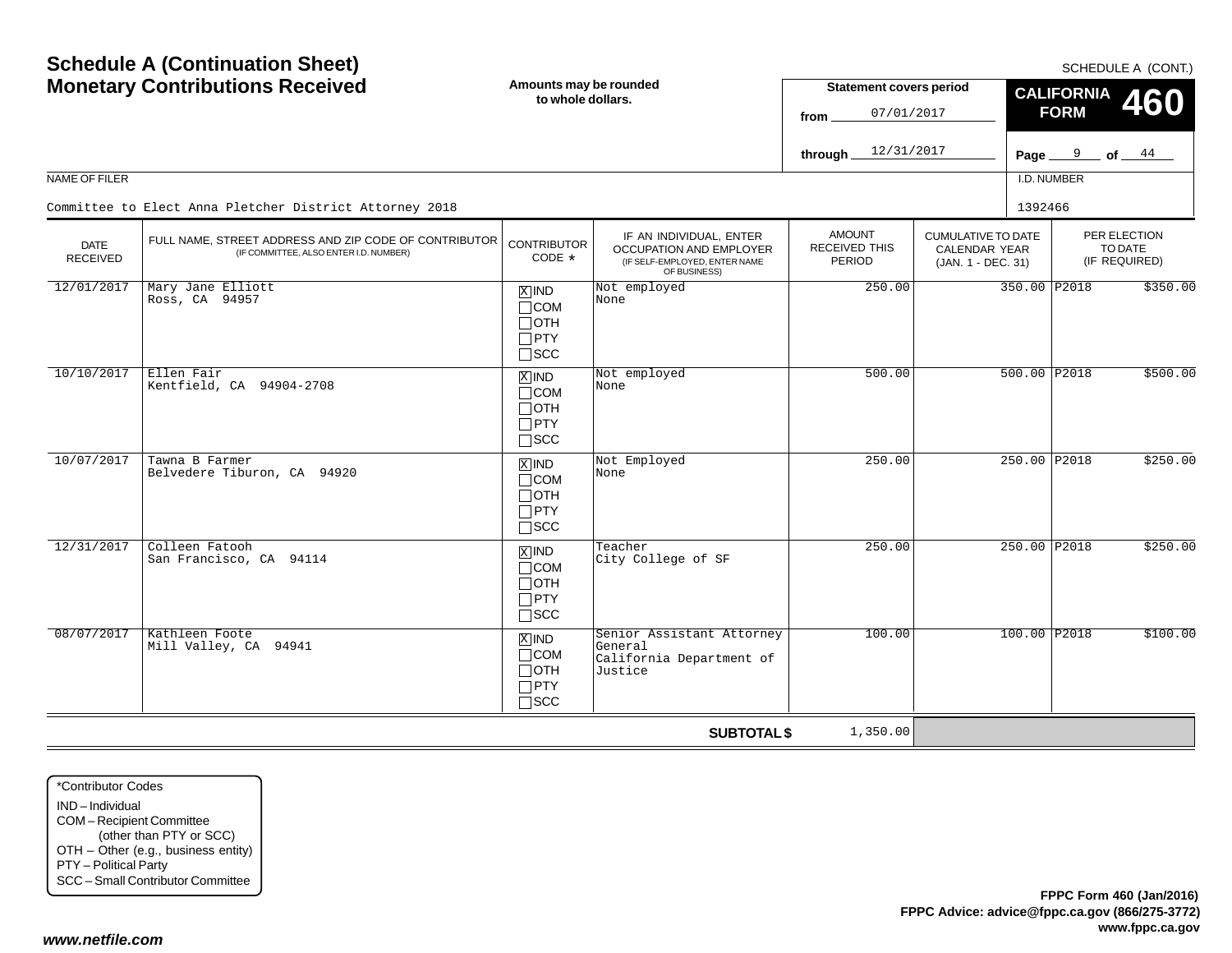|                                | <b>Schedule A (Continuation Sheet)</b><br><b>Monetary Contributions Received</b>                |                                                                                   | Amounts may be rounded<br>to whole dollars.                                                         | <b>Statement covers period</b>                         |                                                                         | SCHEDULE A (CONT.)<br><b>CALIFORNIA</b><br>460 |                                          |  |
|--------------------------------|-------------------------------------------------------------------------------------------------|-----------------------------------------------------------------------------------|-----------------------------------------------------------------------------------------------------|--------------------------------------------------------|-------------------------------------------------------------------------|------------------------------------------------|------------------------------------------|--|
|                                |                                                                                                 |                                                                                   |                                                                                                     | 07/01/2017<br>from<br>12/31/2017<br>through.           |                                                                         | <b>FORM</b><br>$10$ of $44$<br>Page $\equiv$   |                                          |  |
| NAME OF FILER                  |                                                                                                 |                                                                                   |                                                                                                     |                                                        |                                                                         | I.D. NUMBER                                    |                                          |  |
|                                | Committee to Elect Anna Pletcher District Attorney 2018                                         |                                                                                   |                                                                                                     |                                                        |                                                                         | 1392466                                        |                                          |  |
| <b>DATE</b><br><b>RECEIVED</b> | FULL NAME, STREET ADDRESS AND ZIP CODE OF CONTRIBUTOR<br>(IF COMMITTEE, ALSO ENTER I.D. NUMBER) | <b>CONTRIBUTOR</b><br>CODE *                                                      | IF AN INDIVIDUAL, ENTER<br>OCCUPATION AND EMPLOYER<br>(IF SELF-EMPLOYED, ENTER NAME<br>OF BUSINESS) | <b>AMOUNT</b><br><b>RECEIVED THIS</b><br><b>PERIOD</b> | <b>CUMULATIVE TO DATE</b><br><b>CALENDAR YEAR</b><br>(JAN. 1 - DEC. 31) |                                                | PER ELECTION<br>TO DATE<br>(IF REQUIRED) |  |
| 11/08/2017                     | Isabelle Gillis<br>Rohnert Park, CA 94928                                                       | $X$ IND<br>$\Box$ COM<br>$\Box$ OTH<br>$\Box$ PTY<br>$\Box$ scc                   | Retired<br>None                                                                                     | 50.00                                                  |                                                                         | 250.00 P2018                                   | \$250.00                                 |  |
| 11/11/2017                     | Amy Glaser<br>Mill Valley, CA 94941                                                             | $X$ IND<br>$\Box$ COM<br>$\Box$ OTH<br>$\Box$ PTY<br>$\square$ SCC                | Real estate agent<br>Marin Modern real estate                                                       | 100.00                                                 |                                                                         | 100.00 P2018                                   | \$100.00                                 |  |
| 12/30/2017                     | Celia Golden<br>Greenbrae, CA 94904                                                             | $X$ IND<br>$\Box$ COM<br>$\Box$ OTH<br>$\Box$ PTY<br>$\square$ SCC                | Not Employed<br>None                                                                                | 100.00                                                 |                                                                         | 100.00 P2018                                   | \$100.00                                 |  |
| 11/20/2017                     | Joan Gosliner<br>San Rafael, CA 94901                                                           | $\boxed{\text{X}}$ IND<br>$\Box$ COM<br>$\Box$ OTH<br>$\Box$ PTY<br>$\square$ SCC | Retired<br>None                                                                                     | 100.00                                                 |                                                                         | 100.00 P2018                                   | \$100.00                                 |  |
| 09/27/2017                     | Margie Guggenhime<br>Ross, CA 94957                                                             | $X$ IND<br>$\Box$ COM<br>$\Box$ OTH<br>$\Box$ PTY<br>$\Box$ SCC                   | Retired<br>None                                                                                     | 100.00                                                 |                                                                         | 100.00 P2018                                   | \$100.00                                 |  |
|                                |                                                                                                 |                                                                                   | <b>SUBTOTAL \$</b>                                                                                  | 450.00                                                 |                                                                         |                                                |                                          |  |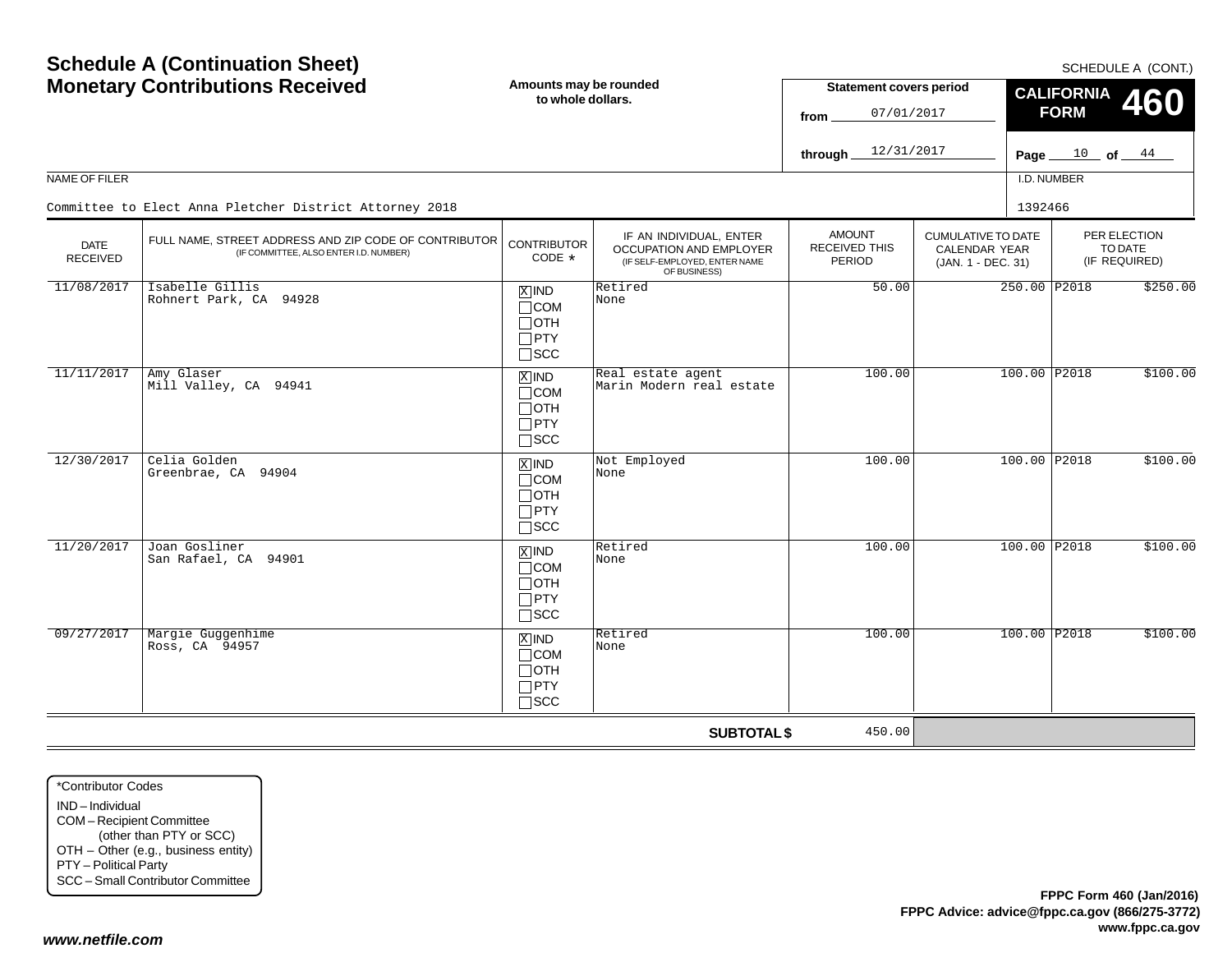|                                | <b>Schedule A (Continuation Sheet)</b><br><b>Monetary Contributions Received</b>                |                                                                                 | Amounts may be rounded<br>to whole dollars.                                                                | <b>Statement covers period</b>                  |                                                                  | SCHEDULE A (CONT.)<br><b>CALIFORNIA</b><br><b>460</b> |                                  |                                          |  |
|--------------------------------|-------------------------------------------------------------------------------------------------|---------------------------------------------------------------------------------|------------------------------------------------------------------------------------------------------------|-------------------------------------------------|------------------------------------------------------------------|-------------------------------------------------------|----------------------------------|------------------------------------------|--|
|                                |                                                                                                 |                                                                                 |                                                                                                            | 07/01/2017<br>from<br>12/31/2017<br>through     |                                                                  |                                                       | <b>FORM</b><br>Page $11$ of $44$ |                                          |  |
| NAME OF FILER                  |                                                                                                 |                                                                                 |                                                                                                            |                                                 |                                                                  | I.D. NUMBER                                           |                                  |                                          |  |
|                                | Committee to Elect Anna Pletcher District Attorney 2018                                         |                                                                                 |                                                                                                            |                                                 |                                                                  | 1392466                                               |                                  |                                          |  |
| <b>DATE</b><br><b>RECEIVED</b> | FULL NAME, STREET ADDRESS AND ZIP CODE OF CONTRIBUTOR<br>(IF COMMITTEE, ALSO ENTER I.D. NUMBER) | <b>CONTRIBUTOR</b><br>CODE *                                                    | IF AN INDIVIDUAL, ENTER<br><b>OCCUPATION AND EMPLOYER</b><br>(IF SELF-EMPLOYED, ENTER NAME<br>OF BUSINESS) | <b>AMOUNT</b><br><b>RECEIVED THIS</b><br>PERIOD | <b>CUMULATIVE TO DATE</b><br>CALENDAR YEAR<br>(JAN. 1 - DEC. 31) |                                                       |                                  | PER ELECTION<br>TO DATE<br>(IF REQUIRED) |  |
| 12/11/2017                     | Lucas Hatch<br>Mill Valley, CA 94941                                                            | $\overline{X}$ IND<br>$\Box$ COM<br>$\sqcap$ OTH<br>$\square$ PTY<br>$\Box$ scc | Principal<br>Parallel Advisors                                                                             | 100.00                                          |                                                                  | 100.00 P2018                                          |                                  | \$100.00                                 |  |
| 12/04/2017                     | Caitlin Heising<br>Atherton, CA 94027                                                           | $\overline{X}$ IND<br>$\sqcap$ COM<br>$\Box$ OTH<br>$\Box$ PTY<br>$\Box$ scc    | Research & Project Manager<br>Article 3 Advisors                                                           | 2,500.00                                        |                                                                  | $2,500.00$ P2018                                      |                                  | \$2,500.00                               |  |
| 12/21/2017                     | Karen Henry<br>Mill Valley, CA 94941                                                            | $X$ IND<br>$\Box$ COM<br>$\Box$ OTH<br>$\Box$ PTY<br>$\square$ SCC              | Attorney<br>Self-employed                                                                                  | 100.00                                          |                                                                  | 100.00 P2018                                          |                                  | \$100.00                                 |  |
| 07/04/2017                     | Tobe Herz<br>Santee, CA 92071                                                                   | $\overline{X}$ IND<br>$\Box$ COM<br>$\Box$ OTH<br>$\Box$ PTY<br>$\square$ SCC   | Electrician<br>Neal Electric                                                                               | 100.00                                          |                                                                  | 100.00 P2018                                          |                                  | \$200.00                                 |  |
| 12/19/2017                     | Tamara Hull<br>Greenbrae, CA 94904                                                              | $X$ IND<br>$\Box$ COM<br>$\Box$ OTH<br>$\Box$ PTY<br>$\sqcap$ scc               | CPA<br>Stephen J Delahunty<br>Accountancy Corporation                                                      | 250.00                                          |                                                                  | 250.00 P2018                                          |                                  | \$250.00                                 |  |
|                                |                                                                                                 |                                                                                 | <b>SUBTOTAL \$</b>                                                                                         | 3,050.00                                        |                                                                  |                                                       |                                  |                                          |  |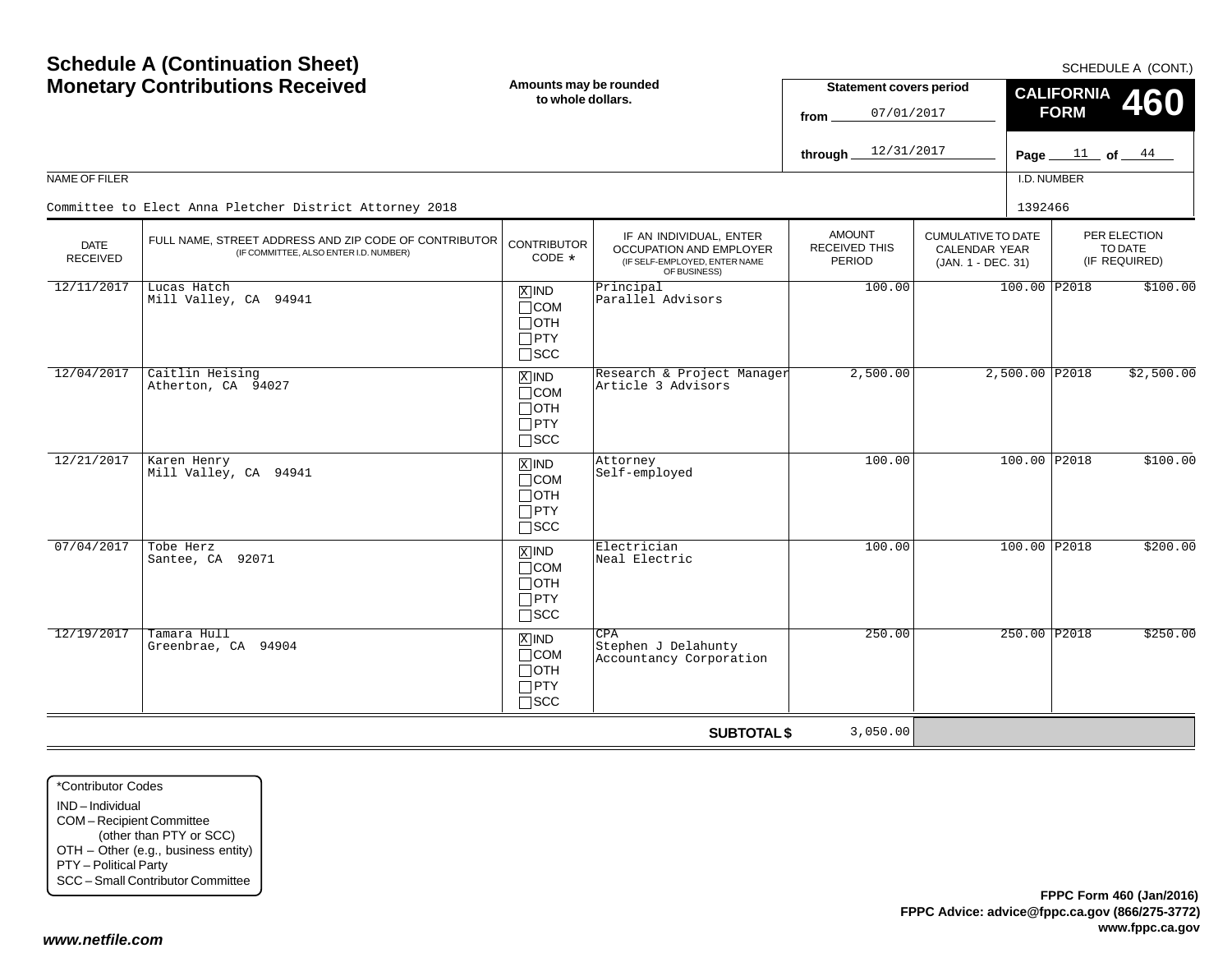| <b>Schedule A (Continuation Sheet)</b><br><b>Monetary Contributions Received</b> |                                                                                                 | Amounts may be rounded<br>to whole dollars.                                |                                                                                                            | <b>Statement covers period</b><br>07/01/2017<br>from<br>12/31/2017<br>through |                                                                         | SCHEDULE A (CONT.)<br><b>CALIFORNIA</b><br>460<br><b>FORM</b><br>Page $12$ of $44$ |                                          |  |
|----------------------------------------------------------------------------------|-------------------------------------------------------------------------------------------------|----------------------------------------------------------------------------|------------------------------------------------------------------------------------------------------------|-------------------------------------------------------------------------------|-------------------------------------------------------------------------|------------------------------------------------------------------------------------|------------------------------------------|--|
| NAME OF FILER                                                                    |                                                                                                 |                                                                            |                                                                                                            |                                                                               |                                                                         | I.D. NUMBER                                                                        |                                          |  |
|                                                                                  | Committee to Elect Anna Pletcher District Attorney 2018                                         |                                                                            |                                                                                                            |                                                                               |                                                                         | 1392466                                                                            |                                          |  |
| <b>DATE</b><br><b>RECEIVED</b>                                                   | FULL NAME, STREET ADDRESS AND ZIP CODE OF CONTRIBUTOR<br>(IF COMMITTEE, ALSO ENTER I.D. NUMBER) | <b>CONTRIBUTOR</b><br>CODE $*$                                             | IF AN INDIVIDUAL, ENTER<br><b>OCCUPATION AND EMPLOYER</b><br>(IF SELF-EMPLOYED, ENTER NAME<br>OF BUSINESS) | <b>AMOUNT</b><br><b>RECEIVED THIS</b><br>PERIOD                               | <b>CUMULATIVE TO DATE</b><br><b>CALENDAR YEAR</b><br>(JAN. 1 - DEC. 31) |                                                                                    | PER ELECTION<br>TO DATE<br>(IF REQUIRED) |  |
| 12/29/2017                                                                       | Caroline Joachim<br>Mill Valley, CA 94941                                                       | $X$ IND<br>$\Box$ COM<br>$\Box$ OTH<br>$\Box$ PTY<br>$\square$ SCC         | Attorney<br>Self-employed                                                                                  | 500.00                                                                        |                                                                         | 500.00 P2018                                                                       | \$500.00                                 |  |
| 10/01/2017                                                                       | Steve Katz<br>Fairfax, CA 94930                                                                 | $X$ IND<br>$\Box$ COM<br>$\Box$ oth<br>$\Box$ PTY<br>$\Box$ scc            | Publisher<br>Foundation for National<br>Progress                                                           | 100.00                                                                        |                                                                         | 100.00 P2018                                                                       | \$100.00                                 |  |
| 10/07/2017                                                                       | Margaret L Keon<br>Corte Madera, CA 94925                                                       | $X$ IND<br>$\Box$ COM<br>$\Box$ oth<br>$\Box$ PTY<br>$\Box$ scc            | Not Employed<br>None                                                                                       | 250.00                                                                        |                                                                         | 250.00 P2018                                                                       | \$250.00                                 |  |
| 12/30/2017                                                                       | Paulette Kessler<br>San Francisco, CA 94123                                                     | $\overline{X}$ IND<br>$\Box$ COM<br>$\Box$ oth<br>$\Box$ PTY<br>$\Box$ SCC | Retired<br>None                                                                                            | 100.00                                                                        |                                                                         | 100.00 P2018                                                                       | \$100.00                                 |  |
| 10/03/2017                                                                       | Susan Kolb<br>Mill Valley, CA 94941                                                             | $X$ IND<br>$\Box$ COM<br>$\Box$ OTH<br>$\Box$ PTY<br>$\Box$ scc            | Retired<br>None                                                                                            | 500.00                                                                        |                                                                         | $500.00$ P2018                                                                     | \$500.00                                 |  |
|                                                                                  |                                                                                                 |                                                                            | <b>SUBTOTAL \$</b>                                                                                         | 1,450.00                                                                      |                                                                         |                                                                                    |                                          |  |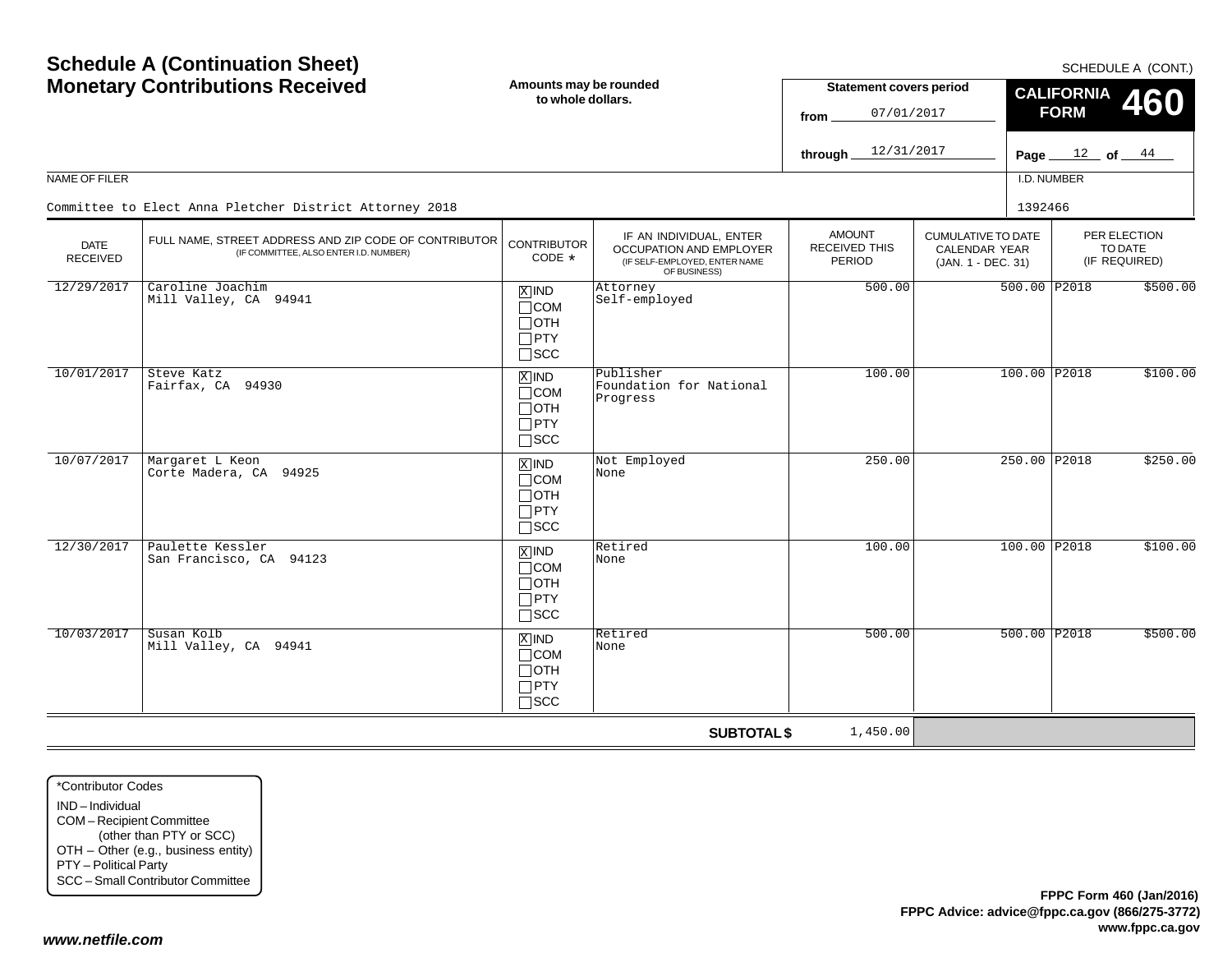| <b>Schedule A (Continuation Sheet)</b><br><b>Monetary Contributions Received</b> |                                                                                                 | Amounts may be rounded<br>to whole dollars.                         |                                                                                                     | <b>Statement covers period</b><br>07/01/2017<br>from<br>12/31/2017<br>through |                                                                         | SCHEDULE A (CONT.)<br><b>CALIFORNIA</b><br>460<br><b>FORM</b><br>Page $13$ of $44$ |                |                                          |  |
|----------------------------------------------------------------------------------|-------------------------------------------------------------------------------------------------|---------------------------------------------------------------------|-----------------------------------------------------------------------------------------------------|-------------------------------------------------------------------------------|-------------------------------------------------------------------------|------------------------------------------------------------------------------------|----------------|------------------------------------------|--|
| NAME OF FILER                                                                    |                                                                                                 |                                                                     |                                                                                                     |                                                                               |                                                                         | I.D. NUMBER                                                                        |                |                                          |  |
|                                                                                  | Committee to Elect Anna Pletcher District Attorney 2018                                         |                                                                     |                                                                                                     |                                                                               |                                                                         | 1392466                                                                            |                |                                          |  |
| <b>DATE</b><br><b>RECEIVED</b>                                                   | FULL NAME, STREET ADDRESS AND ZIP CODE OF CONTRIBUTOR<br>(IF COMMITTEE, ALSO ENTER I.D. NUMBER) | <b>CONTRIBUTOR</b><br>CODE *                                        | IF AN INDIVIDUAL, ENTER<br>OCCUPATION AND EMPLOYER<br>(IF SELF-EMPLOYED, ENTER NAME<br>OF BUSINESS) | <b>AMOUNT</b><br><b>RECEIVED THIS</b><br>PERIOD                               | <b>CUMULATIVE TO DATE</b><br><b>CALENDAR YEAR</b><br>(JAN. 1 - DEC. 31) |                                                                                    |                | PER ELECTION<br>TO DATE<br>(IF REQUIRED) |  |
| 07/22/2017                                                                       | Maja Kristin<br>Greenbrae, CA 94904                                                             | $X$ IND<br>$\Box$ COM<br>⊟отн<br>$\Box$ PTY<br>$\square$ SCC        | Retired<br>None                                                                                     | 2,500.00                                                                      |                                                                         |                                                                                    | 2,500.00 P2018 | \$2,500.00                               |  |
| 09/11/2017                                                                       | Hugh A Kuhn<br>Mill Valley, CA 94941                                                            | $X$ IND<br>$\Box$ COM<br>$\Box$ OTH<br>$\Box$ PTY<br>$\Box$ scc     | Consultant<br>Self-employed                                                                         | 250.00                                                                        |                                                                         |                                                                                    | 250.00 P2018   | \$250.00                                 |  |
| 10/26/2017                                                                       | Genoveva La Placa<br>Tiburon, CA 94920                                                          | $X$ IND<br>$\Box$ COM<br>$\Box$ OTH<br>$\Box$ PTY<br>$\Box$ scc     | Consultant<br>Fortifinancial                                                                        | 500.00                                                                        |                                                                         |                                                                                    | 500.00 P2018   | \$500.00                                 |  |
| 12/30/2017                                                                       | Stephanie Lamarre<br>Ross, CA 94957                                                             | $X$ IND<br>$\Box$ COM<br>$\Box$ oth<br>$\Box$ PTY<br>$\square$ scc  | Eeal Estate Broker<br>Self-employed                                                                 | 250.00                                                                        |                                                                         |                                                                                    | 250.00 P2018   | \$250.00                                 |  |
| 12/01/2017                                                                       | Leah Lamstein<br>San Rafael, CA 9877                                                            | $X$ IND<br>$\sqcap$ COM<br>$\Box$ OTH<br>$\Box$ PTY<br>$\sqcap$ SCC | Not Employed<br>None                                                                                | 100.00                                                                        |                                                                         |                                                                                    | 100.00 P2018   | \$100.00                                 |  |
|                                                                                  |                                                                                                 |                                                                     | <b>SUBTOTAL \$</b>                                                                                  | 3,600.00                                                                      |                                                                         |                                                                                    |                |                                          |  |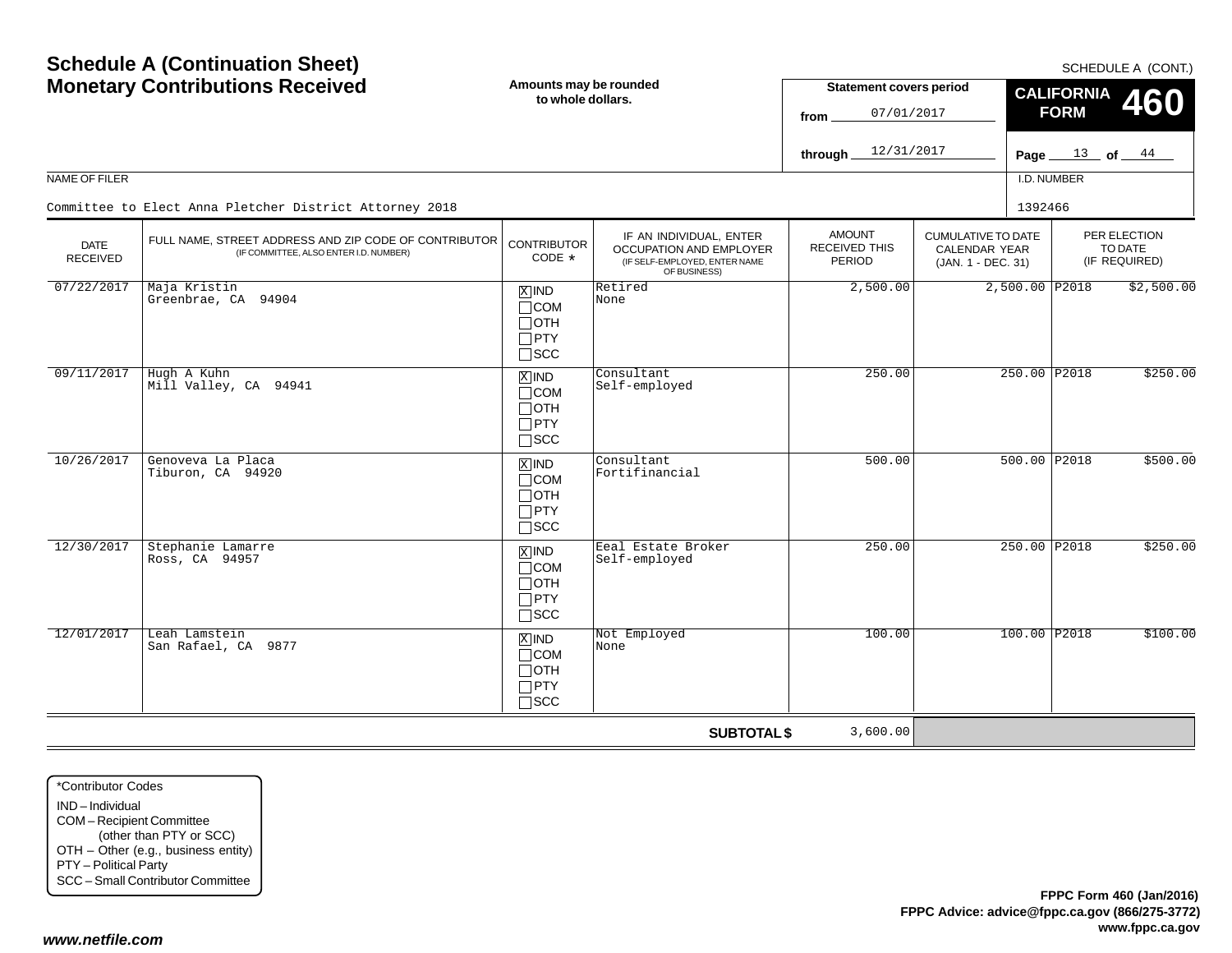|                                | <b>Schedule A (Continuation Sheet)</b><br><b>Monetary Contributions Received</b>                |                                                                            | Amounts may be rounded<br>to whole dollars.                                                                | <b>Statement covers period</b>                  |                                                                  | SCHEDULE A (CONT.)<br><b>CALIFORNIA</b><br>460 |  |                                          |  |
|--------------------------------|-------------------------------------------------------------------------------------------------|----------------------------------------------------------------------------|------------------------------------------------------------------------------------------------------------|-------------------------------------------------|------------------------------------------------------------------|------------------------------------------------|--|------------------------------------------|--|
|                                |                                                                                                 |                                                                            |                                                                                                            | 07/01/2017<br>from<br>12/31/2017<br>through     |                                                                  | <b>FORM</b><br>Page $14$ of $44$               |  |                                          |  |
| NAME OF FILER                  |                                                                                                 |                                                                            |                                                                                                            |                                                 |                                                                  | I.D. NUMBER                                    |  |                                          |  |
|                                | Committee to Elect Anna Pletcher District Attorney 2018                                         |                                                                            |                                                                                                            |                                                 |                                                                  | 1392466                                        |  |                                          |  |
| <b>DATE</b><br><b>RECEIVED</b> | FULL NAME, STREET ADDRESS AND ZIP CODE OF CONTRIBUTOR<br>(IF COMMITTEE, ALSO ENTER I.D. NUMBER) | <b>CONTRIBUTOR</b><br>CODE $*$                                             | IF AN INDIVIDUAL, ENTER<br><b>OCCUPATION AND EMPLOYER</b><br>(IF SELF-EMPLOYED, ENTER NAME<br>OF BUSINESS) | <b>AMOUNT</b><br><b>RECEIVED THIS</b><br>PERIOD | <b>CUMULATIVE TO DATE</b><br>CALENDAR YEAR<br>(JAN. 1 - DEC. 31) |                                                |  | PER ELECTION<br>TO DATE<br>(IF REQUIRED) |  |
| 12/28/2017                     | Michael Land<br>Mill Valley, CA 94941                                                           | $X$ IND<br>$\Box$ COM<br>$\Box$ oth<br>$\square$ PTY<br>$\square$ SCC      | Software Engineer<br>Magic Leap Inc.                                                                       | 120.00                                          |                                                                  | 120.00 P2018                                   |  | \$120.00                                 |  |
| 12/04/2017                     | Robert Leach<br>Walnut Creek, CA 94598                                                          | $X$ IND<br>$\Box$ COM<br>$\Box$ OTH<br>$\Box$ PTY<br>$\square$ scc         | Attorney<br>US Department of Justice                                                                       | 250.00                                          |                                                                  | 250.00 P2018                                   |  | \$250.00                                 |  |
| 12/30/2017                     | Frank Leidman<br>Mill Valley, CA 94941                                                          | $X$ IND<br>$\Box$ COM<br>$\Box$ oth<br>$\Box$ PTY<br>$\square$ scc         | Lawyer<br>Self-employed                                                                                    | 100.00                                          |                                                                  | 100.00 P2018                                   |  | \$100.00                                 |  |
| 11/25/2017                     | Myra Levenson<br>Mill Valley, CA 94941                                                          | $\overline{X}$ IND<br>$\Box$ COM<br>$\Box$ OTH<br>$\Box$ PTY<br>$\Box$ SCC | Retired<br>None                                                                                            | 250.00                                          |                                                                  | 250.00 P2018                                   |  | \$250.00                                 |  |
| 09/28/2017                     | Rory Little<br>San Rafael, CA 94901                                                             | $X$ IND<br>$\sqcap$ COM<br>$\Box$ oth<br>$\Box$ PTY<br>$\sqcap$ scc        | Attorney/Law professor<br>UC Hastings College of the<br>Law                                                | 200.00                                          |                                                                  | 200.00 P2018                                   |  | \$200.00                                 |  |
|                                |                                                                                                 |                                                                            | <b>SUBTOTAL \$</b>                                                                                         | 920.00                                          |                                                                  |                                                |  |                                          |  |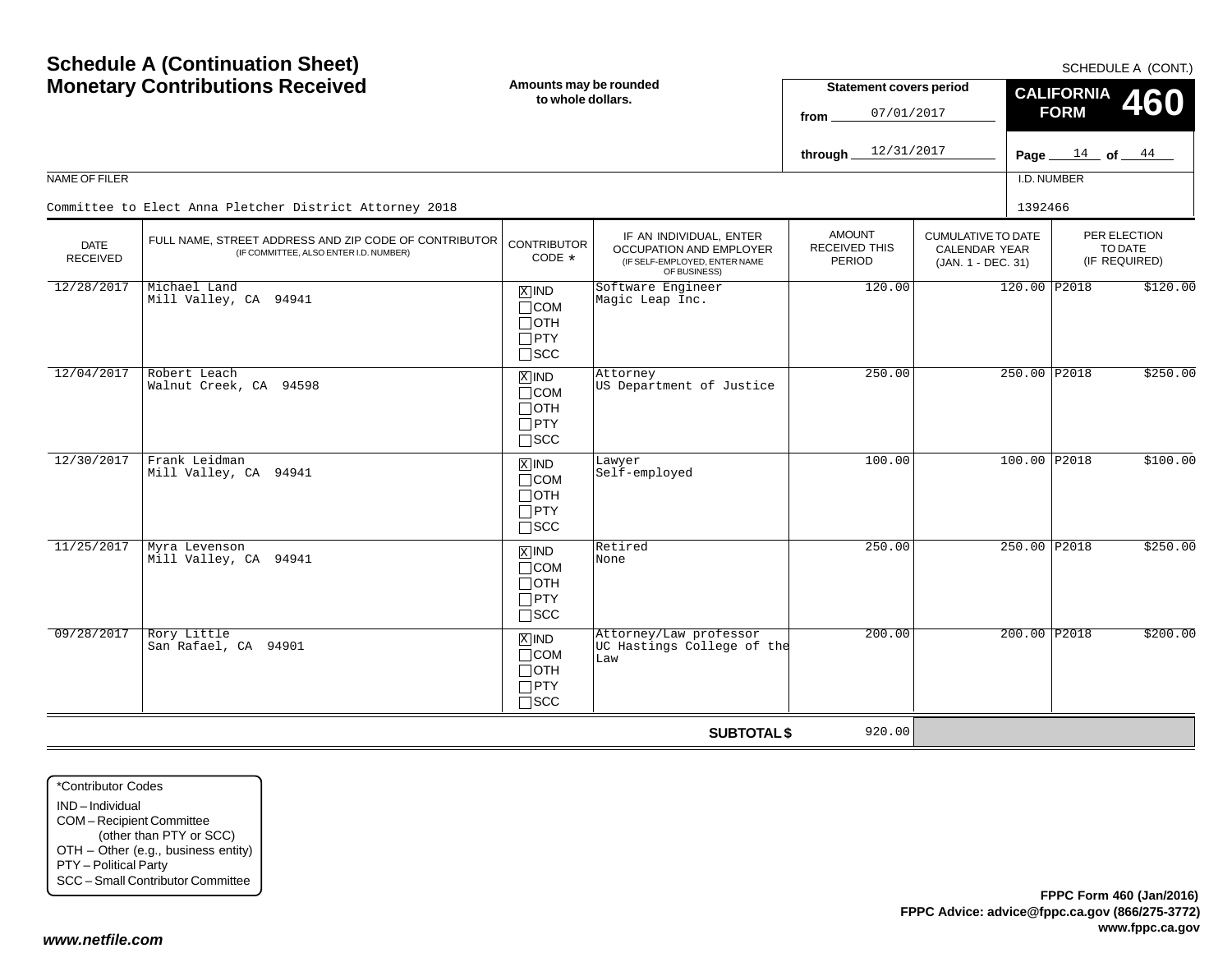| <b>Schedule A (Continuation Sheet)</b><br><b>Monetary Contributions Received</b> |                                                                                                 | Amounts may be rounded<br>to whole dollars.                                       |                                                                                                     | <b>Statement covers period</b><br>07/01/2017<br>from<br>12/31/2017<br>through. |                                                                         |         | SCHEDULE A (CONT.)<br><b>CALIFORNIA</b><br>460<br><b>FORM</b><br>Page $15$ of $44$ |                                          |  |
|----------------------------------------------------------------------------------|-------------------------------------------------------------------------------------------------|-----------------------------------------------------------------------------------|-----------------------------------------------------------------------------------------------------|--------------------------------------------------------------------------------|-------------------------------------------------------------------------|---------|------------------------------------------------------------------------------------|------------------------------------------|--|
| NAME OF FILER                                                                    | Committee to Elect Anna Pletcher District Attorney 2018                                         |                                                                                   |                                                                                                     |                                                                                |                                                                         | 1392466 | I.D. NUMBER                                                                        |                                          |  |
| <b>DATE</b><br><b>RECEIVED</b>                                                   | FULL NAME, STREET ADDRESS AND ZIP CODE OF CONTRIBUTOR<br>(IF COMMITTEE, ALSO ENTER I.D. NUMBER) | <b>CONTRIBUTOR</b><br>CODE *                                                      | IF AN INDIVIDUAL, ENTER<br>OCCUPATION AND EMPLOYER<br>(IF SELF-EMPLOYED, ENTER NAME<br>OF BUSINESS) | <b>AMOUNT</b><br>RECEIVED THIS<br>PERIOD                                       | <b>CUMULATIVE TO DATE</b><br><b>CALENDAR YEAR</b><br>(JAN. 1 - DEC. 31) |         |                                                                                    | PER ELECTION<br>TO DATE<br>(IF REQUIRED) |  |
| 08/12/2017                                                                       | Gregg Lowder<br>San Rafael, CA 94903-1058                                                       | $\overline{X}$ IND<br>$\Box$ COM<br>$\Box$ OTH<br>$\Box$ PTY<br>$\square$ SCC     | Attorney<br>U.S. Attorney's Office                                                                  | 150.00                                                                         |                                                                         |         | 150.00 P2018                                                                       | \$150.00                                 |  |
| 12/30/2017                                                                       | Kiley Lucan<br>Novato, CA 94947                                                                 | $\overline{X}$ IND<br>$\Box$ COM<br>$\Box$ OTH<br>$\Box$ PTY<br>$\square$ scc     | Fitness Studio owner<br>Self-employed                                                               | 100.00                                                                         |                                                                         |         | 100.00 P2018                                                                       | \$100.00                                 |  |
| 12/29/2017                                                                       | Anna Lushtak<br>Ross, CA 94957                                                                  | $\overline{X}$ IND<br>$\Box$ COM<br>$\Box$ OTH<br>$\Box$ PTY<br>$\Box$ scc        | Retired<br>None                                                                                     | 400.00                                                                         |                                                                         |         | 460.00 P2018                                                                       | \$460.00                                 |  |
| 09/27/2017                                                                       | Corey Maas<br>Sausalito, CA 94965                                                               | $\boxed{\text{X}}$ IND<br>$\Box$ COM<br>$\Box$ OTH<br>$\Box$ PTY<br>$\square$ scc | Director of Communications<br>The Maas Clinic                                                       | 150.00                                                                         |                                                                         |         | 150.00 P2018                                                                       | \$150.00                                 |  |
| 12/29/2017                                                                       | Eileen Madda Sethna<br>Chicago, IL 60614                                                        | $X$ IND<br>$\Box$ COM<br>$\Box$ OTH<br>$\Box$ PTY<br>$\Box$ SCC                   | Attorney<br>Chuhak & Tecson, P.C.                                                                   | 200.00                                                                         |                                                                         |         | 200.00 P2018                                                                       | \$200.00                                 |  |
|                                                                                  |                                                                                                 |                                                                                   | <b>SUBTOTAL \$</b>                                                                                  | 1,000.00                                                                       |                                                                         |         |                                                                                    |                                          |  |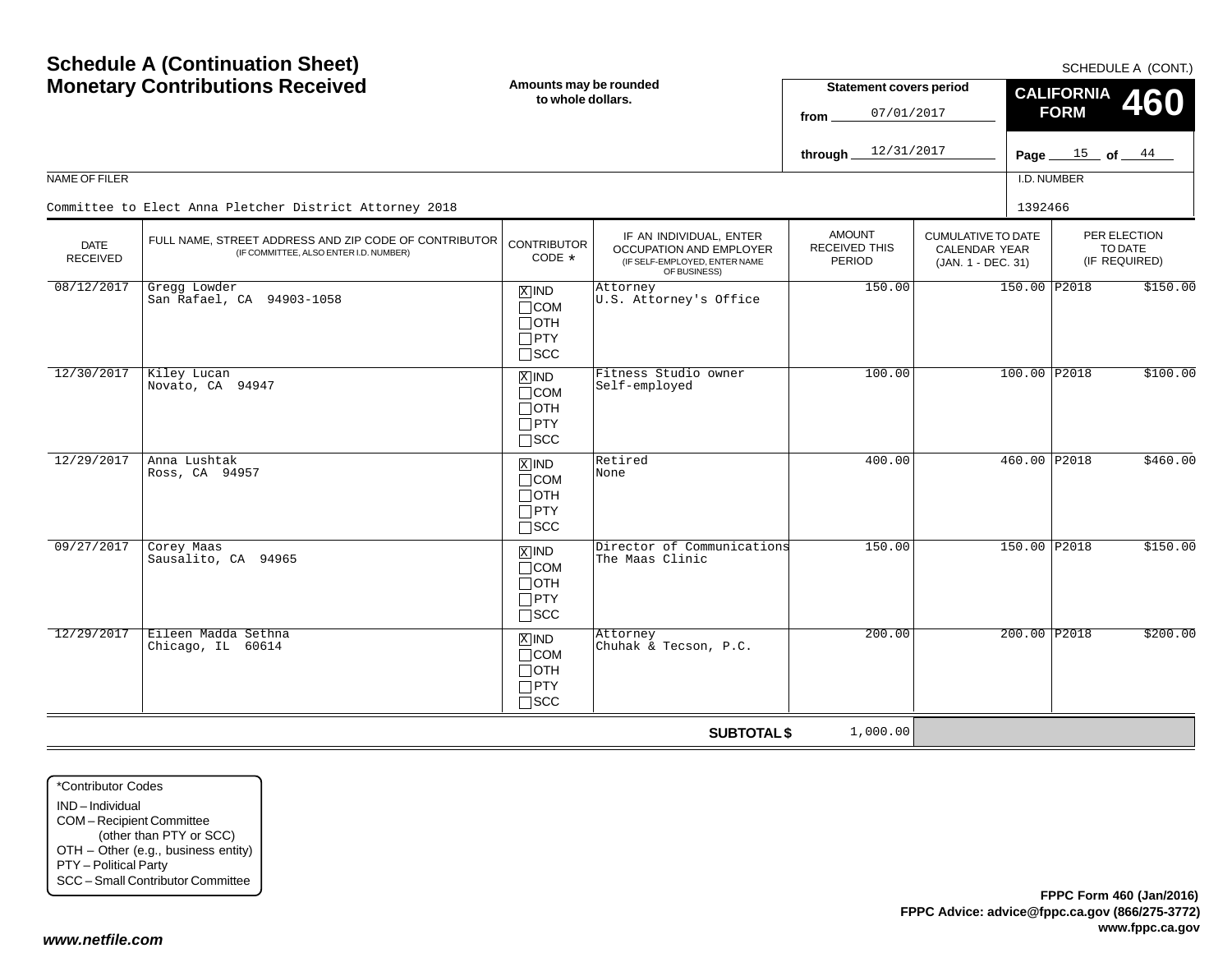| <b>Schedule A (Continuation Sheet)</b><br><b>Monetary Contributions Received</b> |                                                                                                 | Amounts may be rounded<br>to whole dollars.                                     |                                                                                                     | <b>Statement covers period</b><br>07/01/2017<br>from<br>12/31/2017<br>through |                                                                         | SCHEDULE A (CONT.)<br><b>CALIFORNIA</b><br>460<br><b>FORM</b><br>$\frac{16}{\text{of}}$ of $\frac{44}{\text{of}}$<br>Page $\equiv$ |                                          |  |
|----------------------------------------------------------------------------------|-------------------------------------------------------------------------------------------------|---------------------------------------------------------------------------------|-----------------------------------------------------------------------------------------------------|-------------------------------------------------------------------------------|-------------------------------------------------------------------------|------------------------------------------------------------------------------------------------------------------------------------|------------------------------------------|--|
| NAME OF FILER                                                                    |                                                                                                 |                                                                                 |                                                                                                     |                                                                               |                                                                         | I.D. NUMBER                                                                                                                        |                                          |  |
|                                                                                  | Committee to Elect Anna Pletcher District Attorney 2018                                         |                                                                                 |                                                                                                     |                                                                               |                                                                         | 1392466                                                                                                                            |                                          |  |
| <b>DATE</b><br><b>RECEIVED</b>                                                   | FULL NAME, STREET ADDRESS AND ZIP CODE OF CONTRIBUTOR<br>(IF COMMITTEE, ALSO ENTER I.D. NUMBER) | <b>CONTRIBUTOR</b><br>CODE *                                                    | IF AN INDIVIDUAL, ENTER<br>OCCUPATION AND EMPLOYER<br>(IF SELF-EMPLOYED, ENTER NAME<br>OF BUSINESS) | <b>AMOUNT</b><br><b>RECEIVED THIS</b><br>PERIOD                               | <b>CUMULATIVE TO DATE</b><br><b>CALENDAR YEAR</b><br>(JAN. 1 - DEC. 31) |                                                                                                                                    | PER ELECTION<br>TO DATE<br>(IF REQUIRED) |  |
| 12/27/2017                                                                       | Kristin Madigan<br>San Francisco, CA 94118                                                      | $X$ IND<br>$\Box$ COM<br>$\Box$ oth<br>$\Box$ PTY<br>$\square$ SCC              | Attorney<br>Law Firm                                                                                | 100.00                                                                        |                                                                         | 100.00 P2018                                                                                                                       | \$100.00                                 |  |
| 12/04/2017                                                                       | Helene Marsh<br>Tiburon, CA 94920                                                               | $X$ IND<br>$\sqcap$ COM<br>$\Box$ OTH<br>$\Box$ PTY<br>$\Box$ scc               | Retired<br>None                                                                                     | 100.00                                                                        |                                                                         | 100.00 P2018                                                                                                                       | \$100.00                                 |  |
| 07/01/2017                                                                       | Don Mathews<br>Belvedere Tiburon, CA 94920                                                      | $X$ IND<br>$\Box$ COM<br>$\Box$ OTH<br>$\Box$ PTY<br>$\Box$ scc                 | Retired<br>None                                                                                     | 100.00                                                                        |                                                                         | 100.00 P2018                                                                                                                       | \$100.00                                 |  |
| 12/29/2017                                                                       | Stephen Matloff<br>Los Angeles, CA 90020                                                        | $\overline{X}$ IND<br>$\sqcap$ COM<br>$\Box$ OTH<br>$\Box$ PTY<br>$\square$ scc | Consultant<br>Self-employed                                                                         | 250.00                                                                        |                                                                         | 250.00 P2018                                                                                                                       | \$250.00                                 |  |
| 12/02/2017                                                                       | Louise Mccallion<br>Ross, CA 94957                                                              | $X$ IND<br>$\sqcap$ COM<br>$\Box$ OTH<br>$\Box$ PTY<br>$\sqcap$ scc             | <b>CEO</b><br>Reflections                                                                           | 200.00                                                                        |                                                                         | 200.00 P2018                                                                                                                       | \$200.00                                 |  |
|                                                                                  |                                                                                                 |                                                                                 | <b>SUBTOTAL \$</b>                                                                                  | 750.00                                                                        |                                                                         |                                                                                                                                    |                                          |  |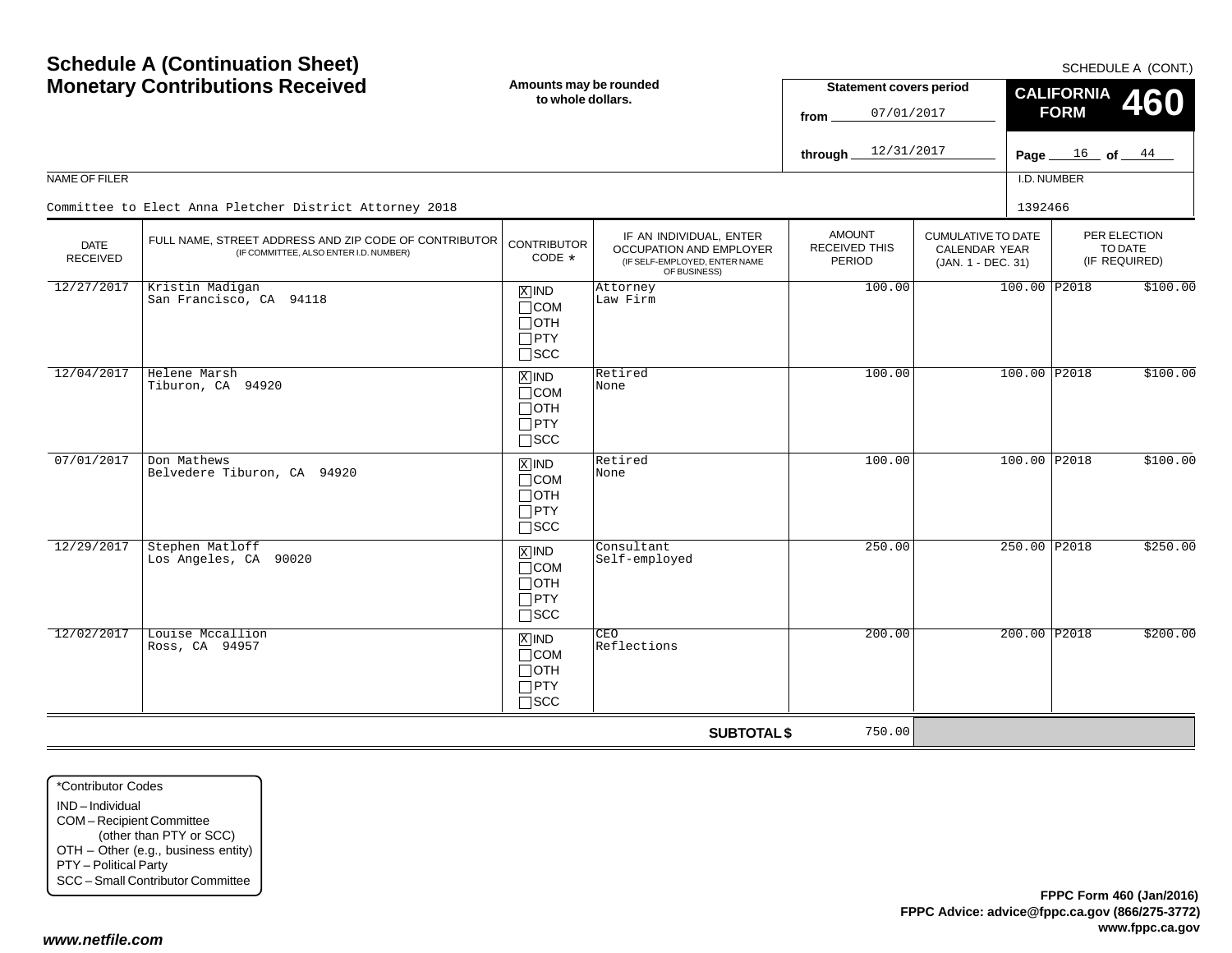| <b>Schedule A (Continuation Sheet)</b><br><b>Monetary Contributions Received</b><br>NAME OF FILER |                                                                                                 | Amounts may be rounded<br>to whole dollars.                                       |                                                                                                     | <b>Statement covers period</b><br>07/01/2017<br>from<br>12/31/2017<br>through. |                                                                         | SCHEDULE A (CONT.)<br><b>CALIFORNIA</b><br>460<br><b>FORM</b><br>Page $17$ of $44$<br>I.D. NUMBER |                                          |  |
|---------------------------------------------------------------------------------------------------|-------------------------------------------------------------------------------------------------|-----------------------------------------------------------------------------------|-----------------------------------------------------------------------------------------------------|--------------------------------------------------------------------------------|-------------------------------------------------------------------------|---------------------------------------------------------------------------------------------------|------------------------------------------|--|
|                                                                                                   | Committee to Elect Anna Pletcher District Attorney 2018                                         |                                                                                   |                                                                                                     |                                                                                |                                                                         | 1392466                                                                                           |                                          |  |
| <b>DATE</b><br><b>RECEIVED</b>                                                                    | FULL NAME, STREET ADDRESS AND ZIP CODE OF CONTRIBUTOR<br>(IF COMMITTEE, ALSO ENTER I.D. NUMBER) | <b>CONTRIBUTOR</b><br>$CODE *$                                                    | IF AN INDIVIDUAL, ENTER<br>OCCUPATION AND EMPLOYER<br>(IF SELF-EMPLOYED, ENTER NAME<br>OF BUSINESS) | <b>AMOUNT</b><br><b>RECEIVED THIS</b><br><b>PERIOD</b>                         | <b>CUMULATIVE TO DATE</b><br><b>CALENDAR YEAR</b><br>(JAN. 1 - DEC. 31) |                                                                                                   | PER ELECTION<br>TO DATE<br>(IF REQUIRED) |  |
| 08/03/2017                                                                                        | Debra McCaw<br>San Rafael, CA 94901                                                             | $X$ IND<br>$\Box$ COM<br>$\Box$ OTH<br>$\Box$ PTY<br>$\square$ SCC                | Pilot<br>United Airlines                                                                            | 100.00                                                                         |                                                                         | 152.00 P2018                                                                                      | \$152.00                                 |  |
| 11/17/2017                                                                                        | Debra McCaw<br>San Rafael, CA 94901                                                             | $X$ IND<br>$\Box$ COM<br>$\Box$ OTH<br>$\Box$ PTY<br>$\square$ scc                | Pilot<br>United Airlines                                                                            | 52.00                                                                          |                                                                         | 152.00 P2018                                                                                      | \$152.00                                 |  |
| 11/13/2017                                                                                        | James McCray<br>Tiburon, CA 94920                                                               | $X$ IND<br>$\Box$ COM<br>$\Box$ OTH<br>$\Box$ PTY<br>$\Box$ SCC                   | Retired<br>None                                                                                     | 100.00                                                                         |                                                                         | 100.00 P2018                                                                                      | \$100.00                                 |  |
| 11/15/2017                                                                                        | Barbara Meislin<br>Mill Valley, CA 94941                                                        | $\boxed{\text{X}}$ IND<br>$\Box$ COM<br>$\Box$ OTH<br>$\Box$ PTY<br>$\square$ SCC | Author<br>Self-employed                                                                             | 182.00                                                                         |                                                                         | 182.00 P2018                                                                                      | \$182.00                                 |  |
| 12/30/2017                                                                                        | Alice Merrill<br>Sausalito, CA 94965                                                            | $X$ IND<br>$\Box$ COM<br>$\Box$ OTH<br>$\Box$ PTY<br>$\Box$ SCC                   | Retired<br>None                                                                                     | 100.00                                                                         |                                                                         | 100.00 P2018                                                                                      | \$100.00                                 |  |
|                                                                                                   |                                                                                                 |                                                                                   | <b>SUBTOTAL \$</b>                                                                                  | 534.00                                                                         |                                                                         |                                                                                                   |                                          |  |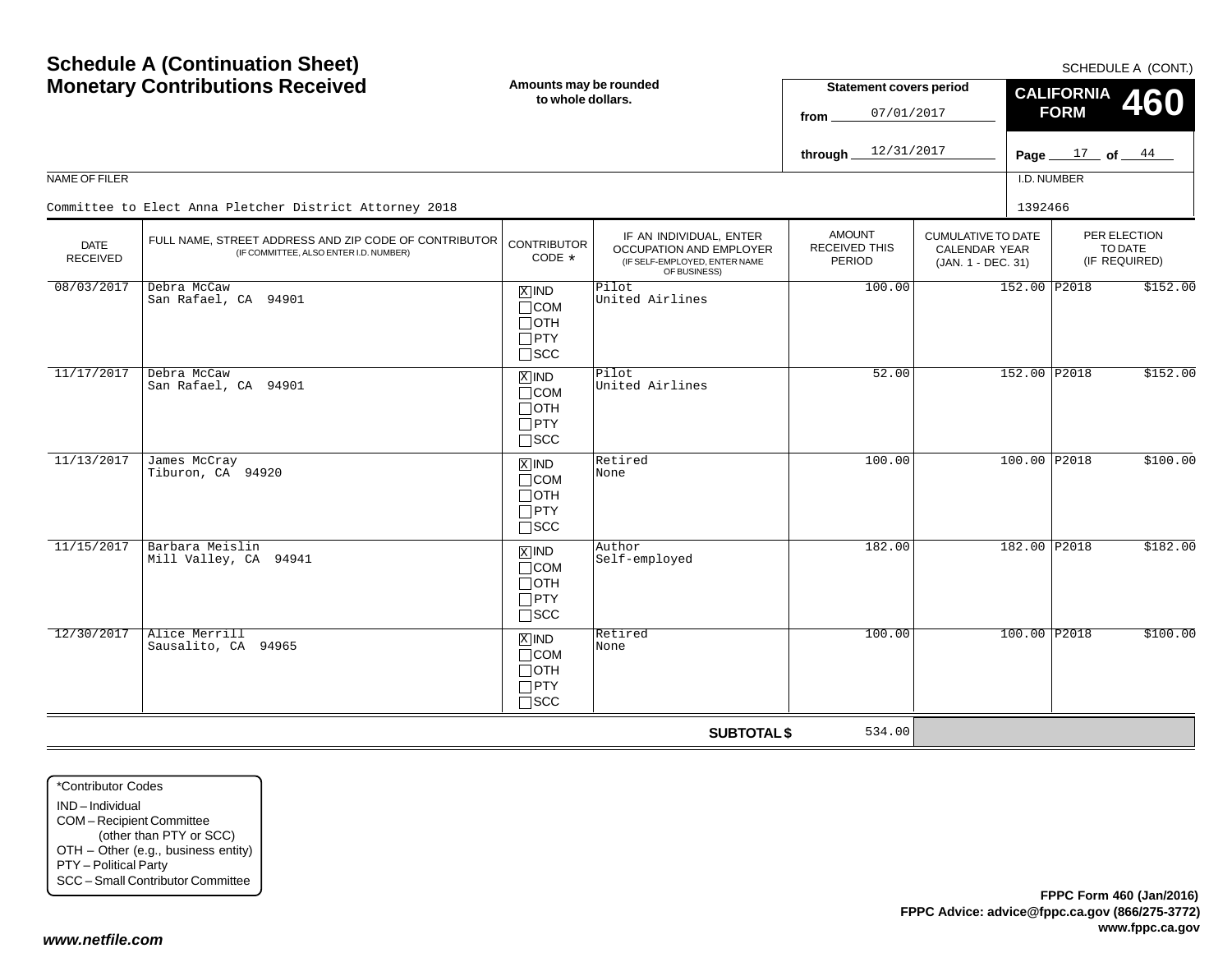| <b>Schedule A (Continuation Sheet)</b><br><b>Monetary Contributions Received</b> |                                                                                                 | Amounts may be rounded<br>to whole dollars.                                     |                                                                                                     |                                                        |                                                                         | SCHEDULE A (CONT.)<br><b>CALIFORNIA</b><br>460<br><b>FORM</b> |                                          |  |
|----------------------------------------------------------------------------------|-------------------------------------------------------------------------------------------------|---------------------------------------------------------------------------------|-----------------------------------------------------------------------------------------------------|--------------------------------------------------------|-------------------------------------------------------------------------|---------------------------------------------------------------|------------------------------------------|--|
|                                                                                  |                                                                                                 |                                                                                 |                                                                                                     | 12/31/2017<br>through                                  |                                                                         | Page $\_\$                                                    | $18$ of $44$                             |  |
| <b>NAME OF FILER</b>                                                             |                                                                                                 |                                                                                 |                                                                                                     |                                                        |                                                                         | I.D. NUMBER                                                   |                                          |  |
|                                                                                  | Committee to Elect Anna Pletcher District Attorney 2018                                         |                                                                                 |                                                                                                     |                                                        |                                                                         | 1392466                                                       |                                          |  |
| <b>DATE</b><br><b>RECEIVED</b>                                                   | FULL NAME, STREET ADDRESS AND ZIP CODE OF CONTRIBUTOR<br>(IF COMMITTEE, ALSO ENTER I.D. NUMBER) | <b>CONTRIBUTOR</b><br>CODE *                                                    | IF AN INDIVIDUAL, ENTER<br>OCCUPATION AND EMPLOYER<br>(IF SELF-EMPLOYED, ENTER NAME<br>OF BUSINESS) | <b>AMOUNT</b><br><b>RECEIVED THIS</b><br><b>PERIOD</b> | <b>CUMULATIVE TO DATE</b><br><b>CALENDAR YEAR</b><br>(JAN. 1 - DEC. 31) |                                                               | PER ELECTION<br>TO DATE<br>(IF REQUIRED) |  |
| 11/11/2017                                                                       | Jeff Mitchell<br>Los Angeles, CA 90027                                                          | $X$ IND<br>$\Box$ COM<br>$\Box$ oth<br>$\Box$ PTY<br>$\square$ SCC              | Attorney<br>United States Attorneys<br>Office                                                       | 100.00                                                 |                                                                         | 100.00 P2018                                                  | \$100.00                                 |  |
| 12/28/2017                                                                       | Steven Moazed<br>Mill Valley, CA 94941                                                          | $X$ IND<br>$\sqcap$ COM<br>$\Box$ OTH<br>$\Box$ PTY<br>$\Box$ scc               | Real Estate<br>Hill & Co.                                                                           | 200.00                                                 |                                                                         | 200.00 P2018                                                  | \$200.00                                 |  |
| 09/29/2017                                                                       | Diana Moore<br>Tiburon, CA 94920                                                                | $X$ IND<br>$\Box$ COM<br>$\Box$ OTH<br>$\Box$ PTY<br>$\Box$ scc                 | Stylist<br><b>WORTH NY</b>                                                                          | 250.00                                                 |                                                                         | 250.00 P2018                                                  | \$250.00                                 |  |
| 09/01/2017                                                                       | Neil Moran<br>San Rafael, CA 94901                                                              | $\overline{X}$ IND<br>$\sqcap$ COM<br>$\Box$ OTH<br>$\Box$ PTY<br>$\square$ scc | Attorney<br>Freitas Law Group                                                                       | 500.00                                                 |                                                                         | 500.00 P2018                                                  | \$500.00                                 |  |
| 10/07/2017                                                                       | Donna Motluk<br>Belvedere, CA 94920                                                             | $X$ IND<br>$\sqcap$ COM<br>$\Box$ OTH<br>$\Box$ PTY<br>$\sqcap$ scc             | Philantropist<br>Self-employed                                                                      | 250.00                                                 |                                                                         | 250.00 P2018                                                  | \$250.00                                 |  |
|                                                                                  |                                                                                                 |                                                                                 | <b>SUBTOTAL \$</b>                                                                                  | 1,300.00                                               |                                                                         |                                                               |                                          |  |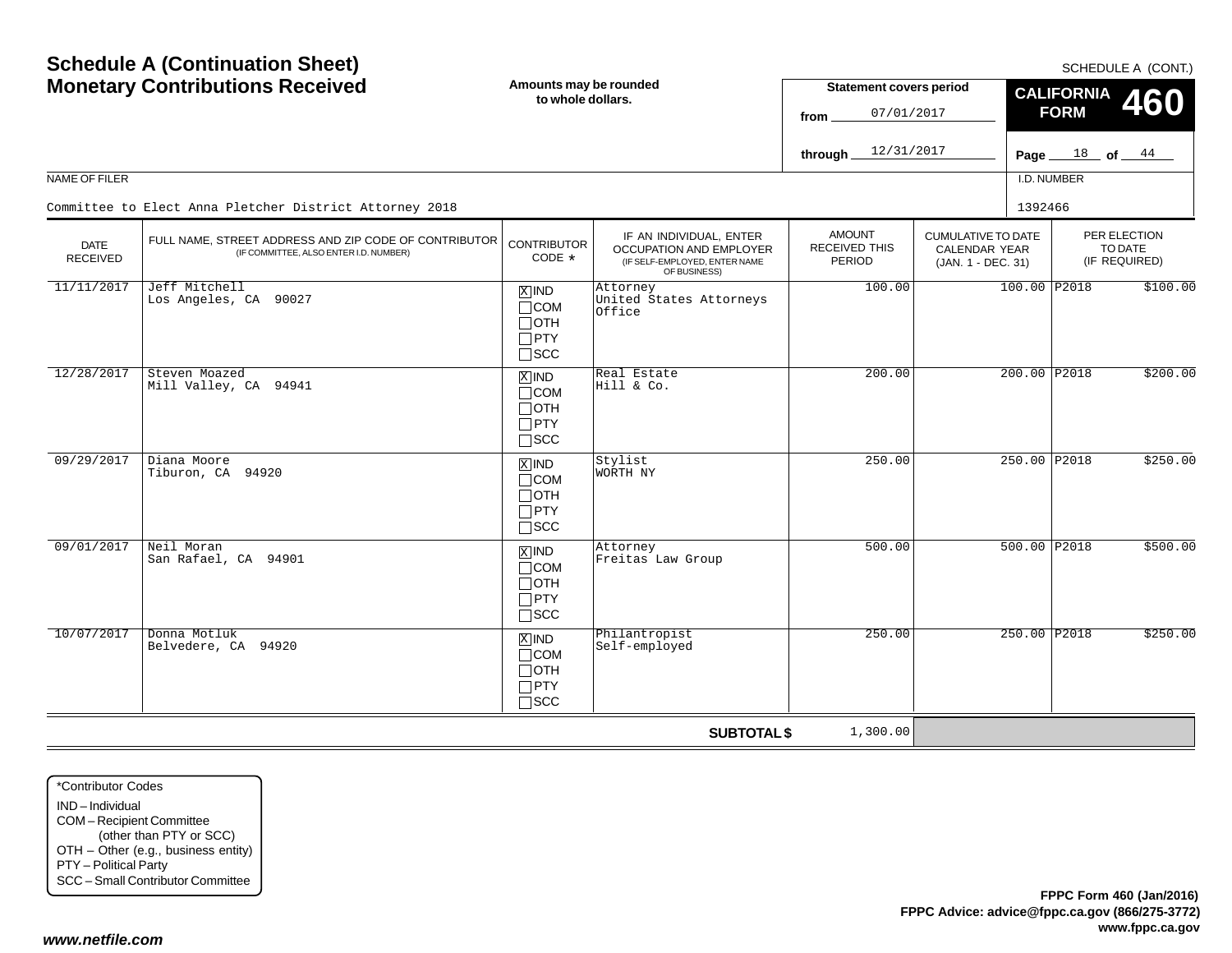| <b>Schedule A (Continuation Sheet)</b><br><b>Monetary Contributions Received</b> |                                                                                                 | Amounts may be rounded<br>to whole dollars.                        |                                                                                                            | <b>Statement covers period</b><br>07/01/2017<br>from<br>12/31/2017<br>through | <b>FORM</b>                                                             | SCHEDULE A (CONT.)<br><b>CALIFORNIA</b><br>460<br>Page $19$ of $44$ |                                          |          |  |
|----------------------------------------------------------------------------------|-------------------------------------------------------------------------------------------------|--------------------------------------------------------------------|------------------------------------------------------------------------------------------------------------|-------------------------------------------------------------------------------|-------------------------------------------------------------------------|---------------------------------------------------------------------|------------------------------------------|----------|--|
| NAME OF FILER                                                                    |                                                                                                 |                                                                    |                                                                                                            |                                                                               |                                                                         | I.D. NUMBER                                                         |                                          |          |  |
|                                                                                  | Committee to Elect Anna Pletcher District Attorney 2018                                         |                                                                    |                                                                                                            |                                                                               |                                                                         | 1392466                                                             |                                          |          |  |
| <b>DATE</b><br><b>RECEIVED</b>                                                   | FULL NAME, STREET ADDRESS AND ZIP CODE OF CONTRIBUTOR<br>(IF COMMITTEE, ALSO ENTER I.D. NUMBER) | <b>CONTRIBUTOR</b><br>CODE *                                       | IF AN INDIVIDUAL, ENTER<br><b>OCCUPATION AND EMPLOYER</b><br>(IF SELF-EMPLOYED, ENTER NAME<br>OF BUSINESS) | <b>AMOUNT</b><br><b>RECEIVED THIS</b><br>PERIOD                               | <b>CUMULATIVE TO DATE</b><br><b>CALENDAR YEAR</b><br>(JAN. 1 - DEC. 31) |                                                                     | PER ELECTION<br>TO DATE<br>(IF REQUIRED) |          |  |
| 11/17/2017                                                                       | Andrew Murr<br>Mill Valley, CA 94941                                                            | $X$ IND<br>$\Box$ COM<br>⊟отн<br>$\Box$ PTY<br>$\square$ SCC       | Physician<br>UCSF                                                                                          | 100.00                                                                        |                                                                         | 100.00 P2018                                                        |                                          | \$100.00 |  |
| 12/30/2017                                                                       | Homa Nadjafi-Rassouli<br>Novato, CA 94945                                                       | $X$ IND<br>$\Box$ COM<br>$\Box$ OTH<br>$\Box$ PTY<br>$\square$ scc | Reverse Mortgage<br>Specialist<br>Retirement Funding<br>Solutions                                          | 100.00                                                                        |                                                                         | 100.00 P2018                                                        |                                          | \$100.00 |  |
| 09/09/2017                                                                       | Laurie Needleman Eddy<br>Mill Valley, CA 94941                                                  | $X$ IND<br>$\Box$ COM<br>$\Box$ OTH<br>$\Box$ PTY<br>$\Box$ scc    | Artist<br>Self-employed                                                                                    | 100.00                                                                        |                                                                         | 100.00 P2018                                                        |                                          | \$100.00 |  |
| 11/03/2017                                                                       | Kathleen Newsom<br>Corte Madera, CA 94925                                                       | $X$ IND<br>$\Box$ COM<br>∏ОТН<br>$\Box$ PTY<br>$\square$ scc       | Fiduciary<br>Giffen Fiduciary Services                                                                     | 150.00                                                                        |                                                                         | 150.00 P2018                                                        |                                          | \$150.00 |  |
| 10/07/2017                                                                       | Janet G O'Connor<br>Kentfield, CA 94904                                                         | $X$ IND<br>$\Box$ COM<br>$\Box$ OTH<br>$\Box$ PTY<br>$\sqcap$ scc  | Executive Vice President<br>US Sports Camps                                                                | 500.00                                                                        |                                                                         | 500.00 P2018                                                        |                                          | \$500.00 |  |
|                                                                                  |                                                                                                 |                                                                    | <b>SUBTOTAL \$</b>                                                                                         | 950.00                                                                        |                                                                         |                                                                     |                                          |          |  |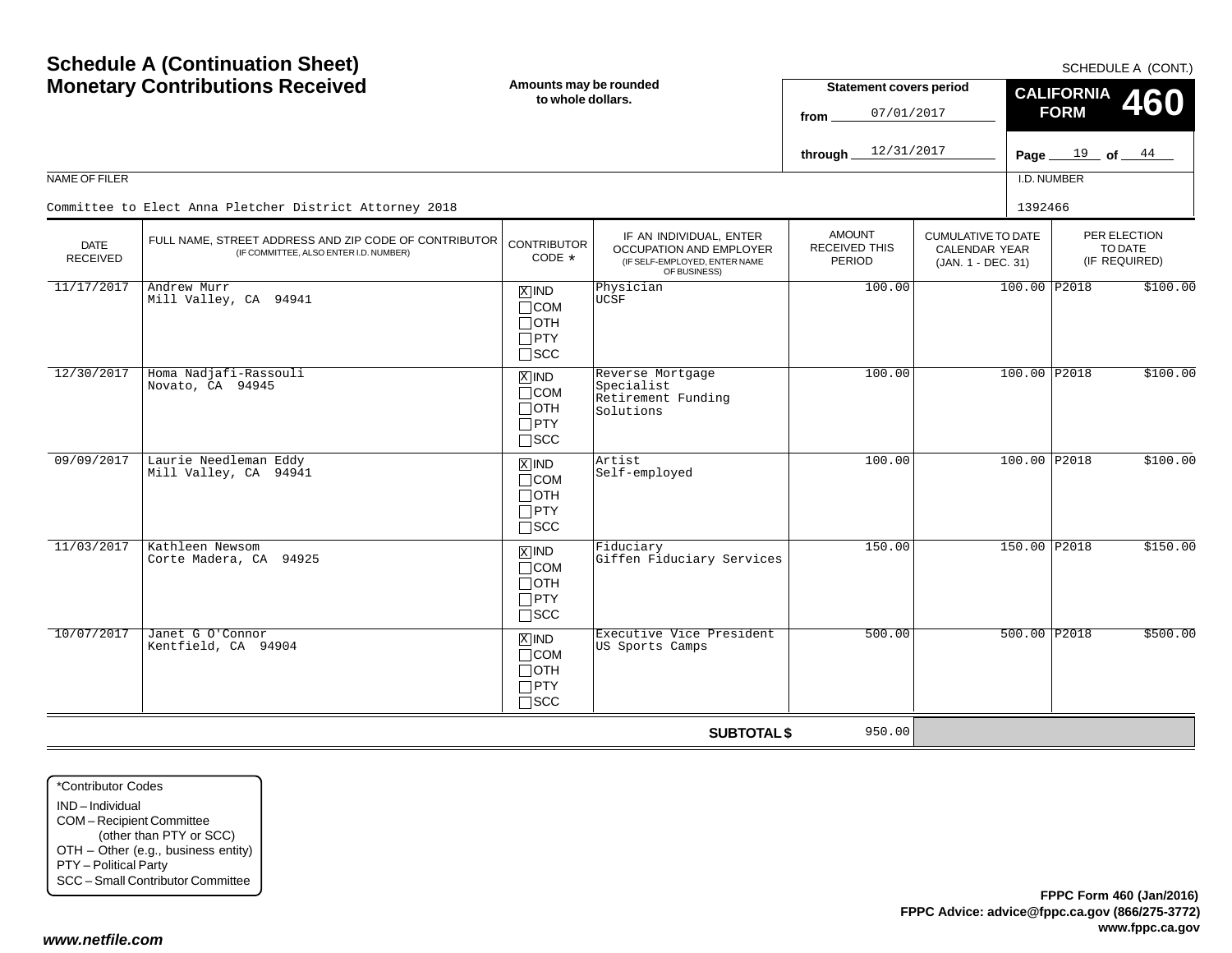| <b>Schedule A (Continuation Sheet)</b><br><b>Monetary Contributions Received</b> |                                                                                                 | Amounts may be rounded<br>to whole dollars.                        |                                                                                                     | <b>Statement covers period</b><br>07/01/2017<br>from |                                                                         | <b>CALIFORNIA</b><br><b>FORM</b> | SCHEDULE A (CONT.)<br>460                |
|----------------------------------------------------------------------------------|-------------------------------------------------------------------------------------------------|--------------------------------------------------------------------|-----------------------------------------------------------------------------------------------------|------------------------------------------------------|-------------------------------------------------------------------------|----------------------------------|------------------------------------------|
|                                                                                  |                                                                                                 |                                                                    |                                                                                                     | 12/31/2017<br>through                                |                                                                         | Page $\_\$                       | $\frac{20}{100}$ of $\frac{44}{100}$     |
| NAME OF FILER                                                                    |                                                                                                 |                                                                    |                                                                                                     |                                                      |                                                                         | I.D. NUMBER                      |                                          |
|                                                                                  | Committee to Elect Anna Pletcher District Attorney 2018                                         |                                                                    |                                                                                                     |                                                      |                                                                         | 1392466                          |                                          |
| <b>DATE</b><br><b>RECEIVED</b>                                                   | FULL NAME, STREET ADDRESS AND ZIP CODE OF CONTRIBUTOR<br>(IF COMMITTEE, ALSO ENTER I.D. NUMBER) | <b>CONTRIBUTOR</b><br>CODE *                                       | IF AN INDIVIDUAL, ENTER<br>OCCUPATION AND EMPLOYER<br>(IF SELF-EMPLOYED, ENTER NAME<br>OF BUSINESS) | <b>AMOUNT</b><br><b>RECEIVED THIS</b><br>PERIOD      | <b>CUMULATIVE TO DATE</b><br><b>CALENDAR YEAR</b><br>(JAN. 1 - DEC. 31) |                                  | PER ELECTION<br>TO DATE<br>(IF REQUIRED) |
| 12/29/2017                                                                       | Ann OLeary<br>Oakland, CA 94611                                                                 | $X$ IND<br>$\Box$ COM<br>$\Box$ oth<br>$\Box$ PTY<br>$\square$ scc | Attorney<br>Boies Schiller Flexner                                                                  | 500.00                                               |                                                                         | 500.00 P2018                     | \$500.00                                 |
| 12/15/2017                                                                       | Laurie Olshansky<br>San Francisco, CA 94118                                                     | $X$ IND<br>$\Box$ COM<br>$\Box$ OTH<br>$\Box$ PTY<br>$\square$ scc | Veterinarian<br>San Francisco SPCA                                                                  | 500.00                                               |                                                                         | 500.00 P2018                     | \$500.00                                 |
| 09/02/2017                                                                       | Lisa Orloff<br>Mill Valley, CA 94941                                                            | $X$ IND<br>$\Box$ COM<br>$\Box$ OTH<br>$\Box$ PTY<br>$\sqcap$ scc  | Physician<br>Self employed (same name)                                                              | 50.00                                                |                                                                         | 150.00 P2018                     | \$150.00                                 |
| 12/29/2017                                                                       | Elaine Petrocelli<br>Mill Valley, CA 94941                                                      | $X$ IND<br>$\Box$ COM<br>$\Box$ OTH<br>$\Box$ PTY<br>$\square$ SCC | Bookstore owner<br>Book Passage                                                                     | 100.00                                               |                                                                         | 100.00 P2018                     | \$100.00                                 |
| 10/13/2017                                                                       | Carolyn S Pomerantz<br>San Francisco, CA 94115-1819                                             | $X$ IND<br>$\Box$ COM<br>$\Box$ oth<br>$\Box$ PTY<br>$\sqcap$ scc  | Board Chair & President<br>Charles Schwab Foundation                                                | 100.00                                               |                                                                         | 100.00 P2018                     | \$100.00                                 |
|                                                                                  |                                                                                                 |                                                                    | <b>SUBTOTAL \$</b>                                                                                  | 1,250.00                                             |                                                                         |                                  |                                          |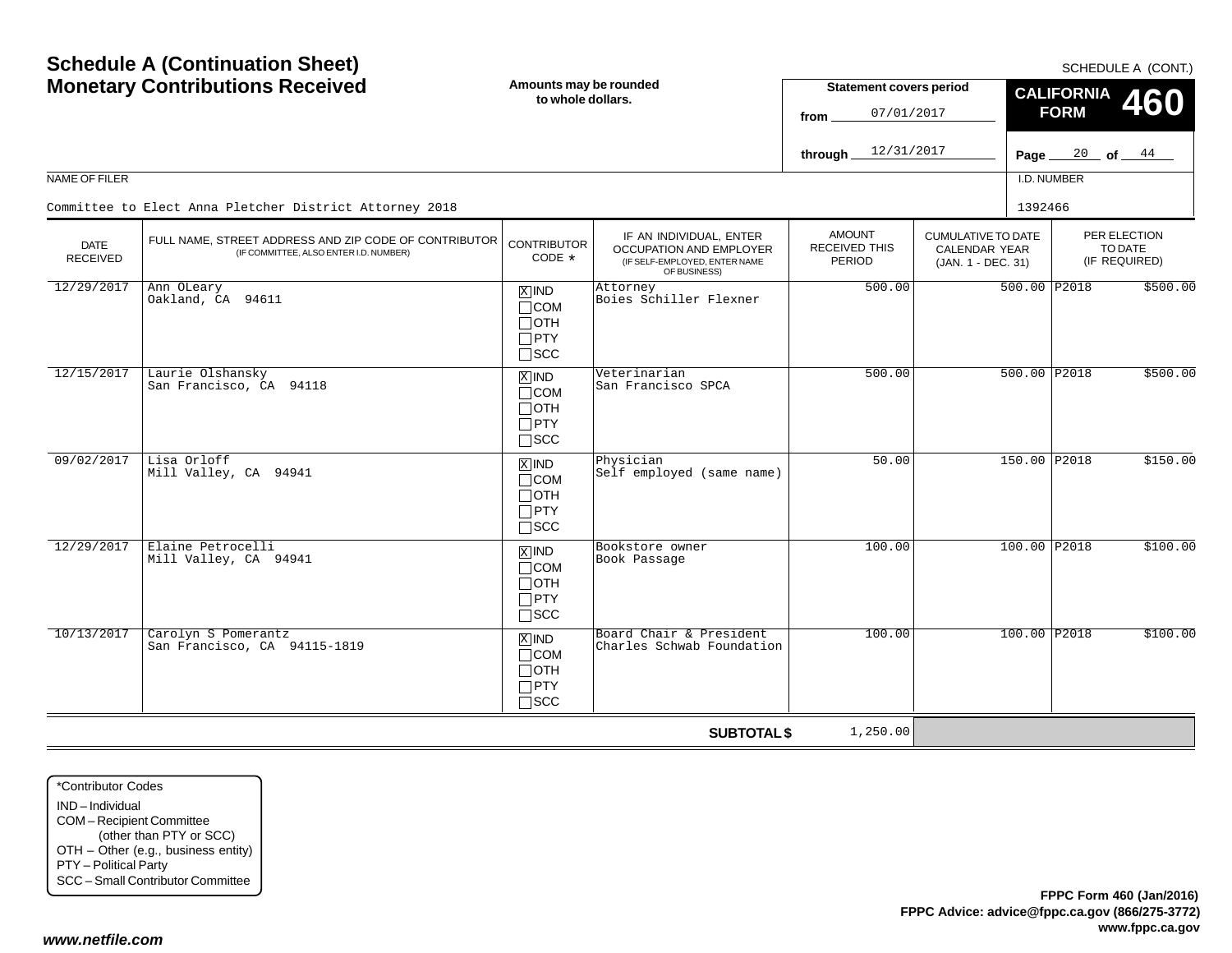|                                | <b>Monetary Contributions Received</b>                                                          | Amounts may be rounded<br>to whole dollars.                                |                                                                                                     | <b>Statement covers period</b><br>07/01/2017<br>from |                                                                         | <b>CALIFORNIA</b><br><b>FORM</b> | <b>OUTLDULL A (UUITI.)</b><br>460        |
|--------------------------------|-------------------------------------------------------------------------------------------------|----------------------------------------------------------------------------|-----------------------------------------------------------------------------------------------------|------------------------------------------------------|-------------------------------------------------------------------------|----------------------------------|------------------------------------------|
|                                |                                                                                                 |                                                                            |                                                                                                     | 12/31/2017<br>through.                               |                                                                         | Page $21$ of $44$                |                                          |
| NAME OF FILER                  |                                                                                                 |                                                                            |                                                                                                     |                                                      |                                                                         | I.D. NUMBER                      |                                          |
|                                | Committee to Elect Anna Pletcher District Attorney 2018                                         |                                                                            |                                                                                                     |                                                      |                                                                         | 1392466                          |                                          |
| <b>DATE</b><br><b>RECEIVED</b> | FULL NAME, STREET ADDRESS AND ZIP CODE OF CONTRIBUTOR<br>(IF COMMITTEE, ALSO ENTER I.D. NUMBER) | <b>CONTRIBUTOR</b><br>CODE *                                               | IF AN INDIVIDUAL, ENTER<br>OCCUPATION AND EMPLOYER<br>(IF SELF-EMPLOYED, ENTER NAME<br>OF BUSINESS) | <b>AMOUNT</b><br>RECEIVED THIS<br><b>PERIOD</b>      | <b>CUMULATIVE TO DATE</b><br><b>CALENDAR YEAR</b><br>(JAN. 1 - DEC. 31) |                                  | PER ELECTION<br>TO DATE<br>(IF REQUIRED) |
| 12/19/2017                     | Rebecca Popell<br>San Anselmo, CA 94960                                                         | $X$ IND<br>$\Box$ COM<br>$\Box$ OTH<br>$\square$ PTY<br>$\square$ SCC      | Not employed<br>None                                                                                | 500.00                                               |                                                                         | 500.00 P2018                     | \$500.00                                 |
| 09/24/2017                     | Josiah Prendergast<br>Sacramento, CA 95864                                                      | $\overline{X}$ IND<br>$\Box$ COM<br>$\Box$ oth<br>$\Box$ PTY<br>$\Box$ scc | Attorney<br>Weintraub Tobin                                                                         | 100.00                                               |                                                                         | 100.00 P2018                     | \$100.00                                 |
| 12/30/2017                     | Marijo Racciatti<br>Sunnyvale, CA 94067                                                         | $X$ IND<br>$\Box$ COM<br>$\Box$ oth<br>$\Box$ PTY<br>$\square$ SCC         | Retired<br>None                                                                                     | 100.00                                               |                                                                         | 100.00 P2018                     | \$100.00                                 |
| 12/26/2017                     | Andrew Radlow<br>Orinda, CA 94563                                                               | $X$ IND<br>$\Box$ COM<br>$\Box$ OTH<br>$\Box$ PTY<br>$\square$ SCC         | Business Development<br>LendUp                                                                      | 200.00                                               |                                                                         | 200.00 P2018                     | \$200.00                                 |
| 08/09/2017                     | Maria Ramos-Chertok<br>Mill Valley, CA 94941                                                    | $X$ IND<br>$\Box$ COM<br>$\Box$ OTH<br>$\Box$ PTY<br>$\Box$ scc            | Consultant<br>Self employed (same name)                                                             | 100.00                                               |                                                                         | 100.00 P2018                     | \$100.00                                 |
|                                |                                                                                                 |                                                                            | <b>SUBTOTAL \$</b>                                                                                  | 1,000.00                                             |                                                                         |                                  |                                          |

\*Contributor CodesIND – Individual COM – Recipient Committee (other than PTY or SCC) OTH – Other (e.g., business entity) PTY – Political Party SCC – Small Contributor Committee

**Schedule A (Continuation Sheet)**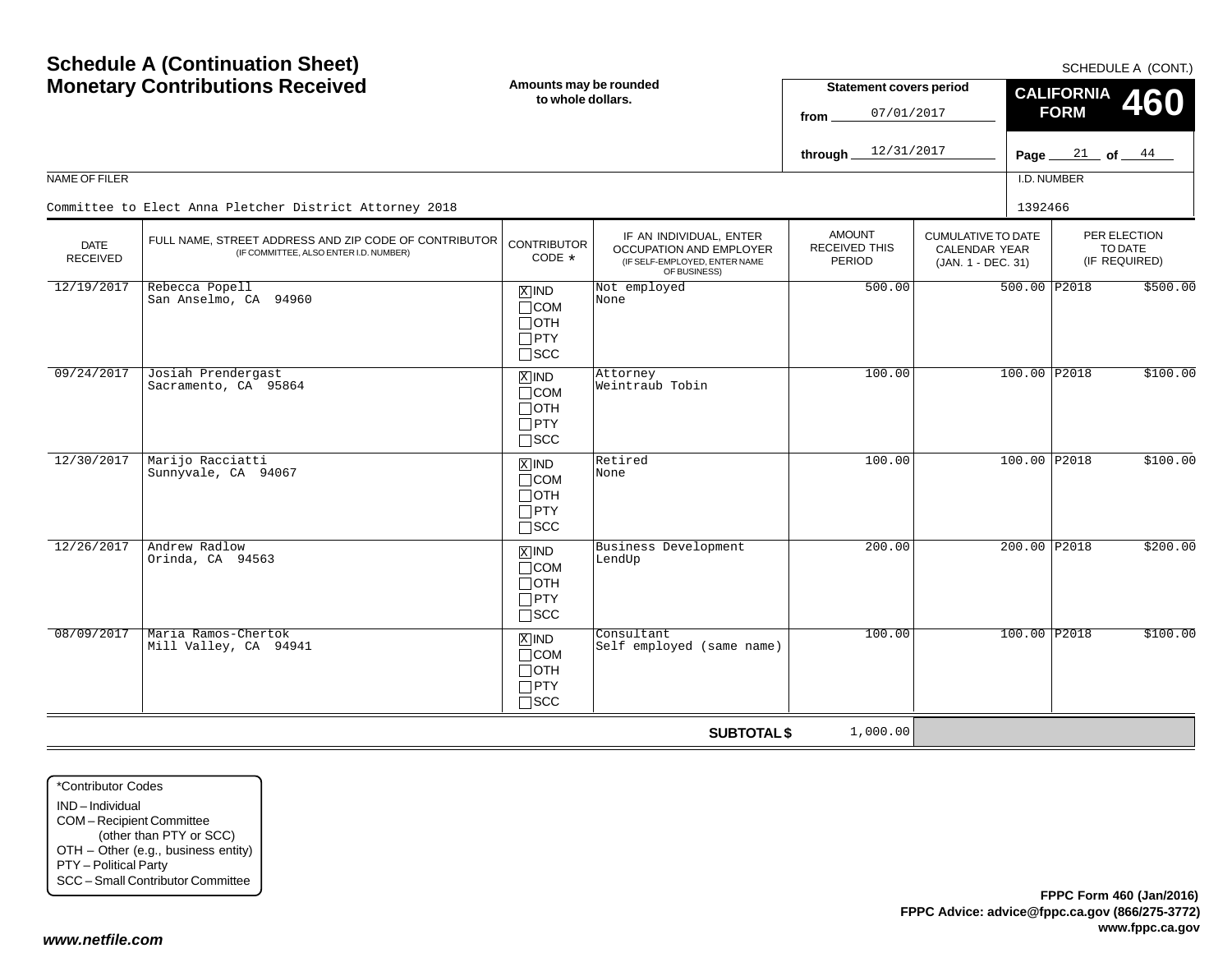| <b>Schedule A (Continuation Sheet)</b><br><b>Monetary Contributions Received</b> |                                                                                                 | Amounts may be rounded<br>to whole dollars.                                       |                                                                                                     | <b>Statement covers period</b><br>07/01/2017<br>from |                                                                         |             | SCHEDULE A (CONT.)<br><b>CALIFORNIA</b><br>460<br><b>FORM</b> |                                       |  |
|----------------------------------------------------------------------------------|-------------------------------------------------------------------------------------------------|-----------------------------------------------------------------------------------|-----------------------------------------------------------------------------------------------------|------------------------------------------------------|-------------------------------------------------------------------------|-------------|---------------------------------------------------------------|---------------------------------------|--|
|                                                                                  |                                                                                                 |                                                                                   |                                                                                                     | 12/31/2017<br>through.                               |                                                                         |             |                                                               | Page $\frac{22}{ }$ of $\frac{44}{ }$ |  |
| <b>NAME OF FILER</b>                                                             |                                                                                                 |                                                                                   |                                                                                                     |                                                      |                                                                         | I.D. NUMBER |                                                               |                                       |  |
|                                                                                  | Committee to Elect Anna Pletcher District Attorney 2018                                         |                                                                                   |                                                                                                     |                                                      |                                                                         | 1392466     |                                                               |                                       |  |
| <b>DATE</b><br><b>RECEIVED</b>                                                   | FULL NAME, STREET ADDRESS AND ZIP CODE OF CONTRIBUTOR<br>(IF COMMITTEE, ALSO ENTER I.D. NUMBER) | <b>CONTRIBUTOR</b><br>CODE *                                                      | IF AN INDIVIDUAL, ENTER<br>OCCUPATION AND EMPLOYER<br>(IF SELF-EMPLOYED, ENTER NAME<br>OF BUSINESS) | <b>AMOUNT</b><br><b>RECEIVED THIS</b><br>PERIOD      | <b>CUMULATIVE TO DATE</b><br><b>CALENDAR YEAR</b><br>(JAN. 1 - DEC. 31) |             | PER ELECTION<br>TO DATE<br>(IF REQUIRED)                      |                                       |  |
| 12/04/2017                                                                       | Margaret Reeves<br>Orinda, CA 94563                                                             | $X$ IND<br>$\Box$ COM<br>$\Box$ OTH<br>$\Box$ PTY<br>$\Box$ SCC                   | Pilates Instructor<br>Self-employed                                                                 | 1,000.00                                             | $1,000.00$ P2018                                                        |             |                                                               | \$1,000.00                            |  |
| 12/30/2017                                                                       | Pedro Reyes<br>San Rafael, CA 94901                                                             | $X$ IND<br>$\Box$ COM<br>$\Box$ OTH<br>$\Box$ PTY<br>$\square$ SCC                | Broker/owner<br>M1 Real Estate Inc.                                                                 | 200.00                                               |                                                                         |             | 200.00 P2018                                                  | \$200.00                              |  |
| 10/19/2017                                                                       | Sylvia Reynolds<br>Mill Valley, CA 94941                                                        | $X$ IND<br>$\Box$ COM<br>$\Box$ OTH<br>$\Box$ PTY<br>$\Box$ scc                   | Retired<br>None                                                                                     | 250.00                                               |                                                                         |             | 250.00 P2018                                                  | \$250.00                              |  |
| 10/03/2017                                                                       | Leonard Rifkind<br>Greenbrae, CA 94954                                                          | $\boxed{\text{X}}$ IND<br>$\Box$ COM<br>$\Box$ OTH<br>$\Box$ PTY<br>$\square$ SCC | Attorney<br>Self-employed                                                                           | 100.00                                               |                                                                         |             | 100.00 P2018                                                  | \$100.00                              |  |
| 11/17/2017                                                                       | Mark Rosman<br>Arlington, VA 22207                                                              | $X$ IND<br>$\Box$ COM<br>$\Box$ OTH<br>$\Box$ PTY<br>$\Box$ scc                   | Attorney<br>Wilson Sonsini Goodrich &<br>Rosati                                                     | 150.00                                               |                                                                         |             | 250.00 P2018                                                  | \$250.00                              |  |
|                                                                                  |                                                                                                 |                                                                                   | <b>SUBTOTAL \$</b>                                                                                  | 1,700.00                                             |                                                                         |             |                                                               |                                       |  |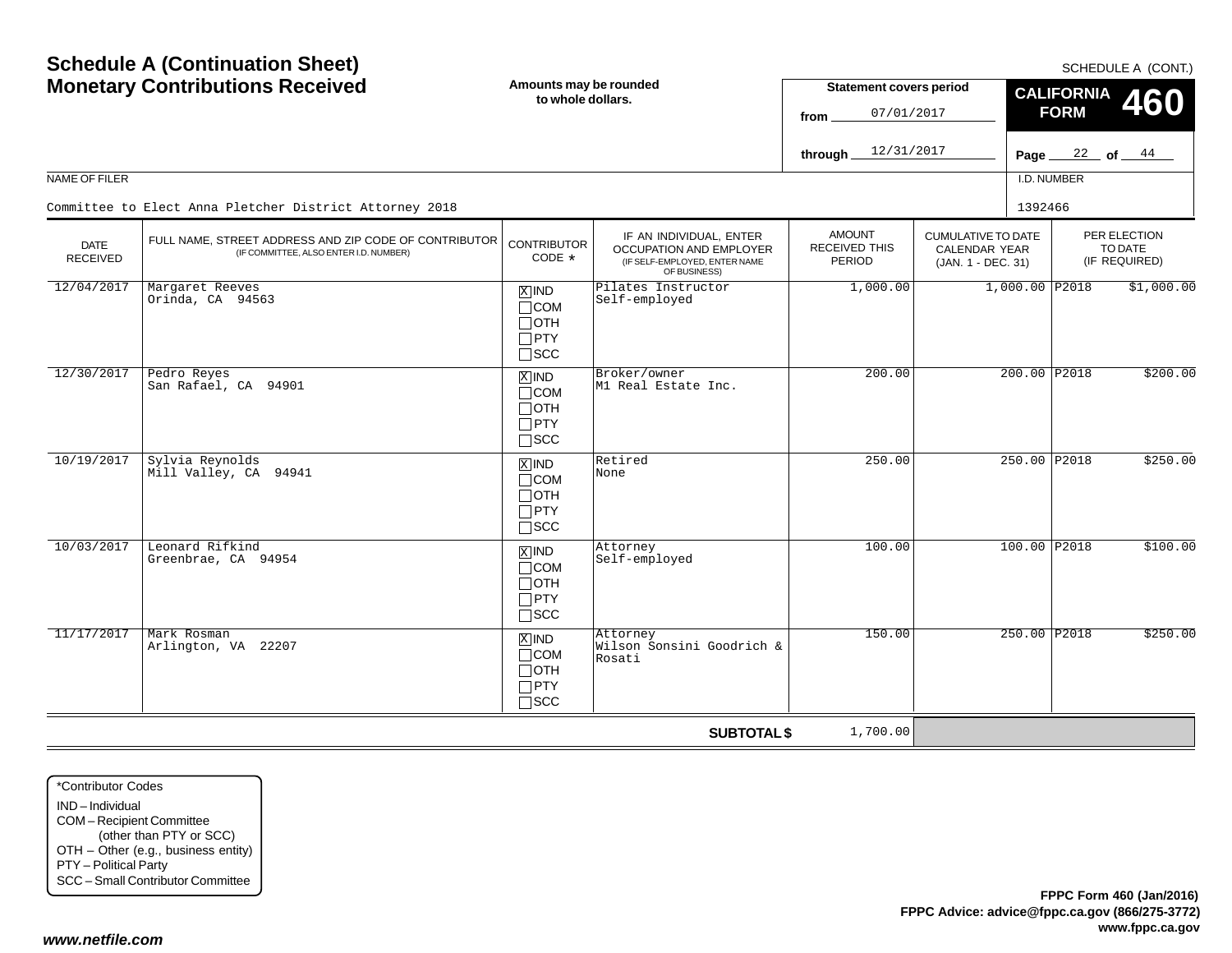| <b>Schedule A (Continuation Sheet)</b><br><b>Monetary Contributions Received</b> |                                                                                                 | Amounts may be rounded<br>to whole dollars.                        |                                                                                                            | <b>Statement covers period</b><br>07/01/2017<br>from<br>12/31/2017<br>through | <b>CALIFORNIA</b><br><b>FORM</b><br>Page $\equiv$                       | SCHEDULE A (CONT.)<br>460<br>$\frac{23}{ }$ of $\frac{44}{ }$ |                                          |            |  |
|----------------------------------------------------------------------------------|-------------------------------------------------------------------------------------------------|--------------------------------------------------------------------|------------------------------------------------------------------------------------------------------------|-------------------------------------------------------------------------------|-------------------------------------------------------------------------|---------------------------------------------------------------|------------------------------------------|------------|--|
| NAME OF FILER                                                                    |                                                                                                 |                                                                    |                                                                                                            |                                                                               |                                                                         | I.D. NUMBER                                                   |                                          |            |  |
|                                                                                  | Committee to Elect Anna Pletcher District Attorney 2018                                         |                                                                    |                                                                                                            |                                                                               |                                                                         | 1392466                                                       |                                          |            |  |
| <b>DATE</b><br><b>RECEIVED</b>                                                   | FULL NAME, STREET ADDRESS AND ZIP CODE OF CONTRIBUTOR<br>(IF COMMITTEE, ALSO ENTER I.D. NUMBER) | <b>CONTRIBUTOR</b><br>CODE *                                       | IF AN INDIVIDUAL, ENTER<br><b>OCCUPATION AND EMPLOYER</b><br>(IF SELF-EMPLOYED, ENTER NAME<br>OF BUSINESS) | <b>AMOUNT</b><br><b>RECEIVED THIS</b><br>PERIOD                               | <b>CUMULATIVE TO DATE</b><br><b>CALENDAR YEAR</b><br>(JAN. 1 - DEC. 31) |                                                               | PER ELECTION<br>TO DATE<br>(IF REQUIRED) |            |  |
| 12/27/2017                                                                       | Jennifer Rothman<br>Studio City, CA 91604                                                       | $X$ IND<br>$\Box$ COM<br>⊟отн<br>$\Box$ PTY<br>$\square$ SCC       | Professor<br><b>LLS</b>                                                                                    | 100.00                                                                        |                                                                         | 100.00 P2018                                                  |                                          | \$100.00   |  |
| 12/03/2017                                                                       | Francois Rothstein<br>Mill Valley, CA 94941                                                     | $X$ IND<br>$\Box$ COM<br>$\Box$ OTH<br>$\Box$ PTY<br>$\Box$ scc    | Retired<br>None                                                                                            | 250.00                                                                        |                                                                         | 250.00 P2018                                                  |                                          | \$250.00   |  |
| 11/08/2017                                                                       | J. Stuart Ryan<br>Mill Valley, CA 94941                                                         | $X$ IND<br>$\Box$ COM<br>$\Box$ OTH<br>$\Box$ PTY<br>$\Box$ scc    | Investor<br>Self                                                                                           | 1,000.00                                                                      | $1,000.00$ P2018                                                        |                                                               |                                          | \$1,000.00 |  |
| 12/19/2017                                                                       | Barrett Schaefer<br>San Rafael, CA 94901                                                        | $X$ IND<br>$\Box$ COM<br>$\Box$ oth<br>$\Box$ PTY<br>$\square$ scc | Attorney<br>Self-employed                                                                                  | 100.00                                                                        |                                                                         | 100.00 P2018                                                  |                                          | \$100.00   |  |
| 09/25/2017                                                                       | Tifffany Schlain<br>Mill Valley, CA 94941                                                       | $X$ IND<br>$\Box$ COM<br>$\Box$ OTH<br>$\Box$ PTY<br>$\Box$ scc    | Filmmaker<br>Self-employed                                                                                 | 100.00                                                                        |                                                                         | 100.00 P2018                                                  |                                          | \$100.00   |  |
|                                                                                  |                                                                                                 |                                                                    | <b>SUBTOTAL \$</b>                                                                                         | 1,550.00                                                                      |                                                                         |                                                               |                                          |            |  |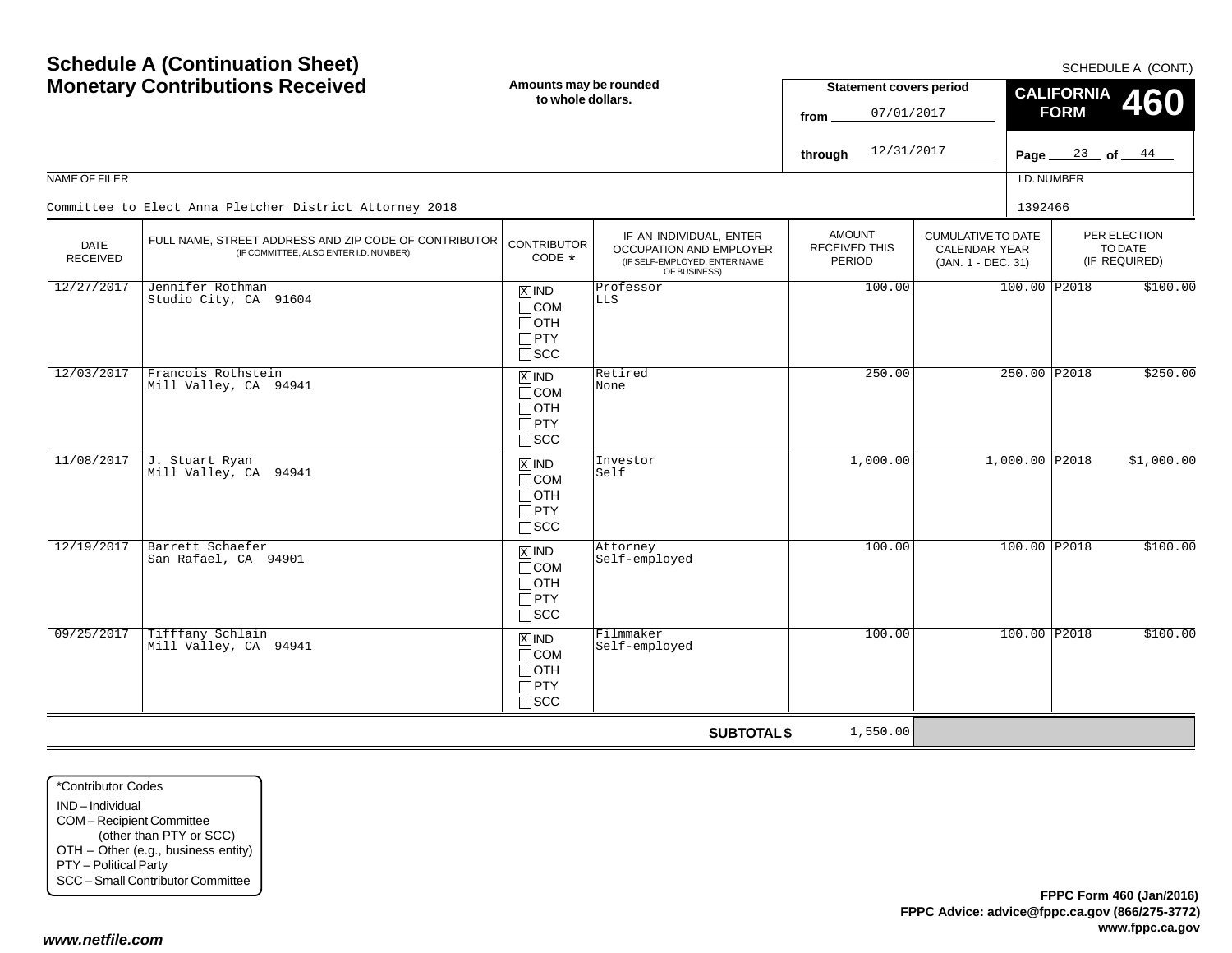|                                | <b>Schedule A (Continuation Sheet)</b>                                                          |                                                                    |                                                                                                     | SCHEDULE A (CONT.)                                   |                                                                         |             |                                          |              |  |
|--------------------------------|-------------------------------------------------------------------------------------------------|--------------------------------------------------------------------|-----------------------------------------------------------------------------------------------------|------------------------------------------------------|-------------------------------------------------------------------------|-------------|------------------------------------------|--------------|--|
|                                | <b>Monetary Contributions Received</b>                                                          | Amounts may be rounded<br>to whole dollars.                        |                                                                                                     | <b>Statement covers period</b><br>07/01/2017<br>from |                                                                         |             | <b>CALIFORNIA</b><br><b>FORM</b>         | 460          |  |
|                                |                                                                                                 |                                                                    |                                                                                                     | 12/31/2017<br>through                                |                                                                         | Page $\_$   |                                          | $24$ of $44$ |  |
| NAME OF FILER                  |                                                                                                 |                                                                    |                                                                                                     |                                                      |                                                                         | I.D. NUMBER |                                          |              |  |
|                                | Committee to Elect Anna Pletcher District Attorney 2018                                         |                                                                    |                                                                                                     |                                                      |                                                                         | 1392466     |                                          |              |  |
| <b>DATE</b><br><b>RECEIVED</b> | FULL NAME, STREET ADDRESS AND ZIP CODE OF CONTRIBUTOR<br>(IF COMMITTEE, ALSO ENTER I.D. NUMBER) | <b>CONTRIBUTOR</b><br>CODE *                                       | IF AN INDIVIDUAL, ENTER<br>OCCUPATION AND EMPLOYER<br>(IF SELF-EMPLOYED, ENTER NAME<br>OF BUSINESS) | <b>AMOUNT</b><br>RECEIVED THIS<br><b>PERIOD</b>      | <b>CUMULATIVE TO DATE</b><br><b>CALENDAR YEAR</b><br>(JAN. 1 - DEC. 31) |             | PER ELECTION<br>TO DATE<br>(IF REQUIRED) |              |  |
| 11/15/2017                     | Sally Schroeder<br>Tiburon, CA 94920                                                            | $X$ IND<br>$\Box$ COM<br>$\Box$ OTH<br>$\Box$ PTY<br>$\square$ SCC | Retired<br>None                                                                                     | 100.00                                               |                                                                         |             | 100.00 P2018                             | \$100.00     |  |
| 12/31/2017                     | Allison Schutte<br>San Rafael, CA 94901                                                         | $X$ IND<br>$\Box$ COM<br>$\Box$ OTH<br>$\Box$ PTY<br>$\square$ scc | Attorney<br>Hanson Bridgett                                                                         | 100.00                                               |                                                                         |             | 100.00 P2018                             | \$100.00     |  |
| 10/20/2017                     | David Shapiro<br>Moraga, CA 94556                                                               | $X$ IND<br>$\Box$ COM<br>$\Box$ OTH<br>$\Box$ PTY<br>$\Box$ scc    | Lawyer<br>Boersch Shapiro LLP                                                                       | 100.00                                               |                                                                         |             | 100.00 P2018                             | \$100.00     |  |
| 10/07/2017                     | Stephen Silberstein<br>Tiburon, CA 94920                                                        | $X$ IND<br>$\Box$ COM<br>$\Box$ OTH<br>$\Box$ PTY<br>$\square$ scc | Retired<br>None                                                                                     | 500.00                                               |                                                                         |             | 1,700.00 P2018                           | \$1,700.00   |  |
| 12/09/2017                     | Steve Silberstein<br>Belvedere, CA 95920                                                        | $X$ IND<br>$\Box$ COM<br>$\Box$ OTH<br>$\Box$ PTY<br>$\Box$ SCC    | Retired<br>None                                                                                     | 2,500.00                                             |                                                                         |             | 2,500.00 P2018                           | \$2,500.00   |  |
|                                |                                                                                                 |                                                                    | <b>SUBTOTAL \$</b>                                                                                  | 3,300.00                                             |                                                                         |             |                                          |              |  |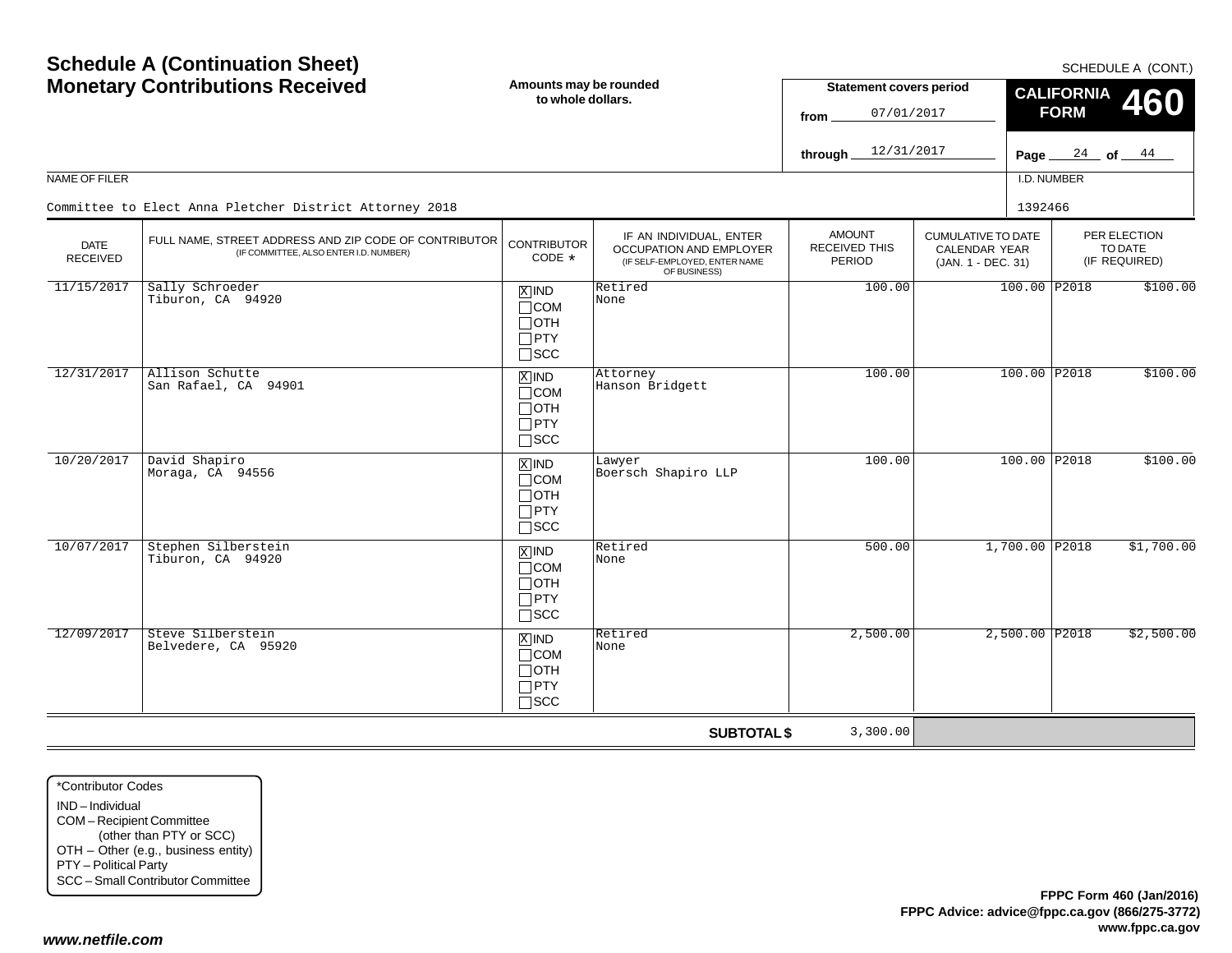|                                | <b>Schedule A (Continuation Sheet)</b><br><b>Monetary Contributions Received</b>                | Amounts may be rounded<br>to whole dollars.                                     |                                                                                                     | <b>Statement covers period</b>                  |                                                                  |             | <b>CALIFORNIA</b>                        | SCHEDULE A (CONT.)               |  |
|--------------------------------|-------------------------------------------------------------------------------------------------|---------------------------------------------------------------------------------|-----------------------------------------------------------------------------------------------------|-------------------------------------------------|------------------------------------------------------------------|-------------|------------------------------------------|----------------------------------|--|
|                                |                                                                                                 |                                                                                 |                                                                                                     | 07/01/2017<br>from                              |                                                                  |             | <b>FORM</b>                              | 460                              |  |
|                                |                                                                                                 |                                                                                 |                                                                                                     | 12/31/2017<br>through.                          |                                                                  | Page $\_$   |                                          | $\frac{25}{ }$ of $\frac{44}{ }$ |  |
| <b>NAME OF FILER</b>           |                                                                                                 |                                                                                 |                                                                                                     |                                                 |                                                                  | I.D. NUMBER |                                          |                                  |  |
|                                | Committee to Elect Anna Pletcher District Attorney 2018                                         |                                                                                 |                                                                                                     |                                                 |                                                                  | 1392466     |                                          |                                  |  |
| <b>DATE</b><br><b>RECEIVED</b> | FULL NAME, STREET ADDRESS AND ZIP CODE OF CONTRIBUTOR<br>(IF COMMITTEE, ALSO ENTER I.D. NUMBER) | <b>CONTRIBUTOR</b><br>CODE *                                                    | IF AN INDIVIDUAL, ENTER<br>OCCUPATION AND EMPLOYER<br>(IF SELF-EMPLOYED, ENTER NAME<br>OF BUSINESS) | <b>AMOUNT</b><br><b>RECEIVED THIS</b><br>PERIOD | <b>CUMULATIVE TO DATE</b><br>CALENDAR YEAR<br>(JAN. 1 - DEC. 31) |             | PER ELECTION<br>TO DATE<br>(IF REQUIRED) |                                  |  |
| 12/04/2017                     | James Simkalo<br>Sausalito, CA 94965                                                            | $X$ IND<br>$\Box$ COM<br>$\sqcap$ OTH<br>$\square$ PTY<br>$\Box$ scc            | Real Estate<br>RBS Properties                                                                       | 100.00                                          |                                                                  |             | 100.00 P2018                             | \$100.00                         |  |
| 12/05/2017                     | Elizabeth Simons<br>Atherton, CA 94027                                                          | $X$ IND<br>$\sqcap$ COM<br>$\Box$ OTH<br>$\Box$ PTY<br>$\Box$ SCC               | Retired<br>None                                                                                     | 2,500.00                                        |                                                                  |             | $2,500.00$ P2018                         | \$2,500.00                       |  |
| 10/03/2017                     | Marcia Skall<br>Kentfield, CA 94904                                                             | $X$ IND<br>$\sqcap$ COM<br>$\Box$ OTH<br>$\Box$ PTY<br>$\Box$ scc               | Realtor<br>Golden Gate Sotheby's<br>International Realty                                            | 250.00                                          |                                                                  |             | 475.00 P2018                             | \$475.00                         |  |
| 12/01/2017                     | Marcia Skall<br>Kentfield, CA 94904                                                             | $\overline{X}$ IND<br>$\sqcap$ COM<br>$\Box$ OTH<br>$\Box$ PTY<br>$\square$ SCC | Realtor<br>Golden Gate Sotheby's<br>International Realty                                            | 25.00                                           |                                                                  |             | 475.00 P2018                             | \$475.00                         |  |
| 10/07/2017                     | H Marcia Smolens<br>Mill Valley, CA 94941                                                       | $X$ IND<br>$\sqcap$ COM<br>$\Box$ OTH<br>$\Box$ PTY<br>$\sqcap$ scc             | President<br>HMS Associates                                                                         | 2,500.00                                        |                                                                  |             | 2,981.56 P2018                           | \$2,981.56                       |  |
|                                |                                                                                                 |                                                                                 | <b>SUBTOTAL \$</b>                                                                                  | 5,375.00                                        |                                                                  |             |                                          |                                  |  |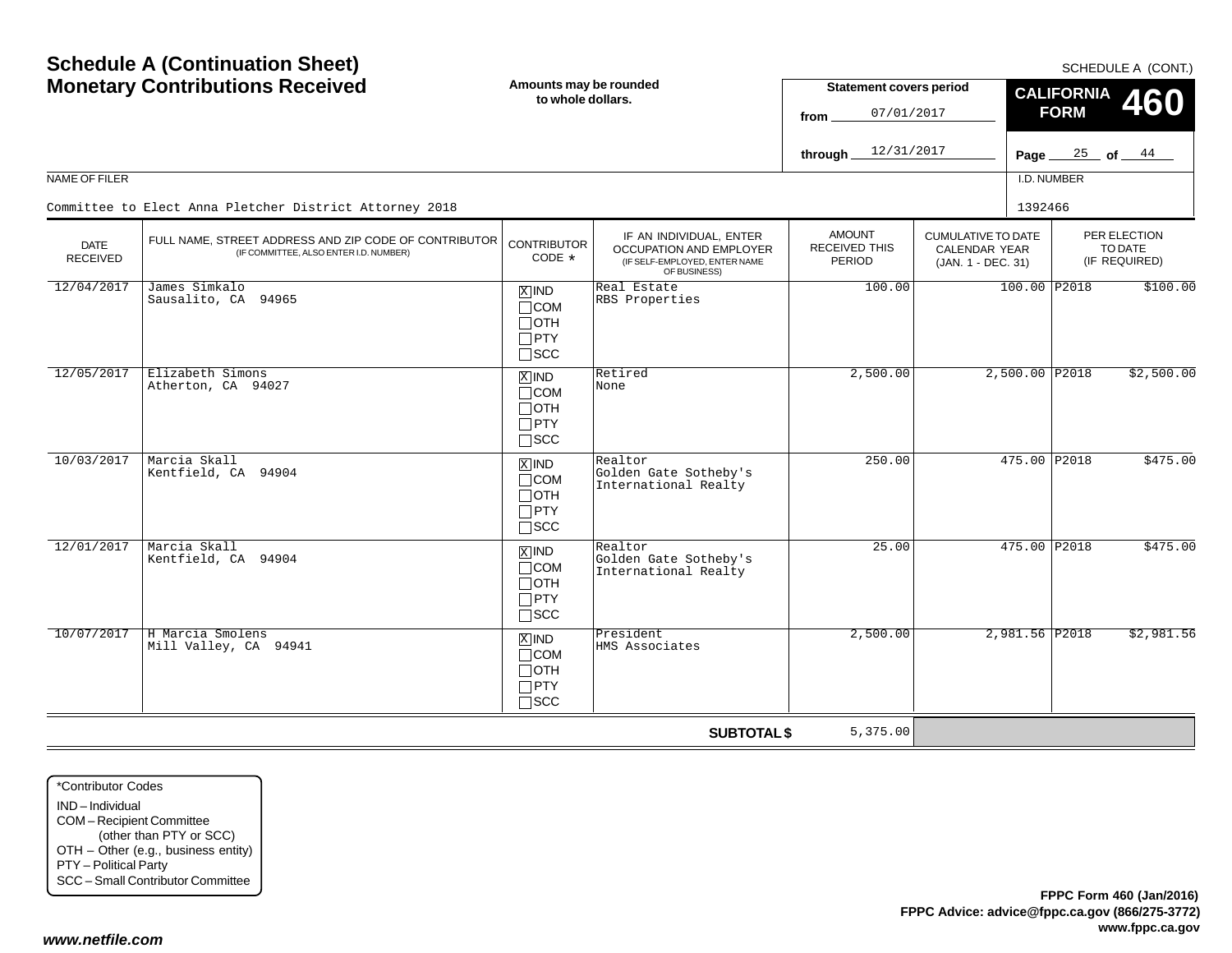| <b>Schedule A (Continuation Sheet)</b><br><b>Monetary Contributions Received</b> |                                                                                                 | Amounts may be rounded<br>to whole dollars.                                       |                                                                                                            | <b>Statement covers period</b><br>07/01/2017<br>from<br>12/31/2017<br>through |                                                                         | Page $\_$                        | <b>CALIFORNIA</b><br><b>FORM</b> | SCHEDULE A (CONT.)<br>460<br>$\frac{26}{ }$ of $\frac{44}{ }$ |
|----------------------------------------------------------------------------------|-------------------------------------------------------------------------------------------------|-----------------------------------------------------------------------------------|------------------------------------------------------------------------------------------------------------|-------------------------------------------------------------------------------|-------------------------------------------------------------------------|----------------------------------|----------------------------------|---------------------------------------------------------------|
| <b>NAME OF FILER</b>                                                             |                                                                                                 |                                                                                   |                                                                                                            |                                                                               |                                                                         | I.D. NUMBER                      |                                  |                                                               |
|                                                                                  | Committee to Elect Anna Pletcher District Attorney 2018                                         |                                                                                   |                                                                                                            |                                                                               |                                                                         | 1392466                          |                                  |                                                               |
| <b>DATE</b><br><b>RECEIVED</b>                                                   | FULL NAME, STREET ADDRESS AND ZIP CODE OF CONTRIBUTOR<br>(IF COMMITTEE, ALSO ENTER I.D. NUMBER) | <b>CONTRIBUTOR</b><br>CODE $*$                                                    | IF AN INDIVIDUAL, ENTER<br><b>OCCUPATION AND EMPLOYER</b><br>(IF SELF-EMPLOYED, ENTER NAME<br>OF BUSINESS) | <b>AMOUNT</b><br><b>RECEIVED THIS</b><br><b>PERIOD</b>                        | <b>CUMULATIVE TO DATE</b><br><b>CALENDAR YEAR</b><br>(JAN. 1 - DEC. 31) |                                  |                                  | PER ELECTION<br>TO DATE<br>(IF REQUIRED)                      |
| 11/16/2017                                                                       | Melanie Sperling<br>Mill Valley, CA 94941                                                       | $X$ IND<br>$\Box$ COM<br>$\Box$ OTH<br>$\Box$ PTY<br>$\square$ SCC                | Professor Emerita<br>UC Riverside                                                                          | 100.00                                                                        |                                                                         | 100.00 P2018<br>$5,000.00$ P2018 |                                  | \$100.00                                                      |
| 12/20/2017                                                                       | Amanda Stephens<br>Tiburon, CA 94920                                                            | $X$ IND<br>$\Box$ COM<br>$\Box$ OTH<br>$\Box$ PTY<br>$\square$ SCC                | Not employed<br>None                                                                                       | 5,000.00                                                                      |                                                                         |                                  |                                  | \$5,000.00                                                    |
| 11/04/2017                                                                       | Betsy (Elizabeth) Stroman<br>Sausalito, CA 94965                                                | $\overline{X}$ IND<br>$\Box$ COM<br>$\Box$ OTH<br>$\Box$ PTY<br>$\square$ SCC     | Retired<br>None                                                                                            | 100.00                                                                        |                                                                         | 100.00 P2018                     |                                  | \$100.00                                                      |
| 11/27/2017                                                                       | David Suto<br>Sausalito, CA 94965                                                               | $\boxed{\text{X}}$ IND<br>$\Box$ COM<br>$\Box$ OTH<br>$\Box$ PTY<br>$\square$ SCC | Mechanical Engineer<br>Parsons-Eagle Packaging<br>Systems                                                  | 250.00                                                                        |                                                                         | 250.00 P2018                     |                                  | \$250.00                                                      |
| 11/04/2017                                                                       | Ed Swanson<br>Mill Valley, CA 94941                                                             | $X$ IND<br>$\Box$ COM<br>$\Box$ OTH<br>$\Box$ PTY<br>$\Box$ scc                   | Attorney<br>Swanson & McNamara                                                                             | 250.00                                                                        |                                                                         | 250.00 P2018                     |                                  | \$250.00                                                      |
|                                                                                  |                                                                                                 |                                                                                   | <b>SUBTOTAL \$</b>                                                                                         | 5,700.00                                                                      |                                                                         |                                  |                                  |                                                               |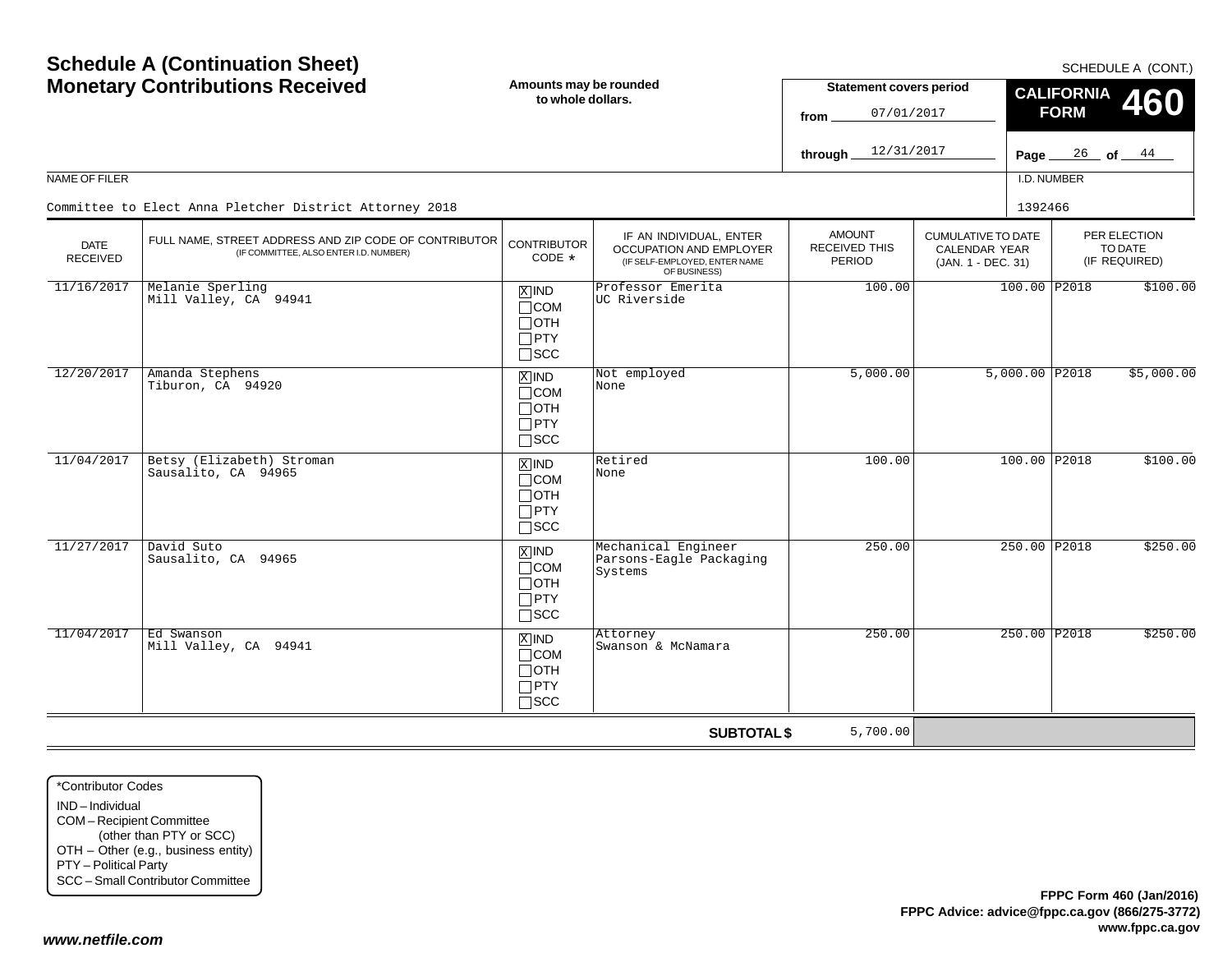| <b>Schedule A (Continuation Sheet)</b><br><b>Monetary Contributions Received</b> |                                                                                                 | Amounts may be rounded<br><b>Statement covers period</b><br>to whole dollars.<br>07/01/2017<br>from<br>12/31/2017 |                                                                                                            |                                                 |                                                                         | SCHEDULE A (CONT.)<br><b>CALIFORNIA</b><br>460<br><b>FORM</b> |                                          |  |  |
|----------------------------------------------------------------------------------|-------------------------------------------------------------------------------------------------|-------------------------------------------------------------------------------------------------------------------|------------------------------------------------------------------------------------------------------------|-------------------------------------------------|-------------------------------------------------------------------------|---------------------------------------------------------------|------------------------------------------|--|--|
|                                                                                  |                                                                                                 |                                                                                                                   |                                                                                                            | through                                         |                                                                         |                                                               | Page $27$ of $44$                        |  |  |
| NAME OF FILER                                                                    |                                                                                                 |                                                                                                                   |                                                                                                            |                                                 |                                                                         | I.D. NUMBER                                                   |                                          |  |  |
|                                                                                  | Committee to Elect Anna Pletcher District Attorney 2018                                         |                                                                                                                   |                                                                                                            |                                                 |                                                                         | 1392466                                                       |                                          |  |  |
| <b>DATE</b><br><b>RECEIVED</b>                                                   | FULL NAME, STREET ADDRESS AND ZIP CODE OF CONTRIBUTOR<br>(IF COMMITTEE, ALSO ENTER I.D. NUMBER) | <b>CONTRIBUTOR</b><br>CODE *                                                                                      | IF AN INDIVIDUAL, ENTER<br><b>OCCUPATION AND EMPLOYER</b><br>(IF SELF-EMPLOYED, ENTER NAME<br>OF BUSINESS) | <b>AMOUNT</b><br><b>RECEIVED THIS</b><br>PERIOD | <b>CUMULATIVE TO DATE</b><br><b>CALENDAR YEAR</b><br>(JAN. 1 - DEC. 31) |                                                               | PER ELECTION<br>TO DATE<br>(IF REQUIRED) |  |  |
| 10/03/2017                                                                       | Laura Talmus<br>Greenbrae, CA 94904-2546                                                        | $X$ IND<br>$\Box$ COM<br>⊟отн<br>$\Box$ PTY<br>$\square$ SCC                                                      | Executive Director<br>Beyond Differences                                                                   | 500.00                                          |                                                                         | 500.00 P2018                                                  | \$500.00                                 |  |  |
| 10/28/2017                                                                       | Linda Tavaszi<br>Greenbrae, CA 94904                                                            | $X$ IND<br>$\Box$ COM<br>$\Box$ OTH<br>$\Box$ PTY<br>$\Box$ scc                                                   | Executive Director<br>Ritter Center                                                                        | 500.00                                          |                                                                         | 500.00 P2018                                                  | \$500.00                                 |  |  |
| 12/28/2017                                                                       | David Wallach<br>Orinda, CA 94563                                                               | $X$ IND<br>$\Box$ COM<br>$\Box$ OTH<br>$\Box$ PTY<br>$\Box$ scc                                                   | Attorney<br>Jones Day                                                                                      | 200.00                                          |                                                                         | 200.00 P2018                                                  | \$200.00                                 |  |  |
| 12/18/2017                                                                       | Jon Wank<br>Larkspur, CA 94939                                                                  | $X$ IND<br>$\Box$ COM<br>∏ОТН<br>$\Box$ PTY<br>$\Box$ scc                                                         | Renewable energy<br>Self-employed                                                                          | 100.00                                          |                                                                         | 100.00 P2018                                                  | \$100.00                                 |  |  |
| 07/05/2017                                                                       | David Ward<br>Berkeley, CA 94708                                                                | $X$ IND<br>$\sqcap$ COM<br>$\Box$ OTH<br>$\Box$ PTY<br>$\sqcap$ scc                                               | Attorney<br>Apple                                                                                          | 250.00                                          |                                                                         | 250.00 P2018                                                  | \$350.00                                 |  |  |
|                                                                                  |                                                                                                 |                                                                                                                   | <b>SUBTOTAL \$</b>                                                                                         | 1,550.00                                        |                                                                         |                                                               |                                          |  |  |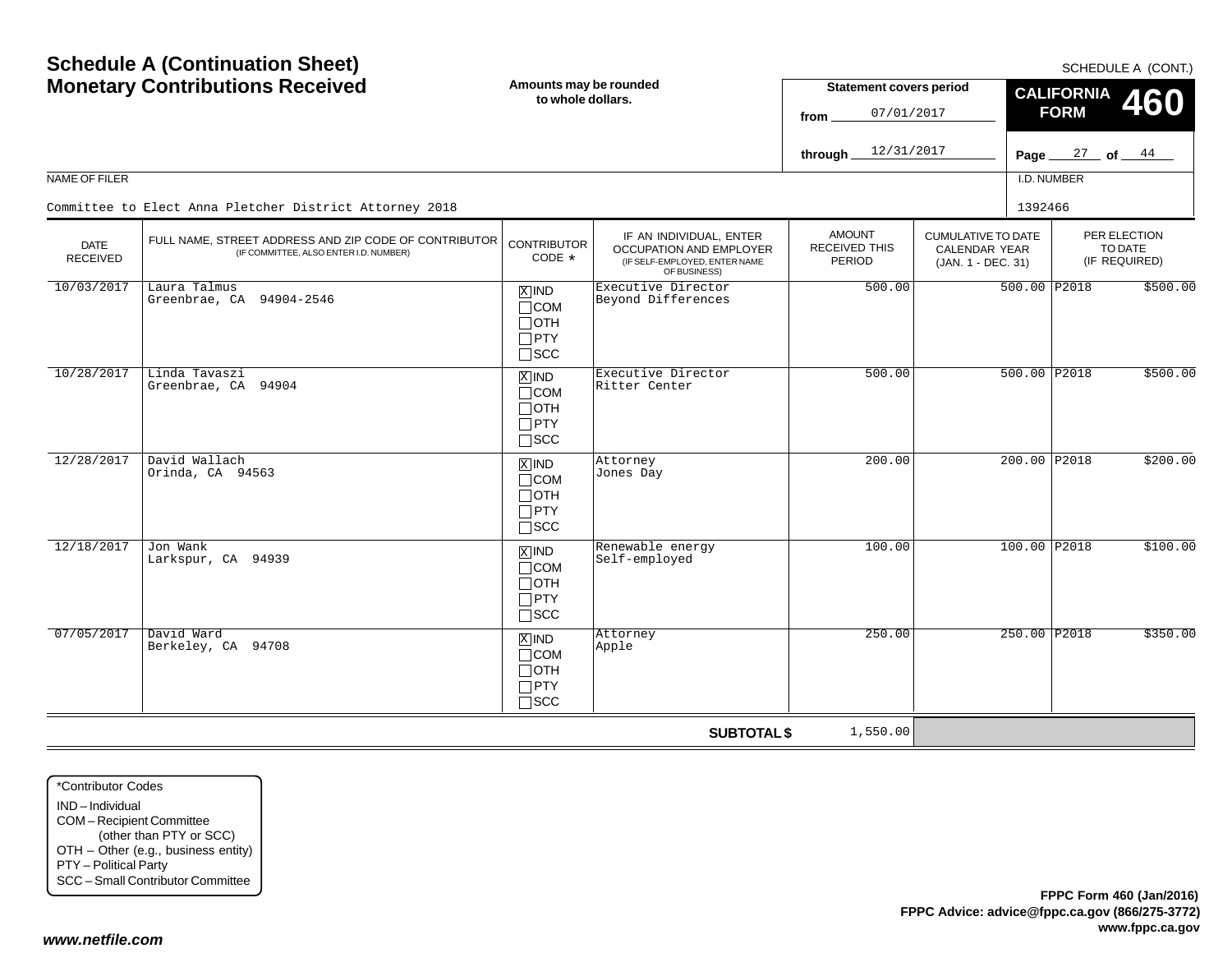|                                | <b>Schedule A (Continuation Sheet)</b><br><b>Monetary Contributions Received</b>                | Amounts may be rounded                                             |                                                                                                            | <b>Statement covers period</b>                  |                                                                         |               | <b>CALIFORNIA</b>                        | SCHEDULE A (CONT.) |              |          |
|--------------------------------|-------------------------------------------------------------------------------------------------|--------------------------------------------------------------------|------------------------------------------------------------------------------------------------------------|-------------------------------------------------|-------------------------------------------------------------------------|---------------|------------------------------------------|--------------------|--------------|----------|
|                                |                                                                                                 | to whole dollars.                                                  |                                                                                                            | 07/01/2017<br>from                              |                                                                         |               | <b>FORM</b>                              | 460                |              |          |
|                                |                                                                                                 |                                                                    |                                                                                                            | 12/31/2017<br>through                           |                                                                         | Page $\equiv$ |                                          | $28$ of $44$       |              |          |
| NAME OF FILER                  |                                                                                                 |                                                                    |                                                                                                            |                                                 |                                                                         | I.D. NUMBER   |                                          |                    |              |          |
|                                | Committee to Elect Anna Pletcher District Attorney 2018                                         |                                                                    |                                                                                                            |                                                 |                                                                         | 1392466       |                                          |                    |              |          |
| <b>DATE</b><br><b>RECEIVED</b> | FULL NAME, STREET ADDRESS AND ZIP CODE OF CONTRIBUTOR<br>(IF COMMITTEE, ALSO ENTER I.D. NUMBER) | <b>CONTRIBUTOR</b><br>CODE *                                       | IF AN INDIVIDUAL, ENTER<br><b>OCCUPATION AND EMPLOYER</b><br>(IF SELF-EMPLOYED, ENTER NAME<br>OF BUSINESS) | <b>AMOUNT</b><br><b>RECEIVED THIS</b><br>PERIOD | <b>CUMULATIVE TO DATE</b><br><b>CALENDAR YEAR</b><br>(JAN. 1 - DEC. 31) |               | PER ELECTION<br>TO DATE<br>(IF REQUIRED) |                    |              |          |
| 12/04/2017                     | Linda Watts<br>Orinda, CA 94563                                                                 | $X$ IND<br>$\Box$ COM<br>⊟отн<br>$\Box$ PTY<br>$\square$ SCC       | Not Employed<br>None                                                                                       | 100.00                                          |                                                                         |               |                                          |                    | 100.00 P2018 | \$100.00 |
| 12/04/2017                     | Raoul Wertz<br>Mill Valley, CA 94941                                                            | $X$ IND<br>$\Box$ COM<br>$\Box$ OTH<br>$\Box$ PTY<br>$\Box$ scc    | Inspector (Agriculture,<br>Weights & Measures)<br>County of Marin                                          | 250.00                                          |                                                                         |               | 250.00 P2018                             | \$250.00           |              |          |
| 12/30/2017                     | Matthew White<br>San Rafael, CA 94901                                                           | $X$ IND<br>$\Box$ COM<br>$\Box$ OTH<br>$\Box$ PTY<br>$\Box$ scc    | Attorney<br>Monty White LLP                                                                                | 100.00                                          |                                                                         |               | 100.00 P2018                             | \$100.00           |              |          |
| 12/04/2017                     | Margaret Whitfield<br>Orinda, CA 94563                                                          | $\Box$ IND<br>$\Box$ COM<br>$X$ OTH<br>$\Box$ PTY<br>$\square$ scc | Retired<br>None                                                                                            | 1,000.00                                        |                                                                         |               | 1,000.00 P2018                           | \$1,000.00         |              |          |
| 10/03/2017                     | Lisa B Williams<br>Ross, CA 94957                                                               | $X$ IND<br>$\Box$ COM<br>$\Box$ OTH<br>$\Box$ PTY<br>$\sqcap$ scc  | Not employed<br>None                                                                                       | 250.00                                          |                                                                         |               | 250.00 P2018                             | \$250.00           |              |          |
|                                |                                                                                                 |                                                                    | <b>SUBTOTAL \$</b>                                                                                         | 1,700.00                                        |                                                                         |               |                                          |                    |              |          |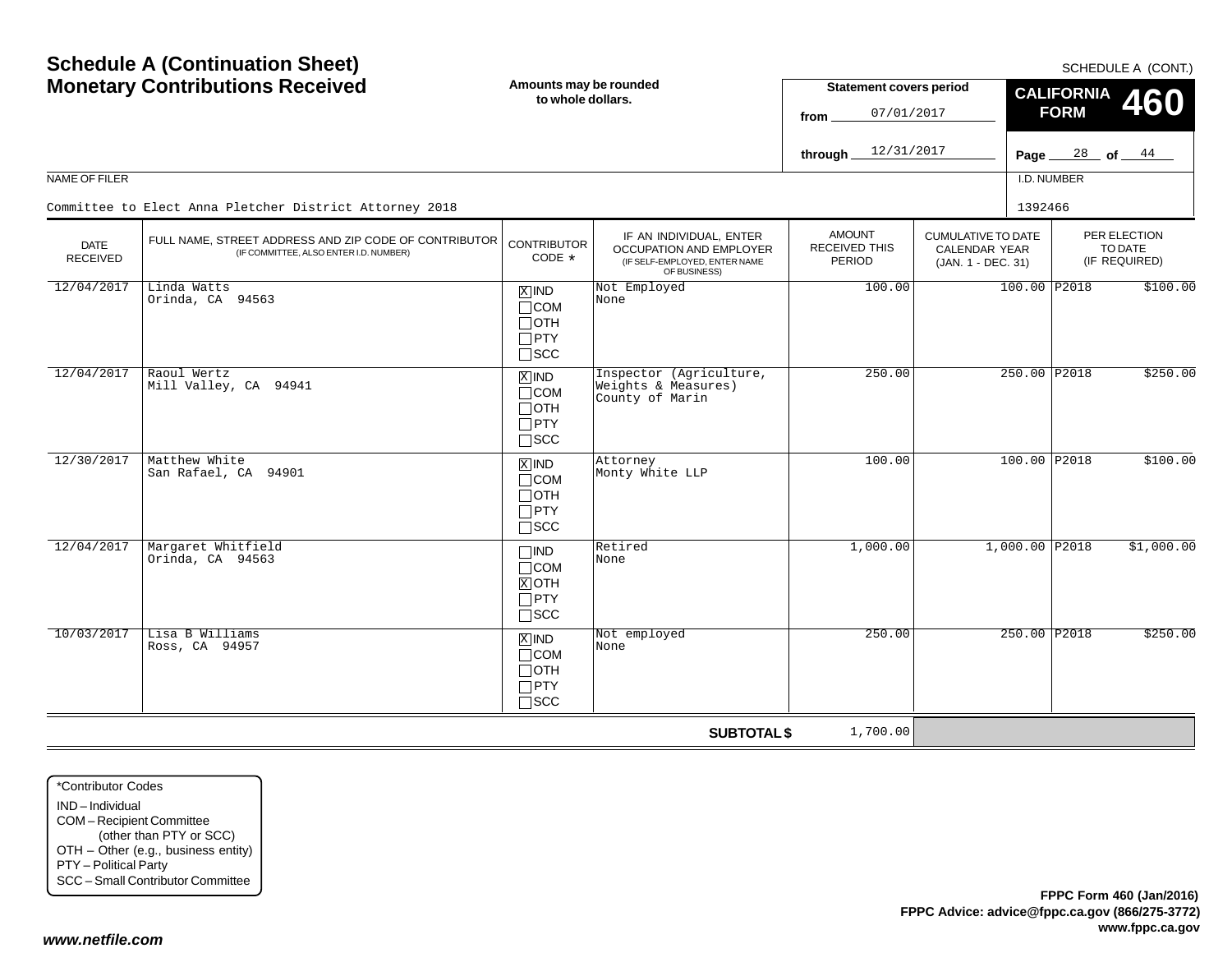| NAME OF FILER                  | <b>Schedule A (Continuation Sheet)</b><br><b>Monetary Contributions Received</b><br>Committee to Elect Anna Pletcher District Attorney 2018 |                                                                                | Amounts may be rounded<br>to whole dollars.                                                         | <b>Statement covers period</b><br>07/01/2017<br>from<br>12/31/2017<br>through.<br>Page $\_$ |                                                                         |                  | SCHEDULE A (CONT.)<br><b>CALIFORNIA</b><br>460<br><b>FORM</b><br>$\frac{29}{ }$ of $\frac{44}{ }$<br>I.D. NUMBER |                                          |  |
|--------------------------------|---------------------------------------------------------------------------------------------------------------------------------------------|--------------------------------------------------------------------------------|-----------------------------------------------------------------------------------------------------|---------------------------------------------------------------------------------------------|-------------------------------------------------------------------------|------------------|------------------------------------------------------------------------------------------------------------------|------------------------------------------|--|
|                                |                                                                                                                                             |                                                                                |                                                                                                     |                                                                                             |                                                                         | 1392466          |                                                                                                                  |                                          |  |
| <b>DATE</b><br><b>RECEIVED</b> | FULL NAME, STREET ADDRESS AND ZIP CODE OF CONTRIBUTOR<br>(IF COMMITTEE, ALSO ENTER I.D. NUMBER)                                             | <b>CONTRIBUTOR</b><br>CODE *                                                   | IF AN INDIVIDUAL, ENTER<br>OCCUPATION AND EMPLOYER<br>(IF SELF-EMPLOYED, ENTER NAME<br>OF BUSINESS) | <b>AMOUNT</b><br><b>RECEIVED THIS</b><br><b>PERIOD</b>                                      | <b>CUMULATIVE TO DATE</b><br><b>CALENDAR YEAR</b><br>(JAN. 1 - DEC. 31) |                  |                                                                                                                  | PER ELECTION<br>TO DATE<br>(IF REQUIRED) |  |
| 07/09/2017                     | Mordechai Winter<br>Belvedere Tiburon, CA 94920                                                                                             | $\boxed{\text{X}}$ IND<br>$\Box$ COM<br>$\Box$ OTH<br>$\Box$ PTY<br>$\Box$ scc | Retired<br>None                                                                                     | 1,000.00                                                                                    |                                                                         | $1,000.00$ P2018 |                                                                                                                  | \$1,000.00                               |  |
| 11/08/2017                     | Susan Wolfe<br>Tiburon, CA 94920                                                                                                            | $X$ IND<br>$\Box$ COM<br>$\Box$ OTH<br>$\Box$ PTY<br>$\square$ SCC             | Real Estate<br>Wolfe & Associates Mill<br>Valley                                                    | 150.00                                                                                      |                                                                         | 150.00 P2018     |                                                                                                                  | \$150.00                                 |  |
|                                |                                                                                                                                             | $\Box$ IND<br>$\Box$ COM<br>$\Box$ OTH<br>$\Box$ PTY<br>$\square$ SCC          |                                                                                                     |                                                                                             |                                                                         |                  |                                                                                                                  |                                          |  |
|                                |                                                                                                                                             | $\Box$ IND<br>$\Box$ COM<br>$\Box$ OTH<br>$\Box$ PTY<br>$\square$ SCC          |                                                                                                     |                                                                                             |                                                                         |                  |                                                                                                                  |                                          |  |
|                                |                                                                                                                                             | $\square$ IND<br>$\Box$ COM<br>$\Box$ OTH<br>$\Box$ PTY<br>$\Box$ scc          |                                                                                                     |                                                                                             |                                                                         |                  |                                                                                                                  |                                          |  |
|                                |                                                                                                                                             |                                                                                | <b>SUBTOTAL \$</b>                                                                                  | 1,150.00                                                                                    |                                                                         |                  |                                                                                                                  |                                          |  |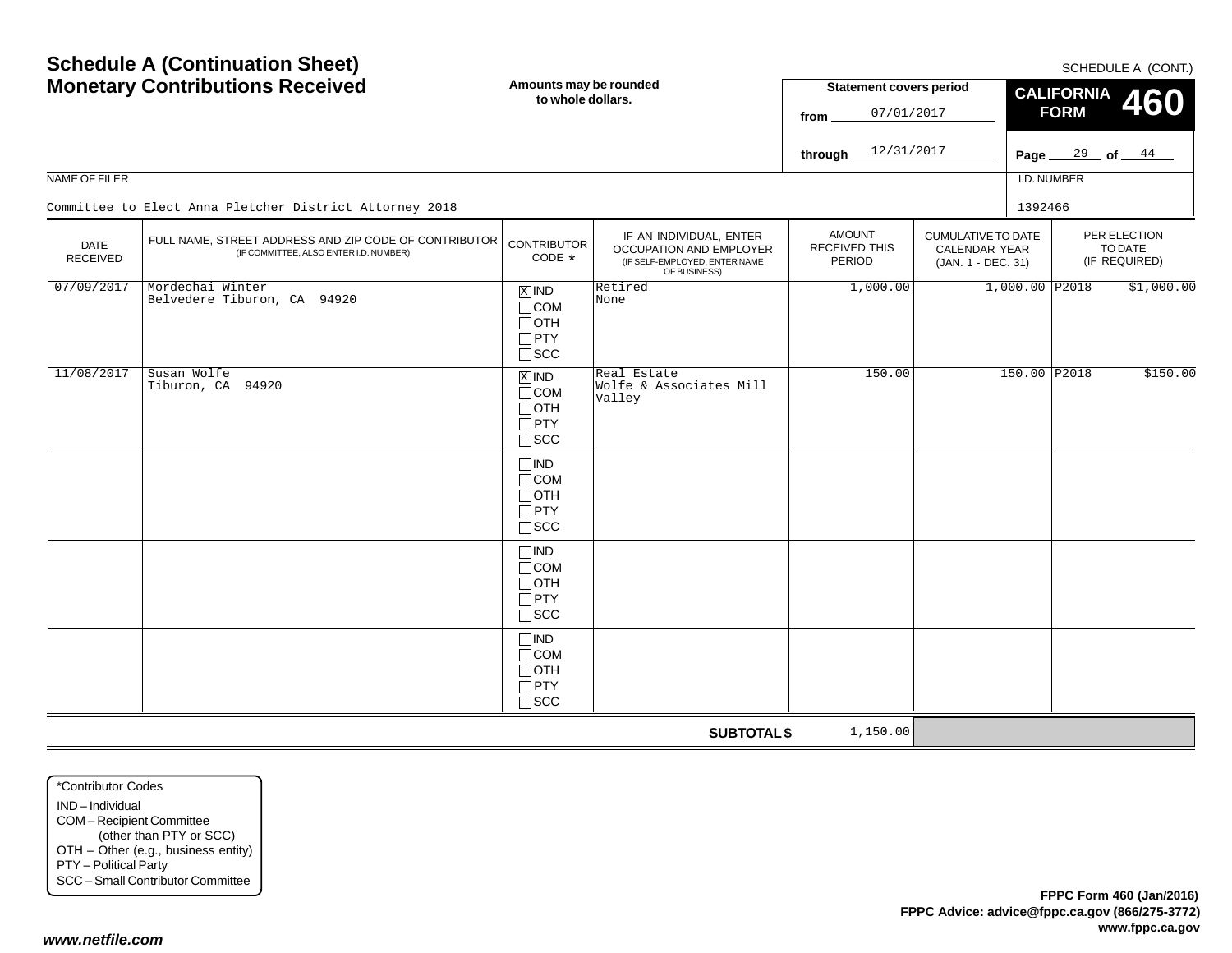SCHEDULE B - PART 1

| <b>Schedule B-Part 1</b><br><b>Loans Received</b>                                                                                                                                                          |                                                                                                     | Amounts may be rounded<br>to whole dollars.                                    |                                                               |                                                         | Statement covers period<br>from                                           | 07/01/2017                                                                                                                                    | <b>CALIFORNIA</b><br><b>FORM</b>            | 460                                                         |
|------------------------------------------------------------------------------------------------------------------------------------------------------------------------------------------------------------|-----------------------------------------------------------------------------------------------------|--------------------------------------------------------------------------------|---------------------------------------------------------------|---------------------------------------------------------|---------------------------------------------------------------------------|-----------------------------------------------------------------------------------------------------------------------------------------------|---------------------------------------------|-------------------------------------------------------------|
| SEE INSTRUCTIONS ON REVERSE                                                                                                                                                                                |                                                                                                     |                                                                                |                                                               |                                                         | through $12/31/2017$                                                      |                                                                                                                                               | Page $30$                                   | of $ 44$                                                    |
| NAME OF FILER                                                                                                                                                                                              |                                                                                                     |                                                                                |                                                               |                                                         |                                                                           |                                                                                                                                               | I.D. NUMBER                                 |                                                             |
| Committee to Elect Anna Pletcher District Attorney 2018                                                                                                                                                    |                                                                                                     |                                                                                |                                                               |                                                         |                                                                           |                                                                                                                                               | 1392466                                     |                                                             |
| FULL NAME, STREET ADDRESS AND ZIP CODE<br>OF LENDER<br>(IF COMMITTEE, ALSO ENTER I.D. NUMBER)                                                                                                              | IF AN INDIVIDUAL, ENTER<br>OCCUPATION AND EMPLOYER<br>(IF SELF-EMPLOYED, ENTER<br>NAME OF BUSINESS) | (a)<br>OUTSTANDING<br><b>BALANCE</b><br><b>BEGINNING THIS</b><br><b>PERIOD</b> | (b)<br><b>AMOUNT</b><br><b>RECEIVED THIS</b><br><b>PERIOD</b> | (c)<br><b>AMOUNT PAID</b><br>OR FORGIVEN<br>THIS PERIOD | (d)<br>OUTSTANDING<br><b>BALANCE AT</b><br><b>CLOSE OF THIS</b><br>PERIOD | (e)<br><b>INTEREST</b><br>PAID THIS<br>PERIOD                                                                                                 | (f)<br>ORIGINAL<br>AMOUNT OF<br><b>LOAN</b> | (g)<br><b>CUMULATIVE</b><br><b>CONTRIBUTIONS</b><br>TO DATE |
| Anna Pletcher<br>Mill Valley, CA 94941                                                                                                                                                                     | Candidate<br>Marin County District<br>Attorney                                                      |                                                                                |                                                               | $\Box$ PAID<br>0.00<br>$\Box$ FORGIVEN                  | 3,500.00                                                                  | $0.00_{\%}$<br>RATE                                                                                                                           | $\frac{1}{2}$ 3,500.00                      | CALENDAR YEAR<br>500.00<br>PER ELECTION**                   |
| $^{\dagger}$ $\boxtimes$ IND $\Box$ COM $\Box$ OTH $\Box$ PTY $\Box$ SCC                                                                                                                                   |                                                                                                     | $s - 3,500.00$                                                                 | 0.00                                                          | 0.00                                                    | 12/31/2018<br>DATE DUE                                                    | 0.00                                                                                                                                          | 11/15/2016<br><b>DATE INCURRED</b>          | $$^{P2018}$ 4,000.00                                        |
|                                                                                                                                                                                                            |                                                                                                     |                                                                                |                                                               | $\Box$ PAID<br>$\Box$ FORGIVEN                          |                                                                           | $\frac{9}{6}$<br>RATE                                                                                                                         |                                             | <b>CALENDAR YEAR</b><br>PER ELECTION **                     |
| $\Box$ COM $\Box$ OTH $\Box$ PTY $\Box$ SCC<br>$\top$ IND                                                                                                                                                  |                                                                                                     | $s =$                                                                          | \$.                                                           | $\mathsf{s}$ .                                          | DATE DUE                                                                  |                                                                                                                                               | DATE INCURRED                               |                                                             |
|                                                                                                                                                                                                            |                                                                                                     |                                                                                |                                                               | $\Box$ PAID<br>$\Box$ FORGIVEN                          |                                                                           | RATE                                                                                                                                          |                                             | <b>CALENDAR YEAR</b><br>PER ELECTION**                      |
| $\Box$ COM $\Box$ OTH $\Box$ PTY $\Box$ SCC<br>$T\Box$ IND                                                                                                                                                 |                                                                                                     |                                                                                |                                                               |                                                         | DATE DUE                                                                  |                                                                                                                                               | DATE INCURRED                               |                                                             |
|                                                                                                                                                                                                            |                                                                                                     | <b>SUBTOTALS \$</b>                                                            | 0.00\$                                                        |                                                         | 0.00\$<br>$3,500.00$ \$                                                   | 0.00                                                                                                                                          |                                             |                                                             |
| <b>Schedule B Summary</b>                                                                                                                                                                                  |                                                                                                     |                                                                                |                                                               |                                                         |                                                                           | (Enter (e) on<br>Schedule E, Line 3)                                                                                                          |                                             |                                                             |
|                                                                                                                                                                                                            |                                                                                                     |                                                                                |                                                               |                                                         | 0.00                                                                      |                                                                                                                                               |                                             |                                                             |
| (Total Column (b) plus unitemized loans of less than \$100.)<br>(Total Column (c) plus loans under \$100 paid or forgiven.)<br>(Include loans paid by a third party that are also itemized on Schedule A.) |                                                                                                     |                                                                                |                                                               | 0.00                                                    |                                                                           | <b>†Contributor Codes</b><br>IND-Individual<br><b>COM-Recipient Committee</b><br>OTH - Other (e.g., business entity)<br>PTY - Political Party | (other than PTY or SCC)                     |                                                             |
| Enter the net here and on the Summary Page, Column A, Line 2.                                                                                                                                              |                                                                                                     |                                                                                |                                                               |                                                         | 0.00<br>(May be a negative number)                                        |                                                                                                                                               | SCC - Small Contributor Committee           |                                                             |
| *Amounts forgiven or paid by another party also must be reported on Schedule A.<br>** If required.                                                                                                         |                                                                                                     |                                                                                |                                                               |                                                         |                                                                           |                                                                                                                                               |                                             | EPPC Form 460 (Jan/201)                                     |

**FPPC Advice: advice@fppc.ca.gov (866/275-3772) www.fppc.ca.gov FPPC Form 460 (Jan/2016)**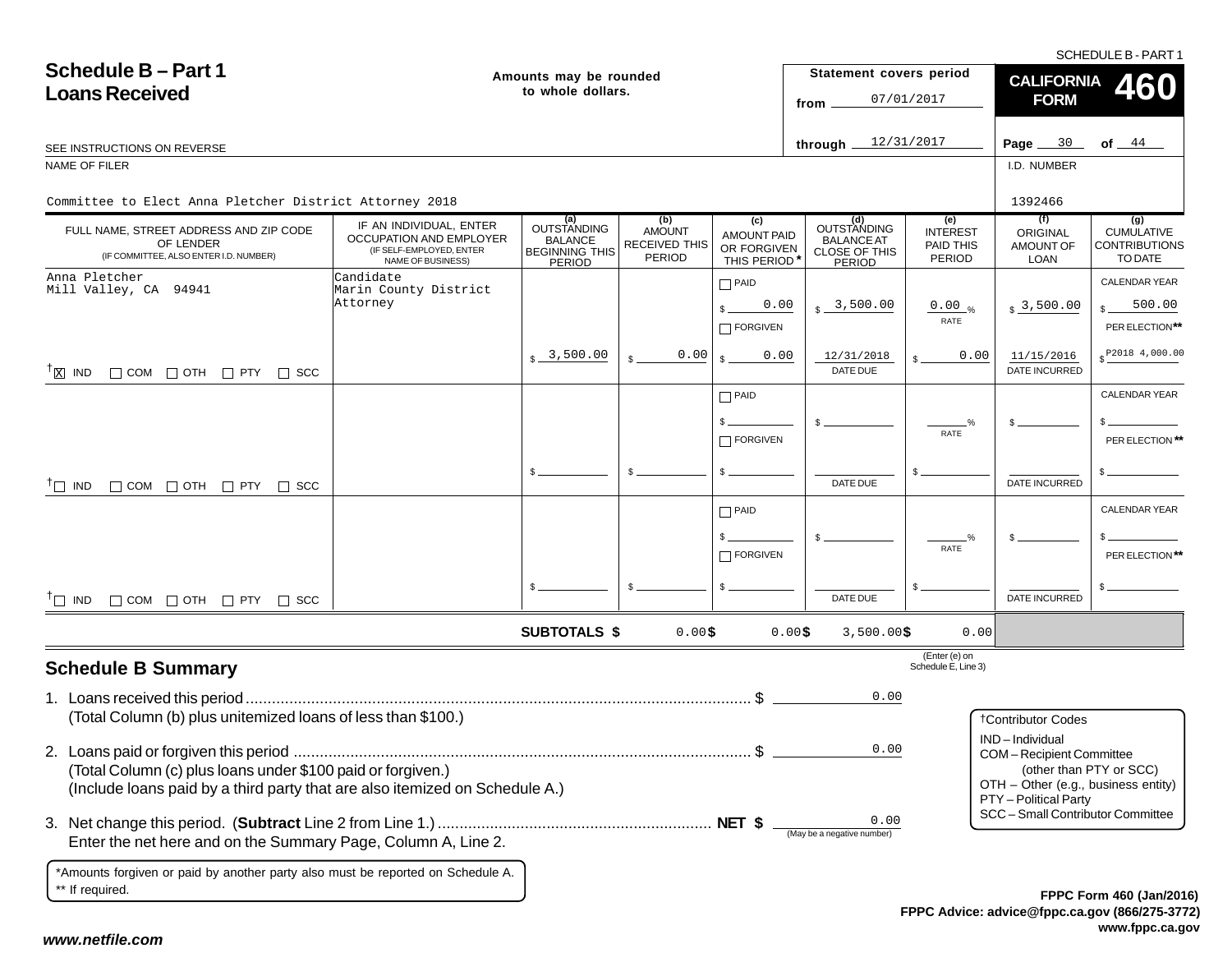## **Schedule CNonmonetary Contributions Received**

| <b>Nonmonetary Contributions Received</b> |                                                                                                    |                                                                               | Amounts may be rounded<br>to whole dollars.                                                         |                                                                | <b>Statement covers period</b><br>07/01/2017<br>from                                 |            |  | <b>CALIFORNIA</b><br><b>FORM</b>                                                           |                                          | <b>SUMEDULE U</b> |
|-------------------------------------------|----------------------------------------------------------------------------------------------------|-------------------------------------------------------------------------------|-----------------------------------------------------------------------------------------------------|----------------------------------------------------------------|--------------------------------------------------------------------------------------|------------|--|--------------------------------------------------------------------------------------------|------------------------------------------|-------------------|
|                                           | SEE INSTRUCTIONS ON REVERSE                                                                        |                                                                               |                                                                                                     |                                                                | through.                                                                             | 12/31/2017 |  | Page $31$ of $44$                                                                          |                                          |                   |
| <b>NAME OF FILER</b>                      |                                                                                                    |                                                                               |                                                                                                     |                                                                |                                                                                      |            |  | I.D. NUMBER                                                                                |                                          |                   |
|                                           | Committee to Elect Anna Pletcher District Attorney 2018                                            |                                                                               |                                                                                                     |                                                                |                                                                                      |            |  | 1392466                                                                                    |                                          |                   |
| <b>DATE</b><br><b>RECEIVED</b>            | FULL NAME, STREET ADDRESS AND<br>ZIP CODE OF CONTRIBUTOR<br>(IF COMMITTEE, ALSO ENTER I.D. NUMBER) | <b>CONTRIBUTOR</b><br>CODE $*$                                                | IF AN INDIVIDUAL, ENTER<br>OCCUPATION AND EMPLOYER<br>(IF SELF-EMPLOYED, ENTER<br>NAME OF BUSINESS) |                                                                | AMOUNT/<br>DESCRIPTION OF<br><b>FAIR MARKET</b><br><b>GOODS OR SERVICES</b><br>VALUE |            |  | <b>CUMULATIVE TO</b><br><b>DATE</b><br><b>CALENDAR YEAR</b><br>(JAN 1 - DEC 31)            | PER ELECTION<br>TO DATE<br>(IF REQUIRED) |                   |
| 09/27/2017                                | Elizbeth Brekhus<br>Greenbrae, CA 94904                                                            | $\overline{X}$ IND<br>$\Box$ COM<br>$\Box$ OTH<br>$\Box$ PTY<br>$\square$ SCC | Attorney<br>Brekhus Law Partners                                                                    | In kind<br>contribution of<br>event ticket -to<br>MCCMC dinner |                                                                                      | 55.00      |  | 110.00 P2018                                                                               |                                          | \$110.00          |
|                                           | $10/25/2017$ Elizbeth Brekhus<br>Greenbrae, CA 94904                                               | $X$ IND<br>$\Box$ COM<br>$\Box$ OTH<br>$\Box$ PTY<br>$\square$ SCC            | Attorney<br>Brekhus Law Partners                                                                    | In kind<br>contribution of<br>event ticket -to<br>MCCMC dinner |                                                                                      | 55.00      |  | 110.00 P2018                                                                               |                                          | \$110.00          |
|                                           | 10/03/2017 Linda Gruber<br>Ross, CA 94957                                                          | $X$ IND<br>$\Box$ COM<br>$\Box$ OTH<br>$\Box$ PTY<br>$\square$ scc            | President<br>Gruber Family<br>Foundation                                                            | In kind<br>contribution of<br>food and beverages               |                                                                                      | 500.00     |  | 5,500.00 P2018                                                                             |                                          | \$5,500.00        |
| 09/29/2017                                | Mikelynn Leverte<br>Tiburon, CA 94920                                                              | $X$ IND<br>$\Box$ COM<br>$\Box$ OTH<br>$\Box$ PTY<br>$\Box$ SCC               | Not employed<br>None                                                                                | In kind<br>contribution of<br>food and beverages               |                                                                                      | 150.00     |  | 350.00 P2018                                                                               |                                          | \$350.00          |
|                                           | Attach additional information on appropriately labeled continuation sheets.                        |                                                                               |                                                                                                     | <b>SUBTOTAL \$</b>                                             |                                                                                      | 760.00     |  |                                                                                            |                                          |                   |
|                                           | <b>Schedule C Summary</b><br>1. Amount received this period - itemized nonmonetary contributions.  |                                                                               |                                                                                                     |                                                                |                                                                                      | 1,564.45   |  | *Contributor Codes<br>IND-Individual<br>COM-Recipient Committee<br>(other than PTY or SCC) |                                          |                   |

2. Amount received this period – unitemized nonmonetary contributions of less than \$100 .................................... \$

3. Total nonmonetary contributions received this period. (Add Lines 1 and 2. Enter here and on the Summary Page, Column A, Lines 4 and 10.) ...................... **TOTAL \$** 1,564.45



 $OTH - O$ ther (e.g., business entity)

0.00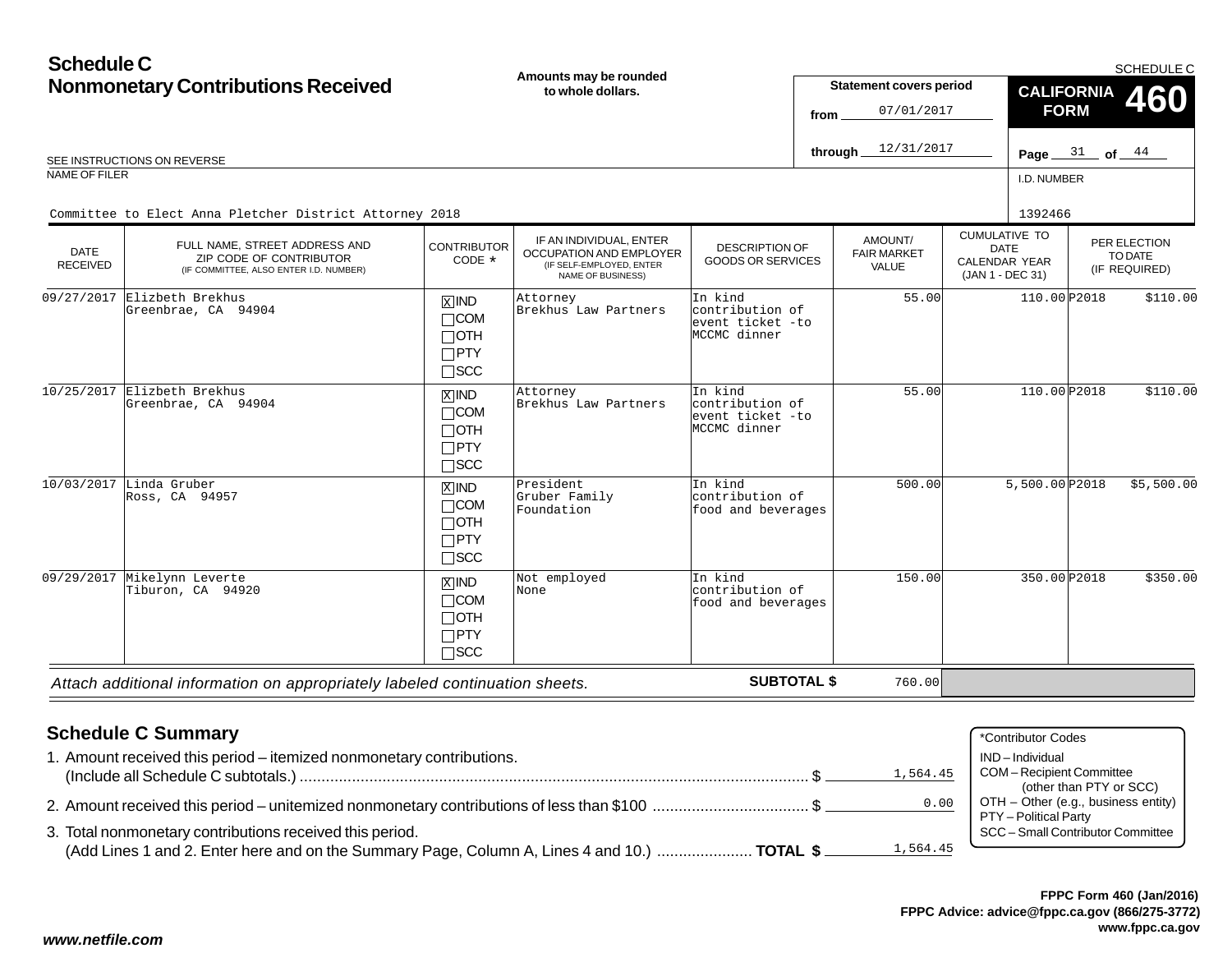# **Schedule C (Continuation Sheet)**

**Amounts may be rounded**

| <b>Nonmonetary Contributions Received</b> |                                                                                                    |                                                                    | Amounts may be rounded<br>to whole dollars.                                                         |                                                      | <b>Statement covers period</b><br>07/01/2017<br>from |                                        | <b>CALIFORNIA</b><br><b>FORM</b>                                                | 460               |                                          |
|-------------------------------------------|----------------------------------------------------------------------------------------------------|--------------------------------------------------------------------|-----------------------------------------------------------------------------------------------------|------------------------------------------------------|------------------------------------------------------|----------------------------------------|---------------------------------------------------------------------------------|-------------------|------------------------------------------|
|                                           | SEE INSTRUCTIONS ON REVERSE                                                                        |                                                                    |                                                                                                     |                                                      | through_                                             | 12/31/2017                             |                                                                                 | Page $32$ of $44$ |                                          |
| NAME OF FILER                             |                                                                                                    |                                                                    |                                                                                                     |                                                      |                                                      |                                        |                                                                                 | I.D. NUMBER       |                                          |
|                                           | Committee to Elect Anna Pletcher District Attorney 2018                                            |                                                                    |                                                                                                     |                                                      |                                                      |                                        |                                                                                 | 1392466           |                                          |
| <b>DATE</b><br><b>RECEIVED</b>            | FULL NAME, STREET ADDRESS AND<br>ZIP CODE OF CONTRIBUTOR<br>(IF COMMITTEE, ALSO ENTER I.D. NUMBER) | <b>CONTRIBUTOR</b><br>CODE $*$                                     | IF AN INDIVIDUAL, ENTER<br>OCCUPATION AND EMPLOYER<br>(IF SELF-EMPLOYED, ENTER<br>NAME OF BUSINESS) | DESCRIPTION OF<br><b>GOODS OR SERVICES</b>           |                                                      | AMOUNT/<br><b>FAIR MARKET</b><br>VALUE | <b>CUMULATIVE TO</b><br><b>DATE</b><br><b>CALENDAR YEAR</b><br>(JAN 1 - DEC 31) |                   | PER ELECTION<br>TO DATE<br>(IF REQUIRED) |
| 11/30/2017                                | Anna Lushtak<br>Ross, CA 94957                                                                     | $X$ IND<br>$\Box$ COM<br>$\Box$ OTH<br>$\Box$ PTY<br>$\square$ SCC | Retired<br>None                                                                                     | In kind<br>contribution of<br>food and beverages     |                                                      | 60.00                                  |                                                                                 | 460.00 P2018      | \$460.00                                 |
| 11/04/2017                                | Carolyn Revelle<br>Sausalito, CA 94965                                                             | $X$ IND<br>$\Box$ COM<br>$\Box$ OTH<br>$\Box$ PTY<br>$\square$ SCC | Retired<br>None                                                                                     | In kind<br>contribution of<br>coffee and<br>pastries |                                                      | 100.00                                 |                                                                                 | 1,100.00 P2018    | \$1,100.00                               |
|                                           | $11/12/2017$ H Marcia Smolens<br>Mill Valley, CA 94941                                             | $X$ IND<br>$\Box$ COM<br>$\Box$ OTH<br>$\Box$ PTY<br>$\Box$ SCC    | President<br>HMS Associates                                                                         | In kind<br>contribution of<br>food and beverages     |                                                      | 481.56                                 |                                                                                 | 2,981.56 P2018    | \$2,981.56                               |
|                                           | $11/02/2017$ Hartley West<br>Larkspur, CA 94939                                                    | $X$ IND<br>$\Box$ COM<br>$\Box$ OTH<br>$\Box$ PTY<br>$\Box$ scc    | Attorney<br>United States<br>Attorney's Office                                                      | In kind<br>contribution of<br>food and beverages     |                                                      | 162.89                                 |                                                                                 | 662.89 P2018      | \$1,412.89                               |
|                                           |                                                                                                    | $\Box$ IND<br>$\Box$ COM<br>$\Box$ OTH<br>$\Box$ PTY<br>$\Box$ scc |                                                                                                     |                                                      |                                                      |                                        |                                                                                 |                   |                                          |
|                                           | Attach additional information on appropriately labeled continuation sheets.                        |                                                                    |                                                                                                     | <b>SUBTOTAL \$</b>                                   |                                                      | 804.45                                 |                                                                                 |                   |                                          |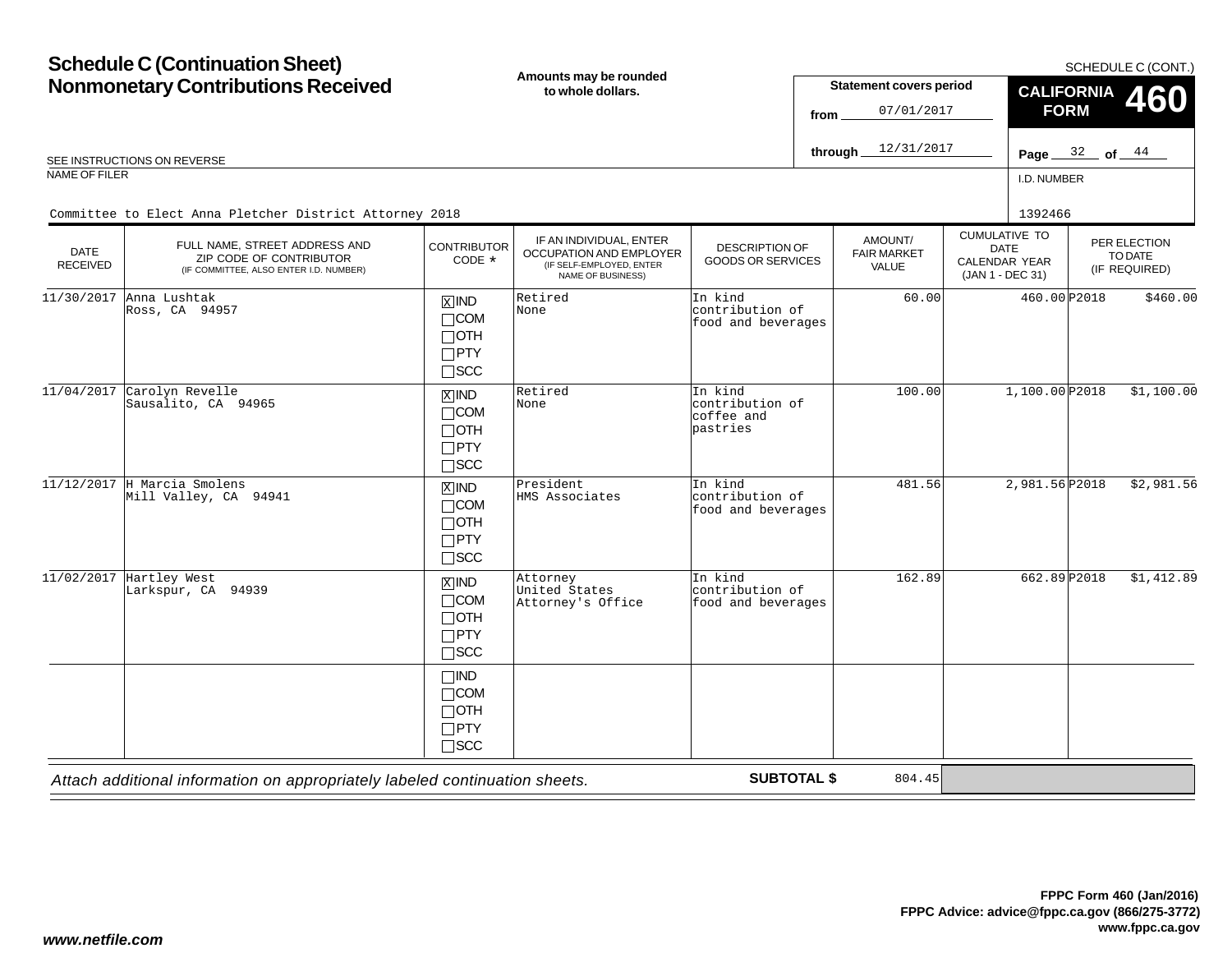| <b>Schedule D</b><br>NAME OF FILER | <b>Summary of Expenditures</b><br><b>Supporting/Opposing Other</b><br><b>Candidates, Measures and Committees</b><br>SEE INSTRUCTIONS ON REVERSE | Amounts may be rounded<br>to whole dollars.                                                                                                                                                                              |                                     | <b>Statement covers period</b><br>07/01/2017<br>from<br>through $12/31/2017$ |                                                                         | <b>CALIFORNIA</b><br><b>FORM</b><br>I.D. NUMBER | SCHEDULE D<br>460<br>Page $33$ of $44$   |
|------------------------------------|-------------------------------------------------------------------------------------------------------------------------------------------------|--------------------------------------------------------------------------------------------------------------------------------------------------------------------------------------------------------------------------|-------------------------------------|------------------------------------------------------------------------------|-------------------------------------------------------------------------|-------------------------------------------------|------------------------------------------|
|                                    | Committee to Elect Anna Pletcher District Attorney 2018                                                                                         |                                                                                                                                                                                                                          |                                     |                                                                              |                                                                         | 1392466                                         |                                          |
| <b>DATE</b>                        | NAME OF CANDIDATE, OFFICE, AND DISTRICT, OR<br>MEASURE NUMBER OR LETTER AND JURISDICTION,<br>OR COMMITTEE                                       | TYPE OF PAYMENT                                                                                                                                                                                                          | <b>DESCRIPTION</b><br>(IF REQUIRED) | <b>AMOUNT THIS</b><br>PERIOD                                                 | <b>CUMULATIVE TO DATE</b><br><b>CALENDAR YEAR</b><br>(JAN. 1 - DEC. 31) |                                                 | PER ELECTION<br>TO DATE<br>(IF REQUIRED) |
| 09/19/2017                         | Democratic Central Committee of Marin<br>$X$ Support<br>$\Box$ Oppose<br>$\Box$ Support<br>Oppose<br>$\Box$                                     | Monetary<br>$\mathbf{X}$<br>Contribution<br>Nonmonetary<br>Contribution<br>Independent<br>Expenditure<br>Monetary<br>$\Box$<br>Contribution<br>Nonmonetary<br>$\mathbf{I}$<br>Contribution<br>Independent<br>Expenditure | Print ad                            | 150.00                                                                       |                                                                         | 150.00 P2018                                    | \$150.00                                 |
|                                    | $\Box$ Support<br>Oppose<br>$\Box$                                                                                                              | Monetary<br>$\mathbf{I}$<br>Contribution<br>Nonmonetary<br>Contribution<br>Independent<br>$\mathbf{I}$<br>Expenditure                                                                                                    |                                     |                                                                              |                                                                         |                                                 |                                          |
|                                    |                                                                                                                                                 |                                                                                                                                                                                                                          | <b>SUBTOTAL \$</b>                  | 150.00                                                                       |                                                                         |                                                 |                                          |

## **Schedule D Summary**

|                                                                                                                                        | 150.00 |
|----------------------------------------------------------------------------------------------------------------------------------------|--------|
|                                                                                                                                        | 0.00   |
| 3. Total contributions and independent expenditures made this period. (Add Lines 1 and 2. Do not enter on the Summary Page.)  TOTAL \$ |        |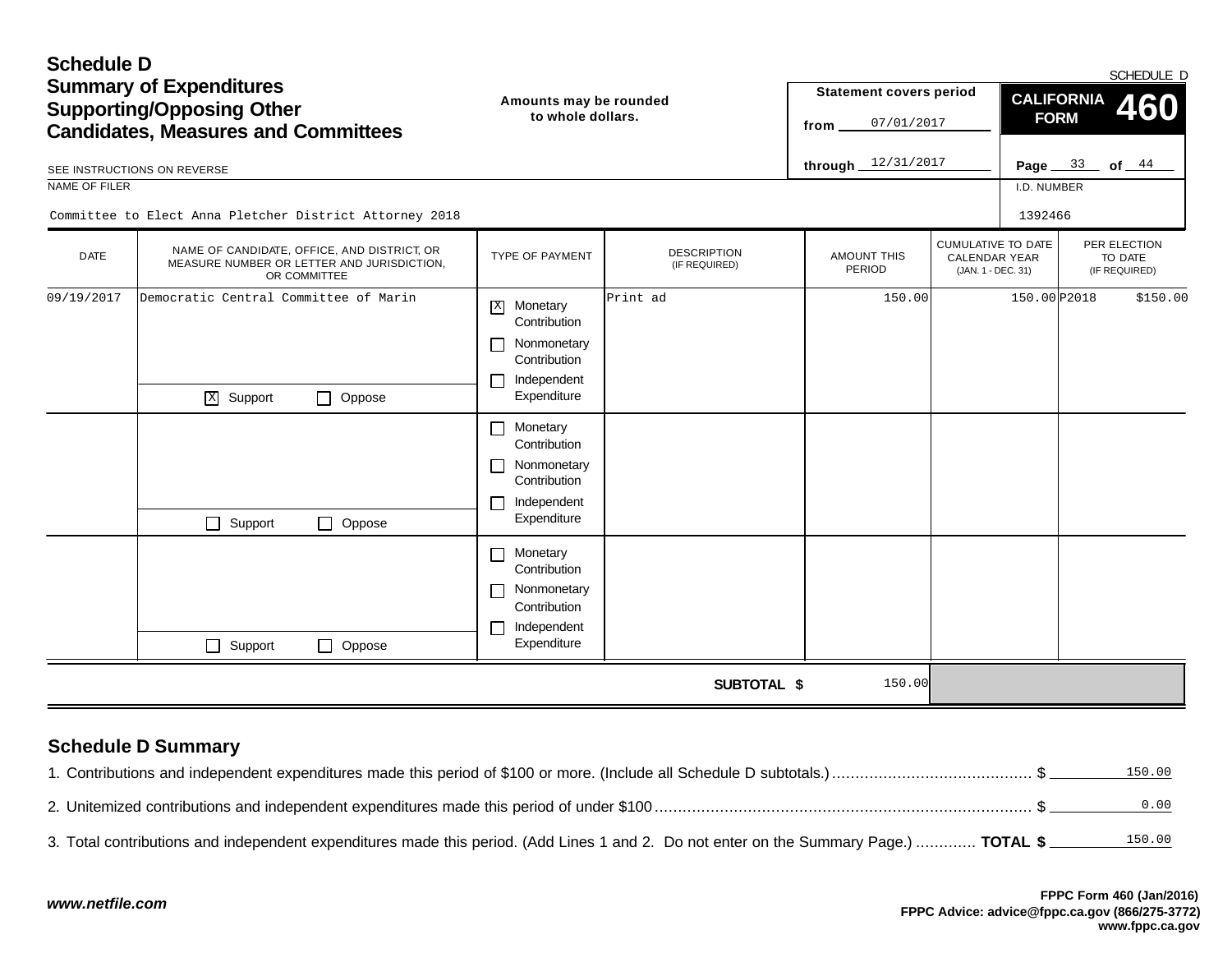|                                                         |                        | SCHEDULE E |                         |                                       |  |  |  |  |
|---------------------------------------------------------|------------------------|------------|-------------------------|---------------------------------------|--|--|--|--|
| <b>Schedule E</b>                                       | Amounts may be rounded |            | Statement covers period | CALIFORNIA 460                        |  |  |  |  |
| <b>Payments Made</b>                                    | to whole dollars.      | from       | 07/01/2017              | <b>FORM</b>                           |  |  |  |  |
| SEE INSTRUCTIONS ON REVERSE                             |                        | through    | 12/31/2017              | Page $\frac{34}{ }$ of $\frac{44}{ }$ |  |  |  |  |
| NAME OF FILER                                           |                        |            |                         | I.D. NUMBER                           |  |  |  |  |
|                                                         |                        |            |                         |                                       |  |  |  |  |
| Committee to Elect Anna Pletcher District Attorney 2018 |                        |            |                         | 1392466                               |  |  |  |  |
|                                                         |                        |            |                         |                                       |  |  |  |  |

**CODES:** If one of the following codes accurately describes the payment, you may enter the code. Otherwise, describe the payment.

| <b>CMP</b> | campaign paraphernalia/misc.                                  | MBR  | member communications                         |      | RAD radio airtime and production costs                    |
|------------|---------------------------------------------------------------|------|-----------------------------------------------|------|-----------------------------------------------------------|
| <b>CNS</b> | campaign consultants                                          | MTG  | meetings and appearances                      | RFD. | returned contributions                                    |
| CTB        | contribution (explain nonmonetary)*                           | OFC. | office expenses                               |      | SAL campaign workers' salaries                            |
|            | CVC civic donations                                           |      | petition circulating                          | TEL  | t.v. or cable airtime and production costs                |
| FIL.       | candidate filing/ballot fees                                  | PHO  | phone banks                                   |      | TRC candidate travel, lodging, and meals                  |
| <b>FND</b> | fundraising events                                            |      | POL polling and survey research               |      | TRS staff/spouse travel, lodging, and meals               |
| IND.       | independent expenditure supporting/opposing others (explain)* |      | POS postage, delivery and messenger services  | TSF. | transfer between committees of the same candidate/sponsor |
| LEG        | legal defense                                                 |      | PRO professional services (legal, accounting) |      | VOT voter registration                                    |
| LIT .      | campaign literature and mailings                              | PRT  | print ads                                     |      | WEB information technology costs (internet, e-mail)       |

| NAME AND ADDRESS OF PAYEE<br>(IF COMMITTEE, ALSO ENTER I.D. NUMBER)                                  | CODE       | <b>OR</b> | DESCRIPTION OF PAYMENT |                    | AMOUNT PAID |
|------------------------------------------------------------------------------------------------------|------------|-----------|------------------------|--------------------|-------------|
| Democracy Engine<br>Washington, DC 20009                                                             | FND        |           |                        |                    | 47.90       |
| Democracy Engine<br>Washington, DC 20009                                                             | <b>FND</b> |           |                        |                    | 10.30       |
| Democracy Engine<br>Washington, DC 20009                                                             | <b>FND</b> |           |                        |                    | 2.30        |
| * Payments that are contributions or independent expenditures must also be summarized on Schedule D. |            |           |                        | <b>SUBTOTAL \$</b> | 60.50       |

## **Schedule E Summary**

| 13,132.93         |
|-------------------|
| $\overline{0.00}$ |
| 0.00              |
|                   |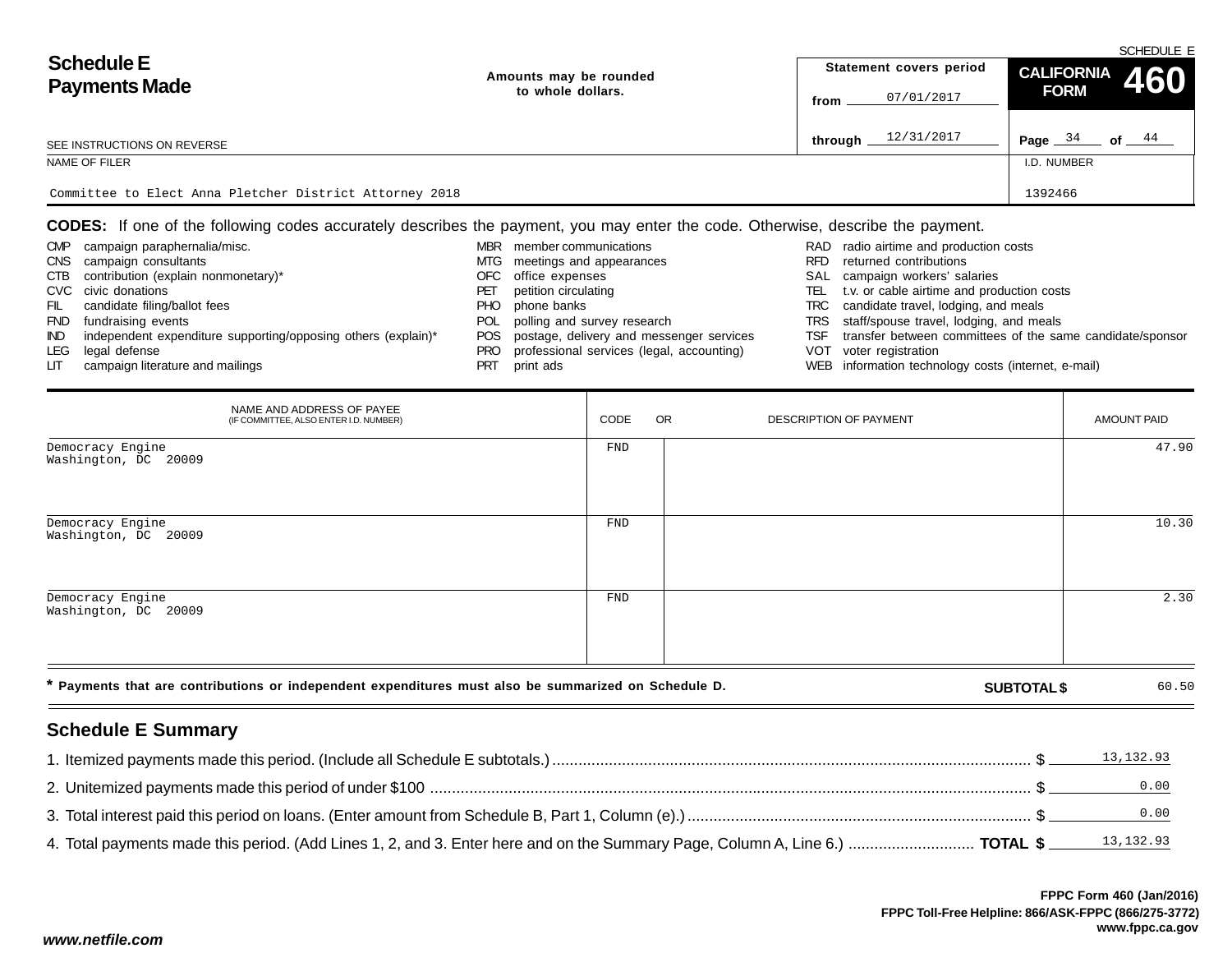| <b>Schedule E</b><br>(Continuation Sheet)<br><b>Payments Made</b><br>SEE INSTRUCTIONS ON REVERSE<br>NAME OF FILER                                                                                                                                                                                                                                                                                                                                                                                 | Amounts may be rounded<br>to whole dollars.                                                                                                                                                                                               |                   |                                                                                       | from                                                                              | Statement covers period<br>07/01/2017<br>through 12/31/2017                                                                                                                                                                                                                                                                                                       | SCHEDULE E (CONT.)<br><b>CALIFORNIA</b><br>460<br><b>FORM</b><br>Page $35$ of $44$<br>I.D. NUMBER |                    |  |  |  |
|---------------------------------------------------------------------------------------------------------------------------------------------------------------------------------------------------------------------------------------------------------------------------------------------------------------------------------------------------------------------------------------------------------------------------------------------------------------------------------------------------|-------------------------------------------------------------------------------------------------------------------------------------------------------------------------------------------------------------------------------------------|-------------------|---------------------------------------------------------------------------------------|-----------------------------------------------------------------------------------|-------------------------------------------------------------------------------------------------------------------------------------------------------------------------------------------------------------------------------------------------------------------------------------------------------------------------------------------------------------------|---------------------------------------------------------------------------------------------------|--------------------|--|--|--|
| Committee to Elect Anna Pletcher District Attorney 2018                                                                                                                                                                                                                                                                                                                                                                                                                                           |                                                                                                                                                                                                                                           |                   |                                                                                       |                                                                                   |                                                                                                                                                                                                                                                                                                                                                                   | 1392466                                                                                           |                    |  |  |  |
| CODES: If one of the following codes accurately describes the payment, you may enter the code. Otherwise, describe the payment.<br>campaign paraphernalia/misc.<br><b>CMP</b><br>campaign consultants<br>CNS .<br>contribution (explain nonmonetary)*<br>CTB<br>CVC civic donations<br>FIL<br>candidate filing/ballot fees<br>FND fundraising events<br>independent expenditure supporting/opposing others (explain)*<br>IND.<br>legal defense<br>LEG.<br>campaign literature and mailings<br>LIТ | MBR member communications<br>meetings and appearances<br>MTG<br>OFC<br>office expenses<br>petition circulating<br>PET<br>phone banks<br>PHO.<br>polling and survey research<br>POL<br><b>POS</b><br><b>PRO</b><br><b>PRT</b><br>print ads |                   | postage, delivery and messenger services<br>professional services (legal, accounting) | RAD<br><b>RFD</b><br>SAL<br>TEL.<br><b>TRC</b><br><b>TRS</b><br>TSF<br>VOT<br>WEB | radio airtime and production costs<br>returned contributions<br>campaign workers' salaries<br>t.v. or cable airtime and production costs<br>candidate travel, lodging, and meals<br>staff/spouse travel, lodging, and meals<br>transfer between committees of the same candidate/sponsor<br>voter registration<br>information technology costs (internet, e-mail) |                                                                                                   |                    |  |  |  |
| NAME AND ADDRESS OF PAYEE<br>(IF COMMITTEE, ALSO ENTER I.D. NUMBER)                                                                                                                                                                                                                                                                                                                                                                                                                               |                                                                                                                                                                                                                                           | CODE              | OR.                                                                                   |                                                                                   | DESCRIPTION OF PAYMENT                                                                                                                                                                                                                                                                                                                                            |                                                                                                   | <b>AMOUNT PAID</b> |  |  |  |
| Democracy Engine<br>Washington, DC 20009<br>Democracy Engine<br>Washington, DC 20009                                                                                                                                                                                                                                                                                                                                                                                                              |                                                                                                                                                                                                                                           | FND<br><b>FND</b> |                                                                                       |                                                                                   |                                                                                                                                                                                                                                                                                                                                                                   |                                                                                                   | 44.60<br>4.30      |  |  |  |
| Democracy Engine<br>Washington, DC 20009                                                                                                                                                                                                                                                                                                                                                                                                                                                          |                                                                                                                                                                                                                                           | <b>FND</b>        |                                                                                       |                                                                                   |                                                                                                                                                                                                                                                                                                                                                                   |                                                                                                   | 22.60              |  |  |  |
| Democracy Engine<br>Washington, DC 20009                                                                                                                                                                                                                                                                                                                                                                                                                                                          |                                                                                                                                                                                                                                           | <b>FND</b>        |                                                                                       |                                                                                   |                                                                                                                                                                                                                                                                                                                                                                   |                                                                                                   | 4.30               |  |  |  |
| Democracy Engine<br>Washington, DC 20009                                                                                                                                                                                                                                                                                                                                                                                                                                                          |                                                                                                                                                                                                                                           | ${\tt FND}$       |                                                                                       |                                                                                   |                                                                                                                                                                                                                                                                                                                                                                   |                                                                                                   | 33.50              |  |  |  |
| * Payments that are contributions or independent expenditures must also be summarized on Schedule D.                                                                                                                                                                                                                                                                                                                                                                                              |                                                                                                                                                                                                                                           |                   |                                                                                       |                                                                                   |                                                                                                                                                                                                                                                                                                                                                                   | <b>SUBTOTAL \$</b>                                                                                | 109.30             |  |  |  |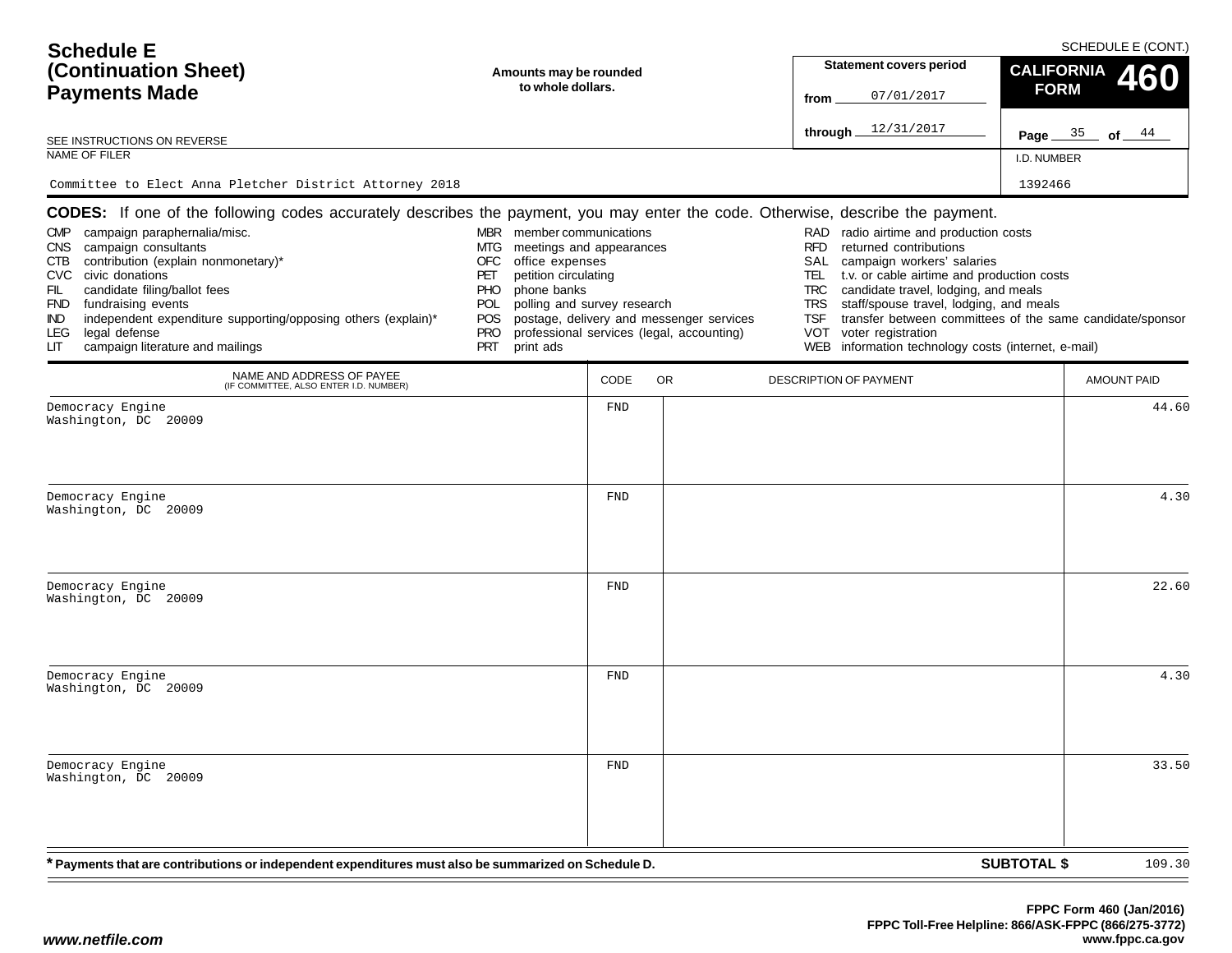| <b>Schedule E</b><br>(Continuation Sheet)<br><b>Payments Made</b><br>SEE INSTRUCTIONS ON REVERSE<br>NAME OF FILER                                                                                                                                                                                                                                                                                                                                                                                 | Amounts may be rounded<br>to whole dollars.                                                                                                                                                                                               |             |                                                                                       | from                                                                              | SCHEDULE E (CONT.)<br>Statement covers period<br><b>CALIFORNIA</b><br>460<br><b>FORM</b><br>07/01/2017<br>through 12/31/2017<br><b>Page</b> $36$ of $44$<br>I.D. NUMBER                                                                                                                                                                                           |                    |                    |  |  |  |
|---------------------------------------------------------------------------------------------------------------------------------------------------------------------------------------------------------------------------------------------------------------------------------------------------------------------------------------------------------------------------------------------------------------------------------------------------------------------------------------------------|-------------------------------------------------------------------------------------------------------------------------------------------------------------------------------------------------------------------------------------------|-------------|---------------------------------------------------------------------------------------|-----------------------------------------------------------------------------------|-------------------------------------------------------------------------------------------------------------------------------------------------------------------------------------------------------------------------------------------------------------------------------------------------------------------------------------------------------------------|--------------------|--------------------|--|--|--|
| Committee to Elect Anna Pletcher District Attorney 2018                                                                                                                                                                                                                                                                                                                                                                                                                                           |                                                                                                                                                                                                                                           |             |                                                                                       |                                                                                   |                                                                                                                                                                                                                                                                                                                                                                   | 1392466            |                    |  |  |  |
| CODES: If one of the following codes accurately describes the payment, you may enter the code. Otherwise, describe the payment.<br>campaign paraphernalia/misc.<br><b>CMP</b><br>campaign consultants<br>CNS .<br>contribution (explain nonmonetary)*<br>CTB<br>CVC civic donations<br>FIL<br>candidate filing/ballot fees<br>FND fundraising events<br>independent expenditure supporting/opposing others (explain)*<br>IND.<br>legal defense<br>LEG.<br>campaign literature and mailings<br>LІТ | MBR member communications<br>meetings and appearances<br>MTG<br>OFC<br>office expenses<br>petition circulating<br>PET<br>phone banks<br>PHO.<br>polling and survey research<br>POL<br><b>POS</b><br><b>PRO</b><br><b>PRT</b><br>print ads |             | postage, delivery and messenger services<br>professional services (legal, accounting) | RAD<br><b>RFD</b><br>SAL<br>TEL.<br><b>TRC</b><br><b>TRS</b><br>TSF<br>VOT<br>WEB | radio airtime and production costs<br>returned contributions<br>campaign workers' salaries<br>t.v. or cable airtime and production costs<br>candidate travel, lodging, and meals<br>staff/spouse travel, lodging, and meals<br>transfer between committees of the same candidate/sponsor<br>voter registration<br>information technology costs (internet, e-mail) |                    |                    |  |  |  |
| NAME AND ADDRESS OF PAYEE<br>(IF COMMITTEE, ALSO ENTER I.D. NUMBER)                                                                                                                                                                                                                                                                                                                                                                                                                               |                                                                                                                                                                                                                                           | CODE        | OR.                                                                                   |                                                                                   | DESCRIPTION OF PAYMENT                                                                                                                                                                                                                                                                                                                                            |                    | <b>AMOUNT PAID</b> |  |  |  |
| Democracy Engine<br>Washington, DC 20009                                                                                                                                                                                                                                                                                                                                                                                                                                                          |                                                                                                                                                                                                                                           | FND         |                                                                                       |                                                                                   |                                                                                                                                                                                                                                                                                                                                                                   |                    | 4.30               |  |  |  |
| Democracy Engine<br>Washington, DC 20009                                                                                                                                                                                                                                                                                                                                                                                                                                                          |                                                                                                                                                                                                                                           | <b>FND</b>  |                                                                                       |                                                                                   |                                                                                                                                                                                                                                                                                                                                                                   |                    | 14.60              |  |  |  |
| Democracy Engine<br>Washington, DC 20009                                                                                                                                                                                                                                                                                                                                                                                                                                                          |                                                                                                                                                                                                                                           | <b>FND</b>  |                                                                                       |                                                                                   |                                                                                                                                                                                                                                                                                                                                                                   |                    | 4.30               |  |  |  |
| Democracy Engine<br>Washington, DC 20009                                                                                                                                                                                                                                                                                                                                                                                                                                                          |                                                                                                                                                                                                                                           | <b>FND</b>  |                                                                                       |                                                                                   |                                                                                                                                                                                                                                                                                                                                                                   |                    | 24.90              |  |  |  |
| Democracy Engine<br>Washington, DC 20009                                                                                                                                                                                                                                                                                                                                                                                                                                                          |                                                                                                                                                                                                                                           | ${\tt FND}$ |                                                                                       |                                                                                   |                                                                                                                                                                                                                                                                                                                                                                   |                    | 20.30              |  |  |  |
| * Payments that are contributions or independent expenditures must also be summarized on Schedule D.                                                                                                                                                                                                                                                                                                                                                                                              |                                                                                                                                                                                                                                           |             |                                                                                       |                                                                                   |                                                                                                                                                                                                                                                                                                                                                                   | <b>SUBTOTAL \$</b> | 68.40              |  |  |  |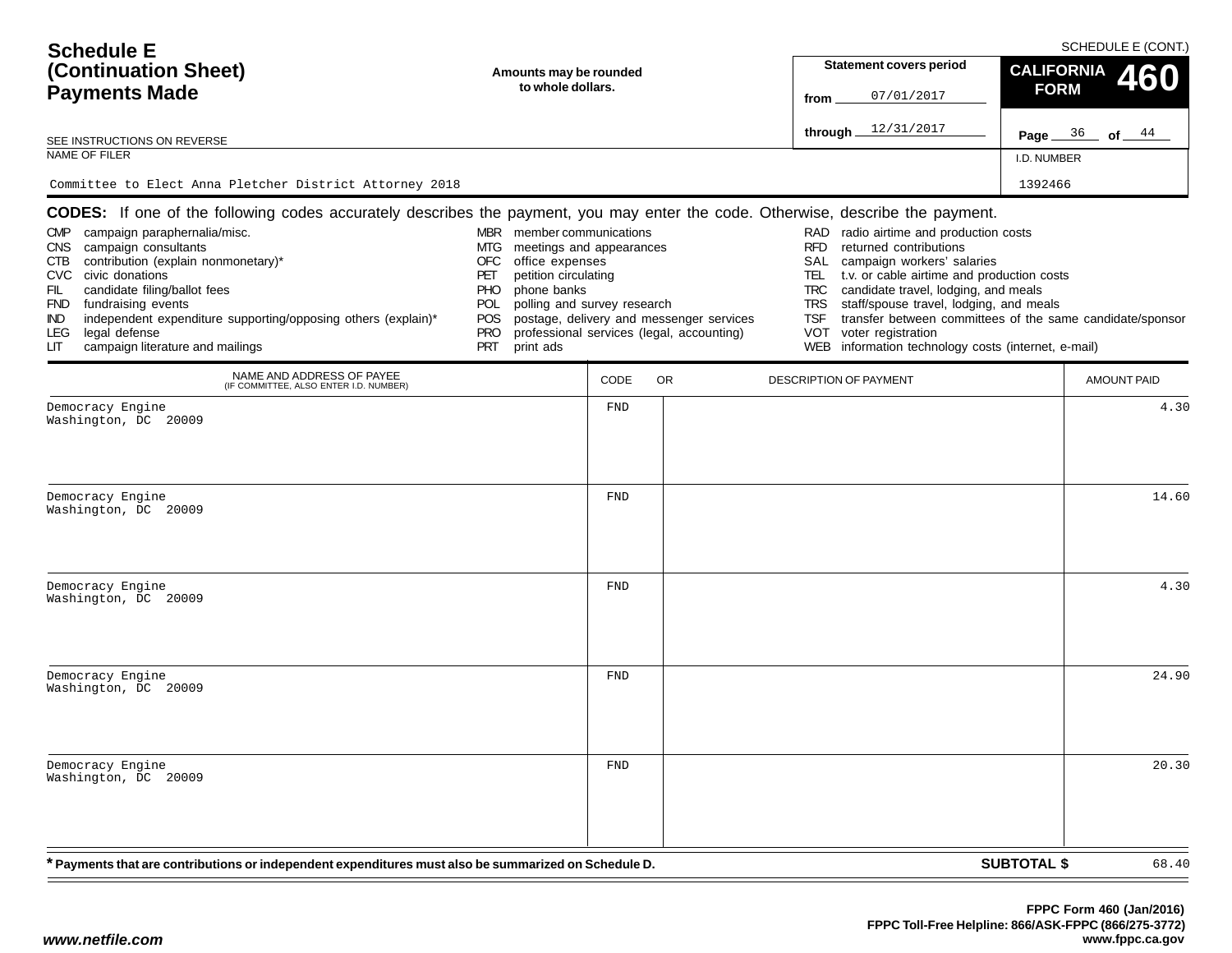| <b>Schedule E</b><br>(Continuation Sheet)<br><b>Payments Made</b><br>SEE INSTRUCTIONS ON REVERSE<br>NAME OF FILER                                                                                                                                                                                                                                                                                                                                                                                 | Amounts may be rounded<br>to whole dollars.                                                                                                                                                                                               |                   |                                                                                       | from                                                                              | SCHEDULE E (CONT.)<br>Statement covers period<br><b>CALIFORNIA</b><br>460<br><b>FORM</b><br>07/01/2017<br>through 12/31/2017<br>Page $37$ of $44$<br>I.D. NUMBER                                                                                                                                                                                                  |                    |                    |  |  |
|---------------------------------------------------------------------------------------------------------------------------------------------------------------------------------------------------------------------------------------------------------------------------------------------------------------------------------------------------------------------------------------------------------------------------------------------------------------------------------------------------|-------------------------------------------------------------------------------------------------------------------------------------------------------------------------------------------------------------------------------------------|-------------------|---------------------------------------------------------------------------------------|-----------------------------------------------------------------------------------|-------------------------------------------------------------------------------------------------------------------------------------------------------------------------------------------------------------------------------------------------------------------------------------------------------------------------------------------------------------------|--------------------|--------------------|--|--|
| Committee to Elect Anna Pletcher District Attorney 2018                                                                                                                                                                                                                                                                                                                                                                                                                                           |                                                                                                                                                                                                                                           |                   |                                                                                       |                                                                                   |                                                                                                                                                                                                                                                                                                                                                                   | 1392466            |                    |  |  |
| CODES: If one of the following codes accurately describes the payment, you may enter the code. Otherwise, describe the payment.<br>campaign paraphernalia/misc.<br><b>CMP</b><br>campaign consultants<br>CNS .<br>contribution (explain nonmonetary)*<br>CTB<br>CVC civic donations<br>FIL<br>candidate filing/ballot fees<br>FND fundraising events<br>independent expenditure supporting/opposing others (explain)*<br>IND.<br>legal defense<br>LEG.<br>campaign literature and mailings<br>LІТ | MBR member communications<br>meetings and appearances<br>MTG<br>OFC<br>office expenses<br>petition circulating<br>PET<br>phone banks<br>PHO.<br>polling and survey research<br>POL<br><b>POS</b><br><b>PRO</b><br><b>PRT</b><br>print ads |                   | postage, delivery and messenger services<br>professional services (legal, accounting) | RAD<br><b>RFD</b><br>SAL<br>TEL.<br><b>TRC</b><br><b>TRS</b><br>TSF<br>VOT<br>WEB | radio airtime and production costs<br>returned contributions<br>campaign workers' salaries<br>t.v. or cable airtime and production costs<br>candidate travel, lodging, and meals<br>staff/spouse travel, lodging, and meals<br>transfer between committees of the same candidate/sponsor<br>voter registration<br>information technology costs (internet, e-mail) |                    |                    |  |  |
| NAME AND ADDRESS OF PAYEE<br>(IF COMMITTEE, ALSO ENTER I.D. NUMBER)                                                                                                                                                                                                                                                                                                                                                                                                                               |                                                                                                                                                                                                                                           | CODE              | OR.                                                                                   |                                                                                   | DESCRIPTION OF PAYMENT                                                                                                                                                                                                                                                                                                                                            |                    | <b>AMOUNT PAID</b> |  |  |
| Democracy Engine<br>Washington, DC 20009<br>Democracy Engine                                                                                                                                                                                                                                                                                                                                                                                                                                      |                                                                                                                                                                                                                                           | FND<br><b>FND</b> |                                                                                       |                                                                                   |                                                                                                                                                                                                                                                                                                                                                                   |                    | 20.90<br>11.80     |  |  |
| Washington, DC 20009                                                                                                                                                                                                                                                                                                                                                                                                                                                                              |                                                                                                                                                                                                                                           |                   |                                                                                       |                                                                                   |                                                                                                                                                                                                                                                                                                                                                                   |                    |                    |  |  |
| Democracy Engine<br>Washington, DC 20009                                                                                                                                                                                                                                                                                                                                                                                                                                                          |                                                                                                                                                                                                                                           | <b>FND</b>        |                                                                                       |                                                                                   |                                                                                                                                                                                                                                                                                                                                                                   |                    | 21.36              |  |  |
| Democracy Engine<br>Washington, DC 20009                                                                                                                                                                                                                                                                                                                                                                                                                                                          |                                                                                                                                                                                                                                           | <b>FND</b>        |                                                                                       |                                                                                   |                                                                                                                                                                                                                                                                                                                                                                   |                    | 4.30               |  |  |
| Democracy Engine<br>Washington, DC 20009                                                                                                                                                                                                                                                                                                                                                                                                                                                          |                                                                                                                                                                                                                                           | ${\tt FND}$       |                                                                                       |                                                                                   |                                                                                                                                                                                                                                                                                                                                                                   |                    | 33.40              |  |  |
| * Payments that are contributions or independent expenditures must also be summarized on Schedule D.                                                                                                                                                                                                                                                                                                                                                                                              |                                                                                                                                                                                                                                           |                   |                                                                                       |                                                                                   |                                                                                                                                                                                                                                                                                                                                                                   | <b>SUBTOTAL \$</b> | 91.76              |  |  |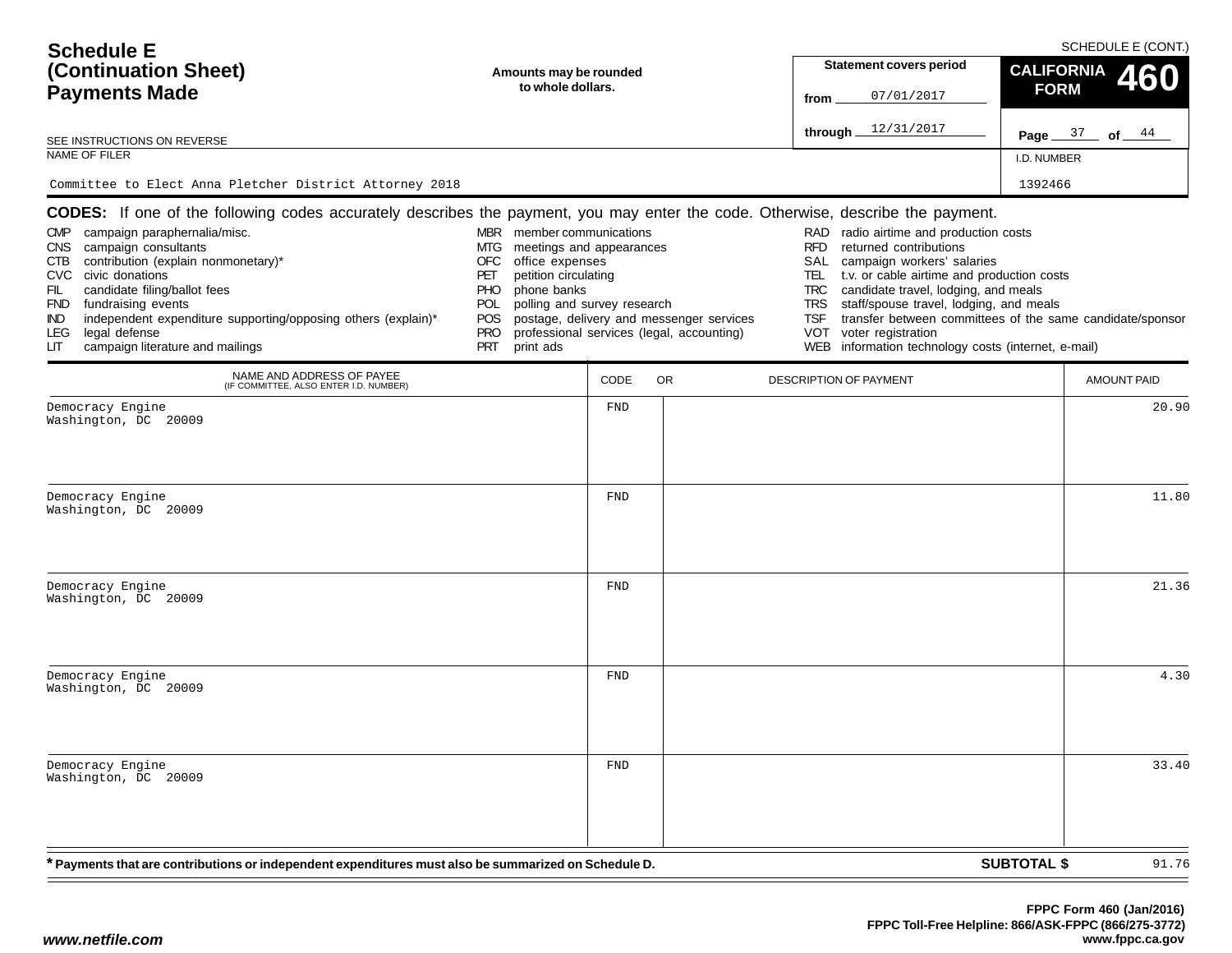| <b>Schedule E</b><br>(Continuation Sheet)<br><b>Payments Made</b><br>SEE INSTRUCTIONS ON REVERSE<br>NAME OF FILER<br>Committee to Elect Anna Pletcher District Attorney 2018                                                                                                                                                                                                                                                                                                                                                   | Amounts may be rounded<br>to whole dollars.                                                                                                                                                                                               |             |                                                                                       | from                                                                              | SCHEDULE E (CONT.)<br>Statement covers period<br><b>CALIFORNIA</b><br>460<br><b>FORM</b><br>07/01/2017<br>through 12/31/2017<br><b>Page</b> $38$ of $44$<br>I.D. NUMBER<br>1392466                                                                                                                                                                                |                    |                              |  |  |
|--------------------------------------------------------------------------------------------------------------------------------------------------------------------------------------------------------------------------------------------------------------------------------------------------------------------------------------------------------------------------------------------------------------------------------------------------------------------------------------------------------------------------------|-------------------------------------------------------------------------------------------------------------------------------------------------------------------------------------------------------------------------------------------|-------------|---------------------------------------------------------------------------------------|-----------------------------------------------------------------------------------|-------------------------------------------------------------------------------------------------------------------------------------------------------------------------------------------------------------------------------------------------------------------------------------------------------------------------------------------------------------------|--------------------|------------------------------|--|--|
| CODES: If one of the following codes accurately describes the payment, you may enter the code. Otherwise, describe the payment.<br>campaign paraphernalia/misc.<br><b>CMP</b><br>campaign consultants<br>CNS .<br>contribution (explain nonmonetary)*<br>CTB<br>CVC civic donations<br>FIL<br>candidate filing/ballot fees<br>FND fundraising events<br>independent expenditure supporting/opposing others (explain)*<br>IND.<br>legal defense<br>LEG.<br>campaign literature and mailings<br>LIТ<br>NAME AND ADDRESS OF PAYEE | MBR member communications<br>meetings and appearances<br>MTG<br>OFC<br>office expenses<br>petition circulating<br>PET<br>phone banks<br>PHO.<br>polling and survey research<br>POL<br><b>POS</b><br><b>PRO</b><br><b>PRT</b><br>print ads |             | postage, delivery and messenger services<br>professional services (legal, accounting) | RAD<br><b>RFD</b><br>SAL<br>TEL.<br><b>TRC</b><br><b>TRS</b><br>TSF<br>VOT<br>WEB | radio airtime and production costs<br>returned contributions<br>campaign workers' salaries<br>t.v. or cable airtime and production costs<br>candidate travel, lodging, and meals<br>staff/spouse travel, lodging, and meals<br>transfer between committees of the same candidate/sponsor<br>voter registration<br>information technology costs (internet, e-mail) |                    |                              |  |  |
| (IF COMMITTEE, ALSO ENTER I.D. NUMBER)<br>Democracy Engine                                                                                                                                                                                                                                                                                                                                                                                                                                                                     |                                                                                                                                                                                                                                           | CODE<br>FND | OR.                                                                                   |                                                                                   | DESCRIPTION OF PAYMENT                                                                                                                                                                                                                                                                                                                                            |                    | <b>AMOUNT PAID</b><br>368.50 |  |  |
| Washington, DC 20009<br>Democracy Engine<br>Washington, DC 20009                                                                                                                                                                                                                                                                                                                                                                                                                                                               |                                                                                                                                                                                                                                           | <b>FND</b>  |                                                                                       |                                                                                   |                                                                                                                                                                                                                                                                                                                                                                   |                    | 27.40                        |  |  |
| Democracy Engine<br>Washington, DC 20009                                                                                                                                                                                                                                                                                                                                                                                                                                                                                       |                                                                                                                                                                                                                                           | <b>FND</b>  |                                                                                       |                                                                                   |                                                                                                                                                                                                                                                                                                                                                                   |                    | 279.70                       |  |  |
| Democracy Engine<br>Washington, DC 20009                                                                                                                                                                                                                                                                                                                                                                                                                                                                                       |                                                                                                                                                                                                                                           | <b>FND</b>  |                                                                                       |                                                                                   |                                                                                                                                                                                                                                                                                                                                                                   |                    | 254.20                       |  |  |
| Democratic Central Committee of Marin (ID# 761428)<br>Sacramento, CA 95841                                                                                                                                                                                                                                                                                                                                                                                                                                                     |                                                                                                                                                                                                                                           | CTB         | Print ad                                                                              |                                                                                   |                                                                                                                                                                                                                                                                                                                                                                   |                    | 150.00                       |  |  |
| * Payments that are contributions or independent expenditures must also be summarized on Schedule D.                                                                                                                                                                                                                                                                                                                                                                                                                           |                                                                                                                                                                                                                                           |             |                                                                                       |                                                                                   |                                                                                                                                                                                                                                                                                                                                                                   | <b>SUBTOTAL \$</b> | 1,079.80                     |  |  |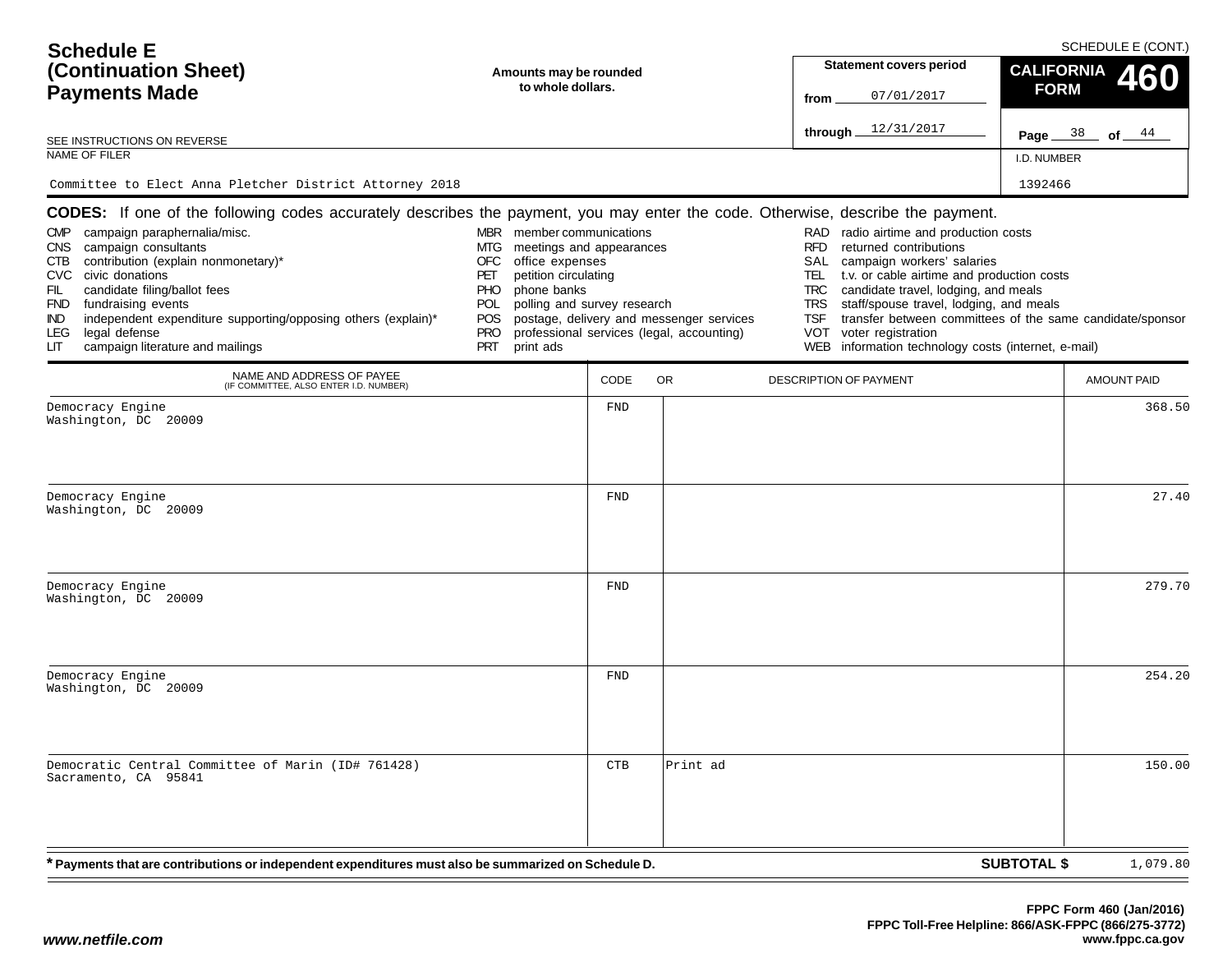| <b>Schedule E</b><br>(Continuation Sheet)<br><b>Payments Made</b>                                                                                                                                                                                                                                                                                                                                                                                                                                   | Amounts may be rounded<br>to whole dollars.                                                                                                                                                                                       |            |                                                                                       | from                                                                                     | <b>Statement covers period</b><br>07/01/2017<br>through 12/31/2017                                                                                                                                                                                                                                                                                                    | <b>CALIFORNIA</b><br><b>FORM</b><br>Page $39$ | SCHEDULE E (CONT.)<br>460<br>of $44$ |
|-----------------------------------------------------------------------------------------------------------------------------------------------------------------------------------------------------------------------------------------------------------------------------------------------------------------------------------------------------------------------------------------------------------------------------------------------------------------------------------------------------|-----------------------------------------------------------------------------------------------------------------------------------------------------------------------------------------------------------------------------------|------------|---------------------------------------------------------------------------------------|------------------------------------------------------------------------------------------|-----------------------------------------------------------------------------------------------------------------------------------------------------------------------------------------------------------------------------------------------------------------------------------------------------------------------------------------------------------------------|-----------------------------------------------|--------------------------------------|
| SEE INSTRUCTIONS ON REVERSE<br>NAME OF FILER                                                                                                                                                                                                                                                                                                                                                                                                                                                        |                                                                                                                                                                                                                                   |            |                                                                                       |                                                                                          |                                                                                                                                                                                                                                                                                                                                                                       | I.D. NUMBER                                   |                                      |
| Committee to Elect Anna Pletcher District Attorney 2018                                                                                                                                                                                                                                                                                                                                                                                                                                             |                                                                                                                                                                                                                                   |            |                                                                                       |                                                                                          |                                                                                                                                                                                                                                                                                                                                                                       | 1392466                                       |                                      |
| <b>CODES:</b> If one of the following codes accurately describes the payment, you may enter the code. Otherwise, describe the payment.<br>campaign paraphernalia/misc.<br><b>CMP</b><br>CNS campaign consultants<br>contribution (explain nonmonetary)*<br>CTB<br>CVC civic donations<br>FIL<br>candidate filing/ballot fees<br>FND fundraising events<br>independent expenditure supporting/opposing others (explain)*<br>IND.<br>legal defense<br>LEG.<br>campaign literature and mailings<br>LIТ | MBR member communications<br>meetings and appearances<br>MTG<br>office expenses<br>OFC<br>petition circulating<br>PET<br>phone banks<br><b>PHO</b><br>polling and survey research<br>POL<br>POS<br><b>PRO</b><br>PRT<br>print ads |            | postage, delivery and messenger services<br>professional services (legal, accounting) | RAD<br><b>RFD</b><br>SAL<br>TEL.<br><b>TRC</b><br><b>TRS</b><br><b>TSF</b><br><b>VOT</b> | radio airtime and production costs<br>returned contributions<br>campaign workers' salaries<br>t.v. or cable airtime and production costs<br>candidate travel, lodging, and meals<br>staff/spouse travel, lodging, and meals<br>transfer between committees of the same candidate/sponsor<br>voter registration<br>WEB information technology costs (internet, e-mail) |                                               |                                      |
| NAME AND ADDRESS OF PAYEE<br>(IF COMMITTEE, ALSO ENTER I.D. NUMBER)                                                                                                                                                                                                                                                                                                                                                                                                                                 |                                                                                                                                                                                                                                   | CODE       | OR.                                                                                   |                                                                                          | DESCRIPTION OF PAYMENT                                                                                                                                                                                                                                                                                                                                                |                                               | <b>AMOUNT PAID</b>                   |
| DynaBytes<br>San Antonio, TX 78255                                                                                                                                                                                                                                                                                                                                                                                                                                                                  |                                                                                                                                                                                                                                   | WEB        |                                                                                       |                                                                                          |                                                                                                                                                                                                                                                                                                                                                                       |                                               | 285.00                               |
| DynaBytes<br>San Antonio, TX 78255                                                                                                                                                                                                                                                                                                                                                                                                                                                                  |                                                                                                                                                                                                                                   | WEB        |                                                                                       |                                                                                          |                                                                                                                                                                                                                                                                                                                                                                       |                                               | 165.00                               |
| Pacific Printing<br>San Jose, CA 95110                                                                                                                                                                                                                                                                                                                                                                                                                                                              |                                                                                                                                                                                                                                   | OFC        |                                                                                       |                                                                                          |                                                                                                                                                                                                                                                                                                                                                                       |                                               | 132.18                               |
| PayPal<br>San Jose, CA 95131                                                                                                                                                                                                                                                                                                                                                                                                                                                                        |                                                                                                                                                                                                                                   | <b>FND</b> |                                                                                       |                                                                                          |                                                                                                                                                                                                                                                                                                                                                                       |                                               | 11.78                                |
| Pex Card<br>New York, NY 10018                                                                                                                                                                                                                                                                                                                                                                                                                                                                      |                                                                                                                                                                                                                                   | WEB        |                                                                                       |                                                                                          |                                                                                                                                                                                                                                                                                                                                                                       |                                               | 60.00                                |
| <sup>*</sup> Payments that are contributions or independent expenditures must also be summarized on Schedule D.                                                                                                                                                                                                                                                                                                                                                                                     |                                                                                                                                                                                                                                   |            |                                                                                       |                                                                                          |                                                                                                                                                                                                                                                                                                                                                                       | <b>SUBTOTAL \$</b>                            | 653.96                               |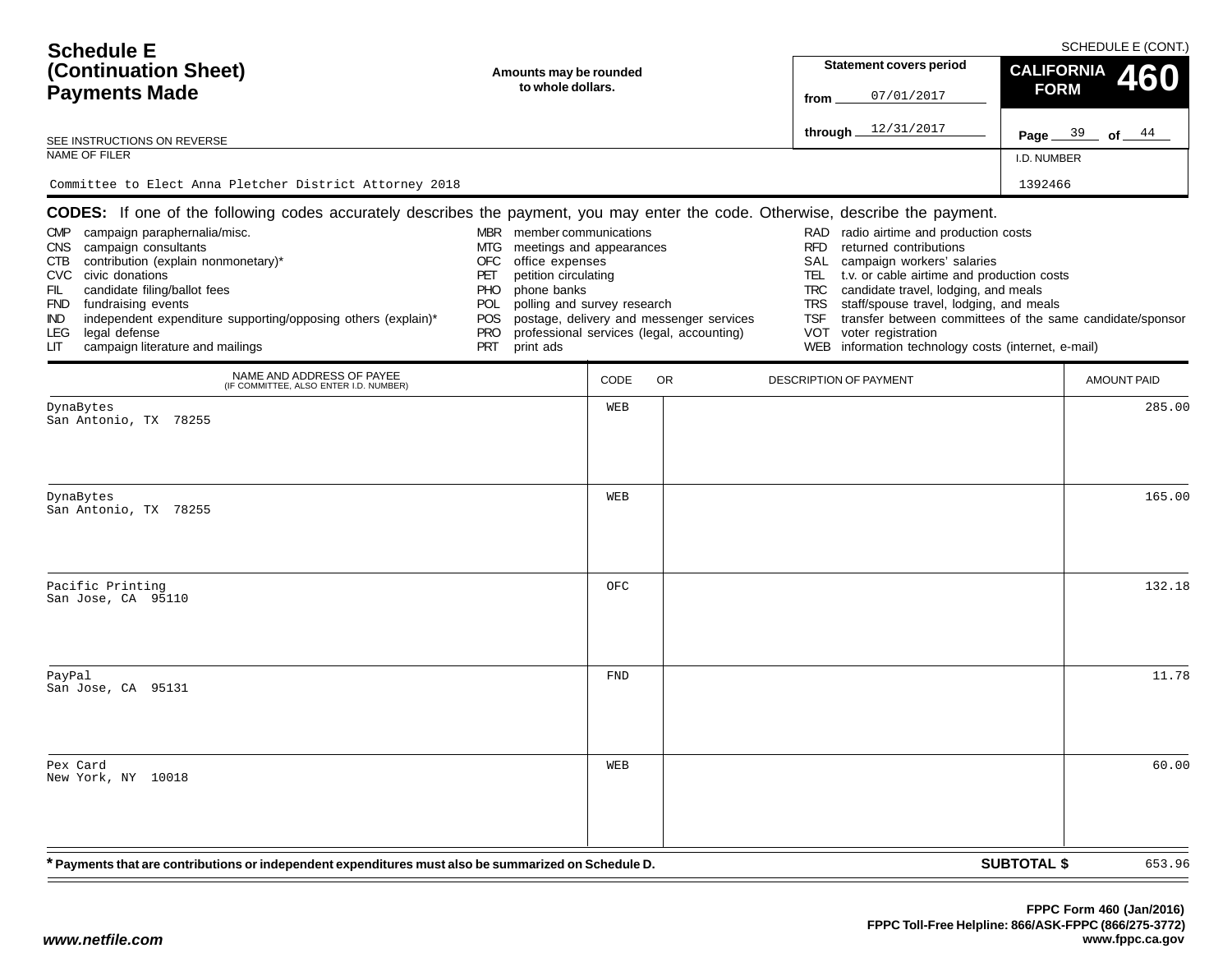| <b>Schedule E</b><br>(Continuation Sheet)<br>Amounts may be rounded<br>to whole dollars.<br><b>Payments Made</b>                                                                                                                                                                                                                                          |                                                                                                                                                                                                                                   |      |                                                                                       | from                                                                                     | <b>Statement covers period</b><br>07/01/2017                                                                                                                                                                                                                                                                                                                          | <b>FORM</b>        | SCHEDULE E (CONT.)<br><b>CALIFORNIA</b><br>460 |  |  |  |
|-----------------------------------------------------------------------------------------------------------------------------------------------------------------------------------------------------------------------------------------------------------------------------------------------------------------------------------------------------------|-----------------------------------------------------------------------------------------------------------------------------------------------------------------------------------------------------------------------------------|------|---------------------------------------------------------------------------------------|------------------------------------------------------------------------------------------|-----------------------------------------------------------------------------------------------------------------------------------------------------------------------------------------------------------------------------------------------------------------------------------------------------------------------------------------------------------------------|--------------------|------------------------------------------------|--|--|--|
| SEE INSTRUCTIONS ON REVERSE                                                                                                                                                                                                                                                                                                                               |                                                                                                                                                                                                                                   |      |                                                                                       |                                                                                          | through 12/31/2017                                                                                                                                                                                                                                                                                                                                                    | Page $40$          | of $44$                                        |  |  |  |
| NAME OF FILER                                                                                                                                                                                                                                                                                                                                             |                                                                                                                                                                                                                                   |      |                                                                                       |                                                                                          |                                                                                                                                                                                                                                                                                                                                                                       | I.D. NUMBER        |                                                |  |  |  |
| Committee to Elect Anna Pletcher District Attorney 2018<br>CODES: If one of the following codes accurately describes the payment, you may enter the code. Otherwise, describe the payment.                                                                                                                                                                |                                                                                                                                                                                                                                   |      |                                                                                       |                                                                                          |                                                                                                                                                                                                                                                                                                                                                                       | 1392466            |                                                |  |  |  |
| campaign paraphernalia/misc.<br><b>CMP</b><br>CNS campaign consultants<br>contribution (explain nonmonetary)*<br>CTB<br>CVC civic donations<br>FIL<br>candidate filing/ballot fees<br>FND fundraising events<br>independent expenditure supporting/opposing others (explain)*<br>IND.<br>legal defense<br>LEG.<br>campaign literature and mailings<br>LIТ | MBR member communications<br>meetings and appearances<br>MTG<br>OFC<br>office expenses<br>petition circulating<br>PET<br>phone banks<br><b>PHO</b><br>polling and survey research<br>POL<br>POS<br><b>PRO</b><br>PRT<br>print ads |      | postage, delivery and messenger services<br>professional services (legal, accounting) | RAD<br><b>RFD</b><br>SAL<br>TEL.<br><b>TRC</b><br><b>TRS</b><br><b>TSF</b><br><b>VOT</b> | radio airtime and production costs<br>returned contributions<br>campaign workers' salaries<br>t.v. or cable airtime and production costs<br>candidate travel, lodging, and meals<br>staff/spouse travel, lodging, and meals<br>transfer between committees of the same candidate/sponsor<br>voter registration<br>WEB information technology costs (internet, e-mail) |                    |                                                |  |  |  |
| NAME AND ADDRESS OF PAYEE<br>(IF COMMITTEE, ALSO ENTER I.D. NUMBER)                                                                                                                                                                                                                                                                                       |                                                                                                                                                                                                                                   | CODE | OR.                                                                                   |                                                                                          | DESCRIPTION OF PAYMENT                                                                                                                                                                                                                                                                                                                                                |                    | AMOUNT PAID                                    |  |  |  |
| Pex Card<br>New York, NY 10018                                                                                                                                                                                                                                                                                                                            |                                                                                                                                                                                                                                   | WEB  |                                                                                       |                                                                                          |                                                                                                                                                                                                                                                                                                                                                                       |                    | 60.00                                          |  |  |  |
| Pex Card<br>New York, NY 10018                                                                                                                                                                                                                                                                                                                            |                                                                                                                                                                                                                                   | WEB  |                                                                                       |                                                                                          |                                                                                                                                                                                                                                                                                                                                                                       |                    | 60.00                                          |  |  |  |
| Pex Card<br>New York, NY 10018                                                                                                                                                                                                                                                                                                                            |                                                                                                                                                                                                                                   | WEB  |                                                                                       |                                                                                          |                                                                                                                                                                                                                                                                                                                                                                       |                    | 60.00                                          |  |  |  |
| Pex Card<br>New York, NY 10018                                                                                                                                                                                                                                                                                                                            |                                                                                                                                                                                                                                   | WEB  |                                                                                       |                                                                                          |                                                                                                                                                                                                                                                                                                                                                                       |                    | 60.00                                          |  |  |  |
| Pex Card<br>New York, NY 10018                                                                                                                                                                                                                                                                                                                            |                                                                                                                                                                                                                                   | WEB  |                                                                                       |                                                                                          |                                                                                                                                                                                                                                                                                                                                                                       |                    | 60.00                                          |  |  |  |
| <sup>*</sup> Payments that are contributions or independent expenditures must also be summarized on Schedule D.                                                                                                                                                                                                                                           |                                                                                                                                                                                                                                   |      |                                                                                       |                                                                                          |                                                                                                                                                                                                                                                                                                                                                                       | <b>SUBTOTAL \$</b> | 300.00                                         |  |  |  |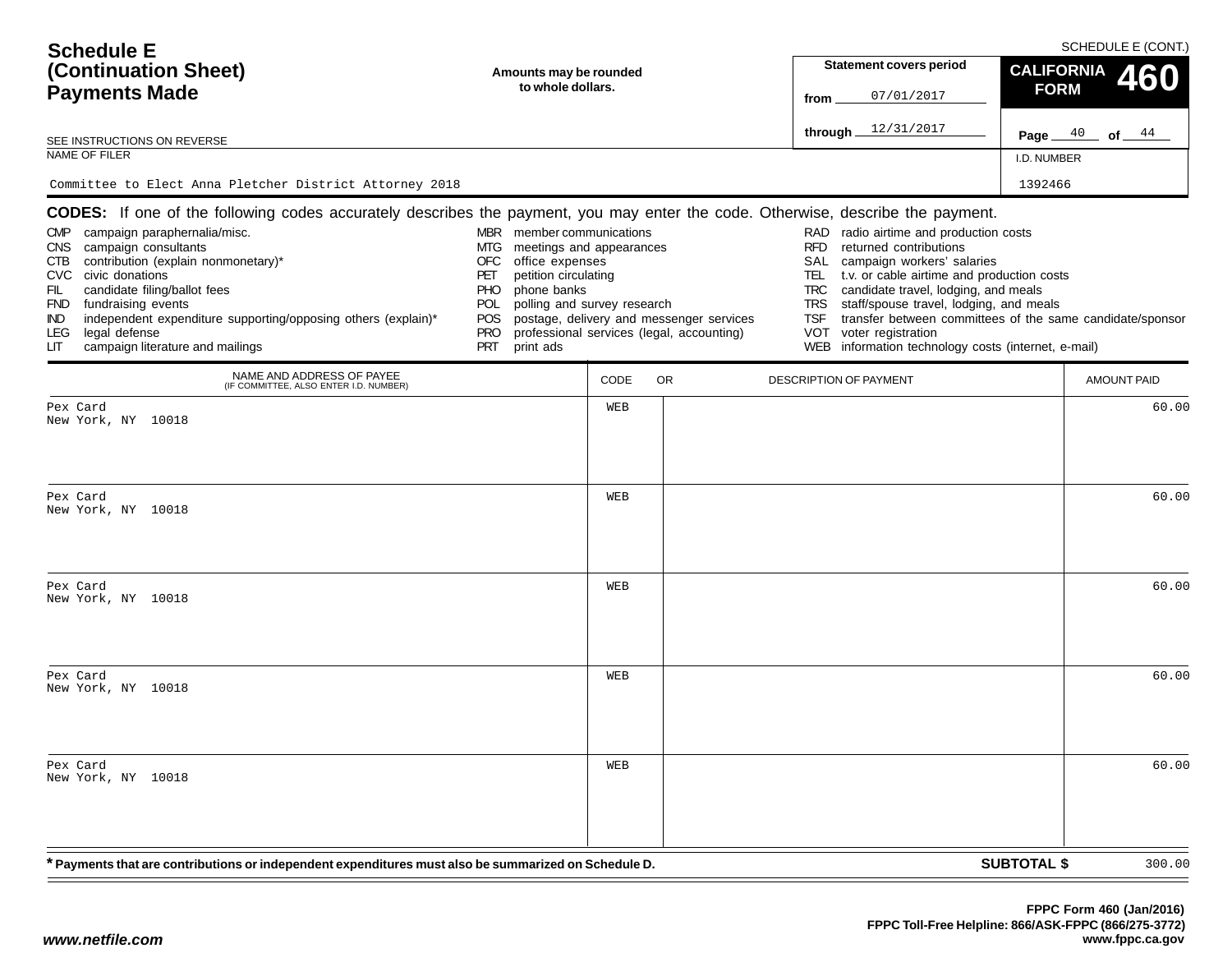| <b>Schedule E</b><br>(Continuation Sheet)<br><b>Payments Made</b>                                                                                                                                                                                                                                                                                                                                                                                                                         | Amounts may be rounded<br>to whole dollars.                                                                                                                                                                                               |            |                                                                                       | <b>Statement covers period</b><br>07/01/2017<br>from                                                                                                                                                                                                                                                                                                                                                                                                    | <b>CALIFORNIA</b><br><b>FORM</b> | SCHEDULE E (CONT.)<br>460 |
|-------------------------------------------------------------------------------------------------------------------------------------------------------------------------------------------------------------------------------------------------------------------------------------------------------------------------------------------------------------------------------------------------------------------------------------------------------------------------------------------|-------------------------------------------------------------------------------------------------------------------------------------------------------------------------------------------------------------------------------------------|------------|---------------------------------------------------------------------------------------|---------------------------------------------------------------------------------------------------------------------------------------------------------------------------------------------------------------------------------------------------------------------------------------------------------------------------------------------------------------------------------------------------------------------------------------------------------|----------------------------------|---------------------------|
| SEE INSTRUCTIONS ON REVERSE                                                                                                                                                                                                                                                                                                                                                                                                                                                               |                                                                                                                                                                                                                                           |            |                                                                                       | through $12/31/2017$                                                                                                                                                                                                                                                                                                                                                                                                                                    |                                  | Page $41$ of $44$         |
| NAME OF FILER                                                                                                                                                                                                                                                                                                                                                                                                                                                                             |                                                                                                                                                                                                                                           |            |                                                                                       |                                                                                                                                                                                                                                                                                                                                                                                                                                                         | I.D. NUMBER                      |                           |
| Committee to Elect Anna Pletcher District Attorney 2018                                                                                                                                                                                                                                                                                                                                                                                                                                   |                                                                                                                                                                                                                                           |            |                                                                                       |                                                                                                                                                                                                                                                                                                                                                                                                                                                         | 1392466                          |                           |
| <b>CODES:</b> If one of the following codes accurately describes the payment, you may enter the code. Otherwise, describe the payment.<br>CMP campaign paraphernalia/misc.<br>CNS campaign consultants<br>contribution (explain nonmonetary)*<br>CTB<br>CVC civic donations<br>candidate filing/ballot fees<br>FIL<br>FND fundraising events<br>independent expenditure supporting/opposing others (explain)*<br>IND.<br>legal defense<br>LEG.<br>campaign literature and mailings<br>LIТ | MBR member communications<br>meetings and appearances<br>MTG<br>office expenses<br>OFC<br>petition circulating<br>PET<br>phone banks<br><b>PHO</b><br>polling and survey research<br>POL<br>POS.<br><b>PRO</b><br><b>PRT</b><br>print ads |            | postage, delivery and messenger services<br>professional services (legal, accounting) | RAD radio airtime and production costs<br><b>RFD</b><br>returned contributions<br>SAL<br>campaign workers' salaries<br>t.v. or cable airtime and production costs<br>TEL.<br><b>TRC</b><br>candidate travel, lodging, and meals<br>staff/spouse travel, lodging, and meals<br><b>TRS</b><br>transfer between committees of the same candidate/sponsor<br><b>TSF</b><br>voter registration<br>VOT<br>WEB information technology costs (internet, e-mail) |                                  |                           |
| NAME AND ADDRESS OF PAYEE<br>(IF COMMITTEE, ALSO ENTER I.D. NUMBER)                                                                                                                                                                                                                                                                                                                                                                                                                       |                                                                                                                                                                                                                                           | CODE       | <b>OR</b>                                                                             | <b>DESCRIPTION OF PAYMENT</b>                                                                                                                                                                                                                                                                                                                                                                                                                           |                                  | <b>AMOUNT PAID</b>        |
| Susan Adler Photography<br>San Rafael, CA 94901                                                                                                                                                                                                                                                                                                                                                                                                                                           |                                                                                                                                                                                                                                           | LIT        |                                                                                       |                                                                                                                                                                                                                                                                                                                                                                                                                                                         |                                  | 700.00                    |
| Amy Salomone Thornton<br>San Francisco, CA 94122                                                                                                                                                                                                                                                                                                                                                                                                                                          |                                                                                                                                                                                                                                           | FND        |                                                                                       |                                                                                                                                                                                                                                                                                                                                                                                                                                                         |                                  | 3,375.00                  |
| Amy Salomone Thornton<br>San Francisco, CA 94122                                                                                                                                                                                                                                                                                                                                                                                                                                          |                                                                                                                                                                                                                                           | <b>FND</b> |                                                                                       |                                                                                                                                                                                                                                                                                                                                                                                                                                                         |                                  | 1,125.00                  |
| WEPAC LLC<br>Novato, CA 94949                                                                                                                                                                                                                                                                                                                                                                                                                                                             |                                                                                                                                                                                                                                           |            | PRO/OFC                                                                               |                                                                                                                                                                                                                                                                                                                                                                                                                                                         |                                  | 1,906.41                  |
| WEPAC LLC<br>Novato, CA 94949                                                                                                                                                                                                                                                                                                                                                                                                                                                             |                                                                                                                                                                                                                                           |            | PRO/OFC                                                                               |                                                                                                                                                                                                                                                                                                                                                                                                                                                         |                                  | 1,398.95                  |
| * Payments that are contributions or independent expenditures must also be summarized on Schedule D.                                                                                                                                                                                                                                                                                                                                                                                      |                                                                                                                                                                                                                                           |            |                                                                                       |                                                                                                                                                                                                                                                                                                                                                                                                                                                         | <b>SUBTOTAL \$</b>               | 8,505.36                  |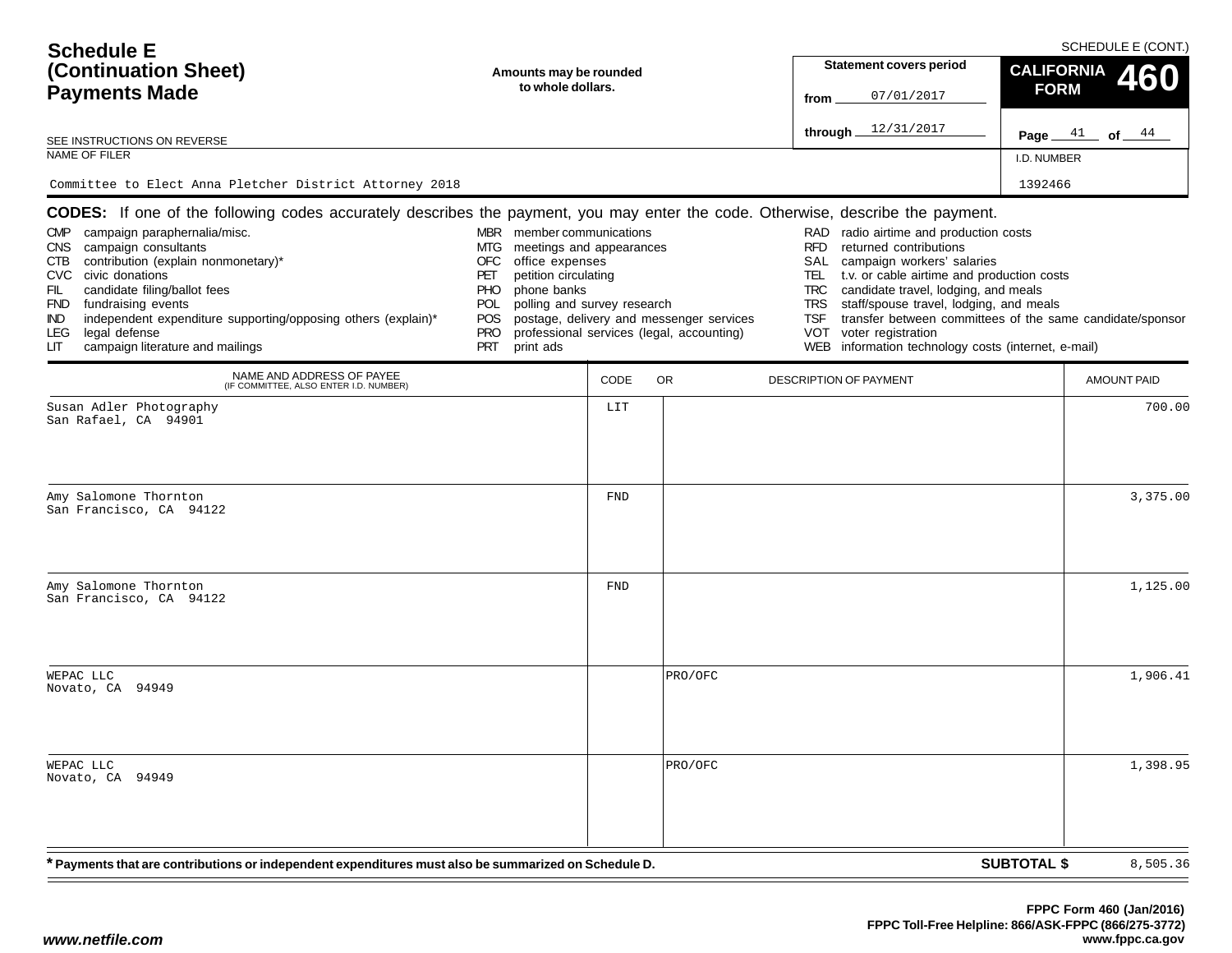| <b>Schedule E</b>                                                                                                                                                                                                                                                                                                                                                                    |                                                                                                                                  |                                                                                       |  | SCHEDULE E (CONT.)                                                                                                                                                                                                                                                                             |                                                           |  |  |
|--------------------------------------------------------------------------------------------------------------------------------------------------------------------------------------------------------------------------------------------------------------------------------------------------------------------------------------------------------------------------------------|----------------------------------------------------------------------------------------------------------------------------------|---------------------------------------------------------------------------------------|--|------------------------------------------------------------------------------------------------------------------------------------------------------------------------------------------------------------------------------------------------------------------------------------------------|-----------------------------------------------------------|--|--|
| (Continuation Sheet)<br>Amounts may be rounded                                                                                                                                                                                                                                                                                                                                       |                                                                                                                                  |                                                                                       |  | <b>Statement covers period</b>                                                                                                                                                                                                                                                                 | <b>CALIFORNIA</b><br>460                                  |  |  |
| <b>Payments Made</b>                                                                                                                                                                                                                                                                                                                                                                 | to whole dollars.                                                                                                                |                                                                                       |  | 07/01/2017<br>from                                                                                                                                                                                                                                                                             | <b>FORM</b>                                               |  |  |
| SEE INSTRUCTIONS ON REVERSE                                                                                                                                                                                                                                                                                                                                                          |                                                                                                                                  |                                                                                       |  | through $12/31/2017$                                                                                                                                                                                                                                                                           | Page $42$ of $44$                                         |  |  |
| NAME OF FILER                                                                                                                                                                                                                                                                                                                                                                        |                                                                                                                                  |                                                                                       |  |                                                                                                                                                                                                                                                                                                | I.D. NUMBER                                               |  |  |
| Committee to Elect Anna Pletcher District Attorney 2018                                                                                                                                                                                                                                                                                                                              |                                                                                                                                  |                                                                                       |  |                                                                                                                                                                                                                                                                                                | 1392466                                                   |  |  |
| CODES: If one of the following codes accurately describes the payment, you may enter the code. Otherwise, describe the payment.<br>campaign paraphernalia/misc.<br><b>CMP</b><br><b>CNS</b><br>campaign consultants<br>contribution (explain nonmonetary)*<br><b>CTB</b><br><b>CVC</b><br>civic donations<br>candidate filing/ballot fees<br>FIL<br>fundraising events<br><b>FND</b> | member communications<br><b>MBR</b><br>MTG<br>OFC<br>office expenses<br>petition circulating<br>PET<br>phone banks<br>PHO<br>POL | meetings and appearances<br>polling and survey research                               |  | RAD radio airtime and production costs<br><b>RFD</b><br>returned contributions<br>SAL<br>campaign workers' salaries<br><b>TEL</b><br>t.v. or cable airtime and production costs<br>candidate travel, lodging, and meals<br><b>TRC</b><br>staff/spouse travel, lodging, and meals<br><b>TRS</b> |                                                           |  |  |
| independent expenditure supporting/opposing others (explain)*<br><b>IND</b><br>legal defense<br><b>LEG</b><br>campaign literature and mailings<br>LП                                                                                                                                                                                                                                 | <b>POS</b><br><b>PRO</b><br><b>PRT</b><br>print ads                                                                              | postage, delivery and messenger services<br>professional services (legal, accounting) |  | <b>TSF</b><br><b>VOT</b><br>voter registration<br><b>WEB</b><br>information technology costs (internet, e-mail)                                                                                                                                                                                | transfer between committees of the same candidate/sponsor |  |  |
| NAME AND ADDRESS OF PAYEE<br>(IF COMMITTEE, ALSO ENTER I.D. NUMBER)                                                                                                                                                                                                                                                                                                                  |                                                                                                                                  | CODE<br><b>OR</b>                                                                     |  | <b>DESCRIPTION OF PAYMENT</b>                                                                                                                                                                                                                                                                  | <b>AMOUNT PAID</b>                                        |  |  |
| WEPAC LLC<br>Novato, CA 94949                                                                                                                                                                                                                                                                                                                                                        |                                                                                                                                  | PRO/OFC                                                                               |  |                                                                                                                                                                                                                                                                                                | 606.95                                                    |  |  |
| WEPAC LLC<br>Novato, CA<br>94949                                                                                                                                                                                                                                                                                                                                                     |                                                                                                                                  | PRO/OFC                                                                               |  |                                                                                                                                                                                                                                                                                                | 331.25                                                    |  |  |

| * Payments that are contributions or independent expenditures must also be summarized on Schedule D. | <b>SUBTOTAL \$</b> | 2,263.85 |        |
|------------------------------------------------------------------------------------------------------|--------------------|----------|--------|
|                                                                                                      |                    |          |        |
| WEPAC LLC<br>Novato, CA 94949                                                                        |                    | PRO/OFC  | 875.45 |
| WEPAC LLC<br>Novato, CA 94949                                                                        |                    | PRO/OFC  | 450.20 |
|                                                                                                      |                    |          |        |

 $=$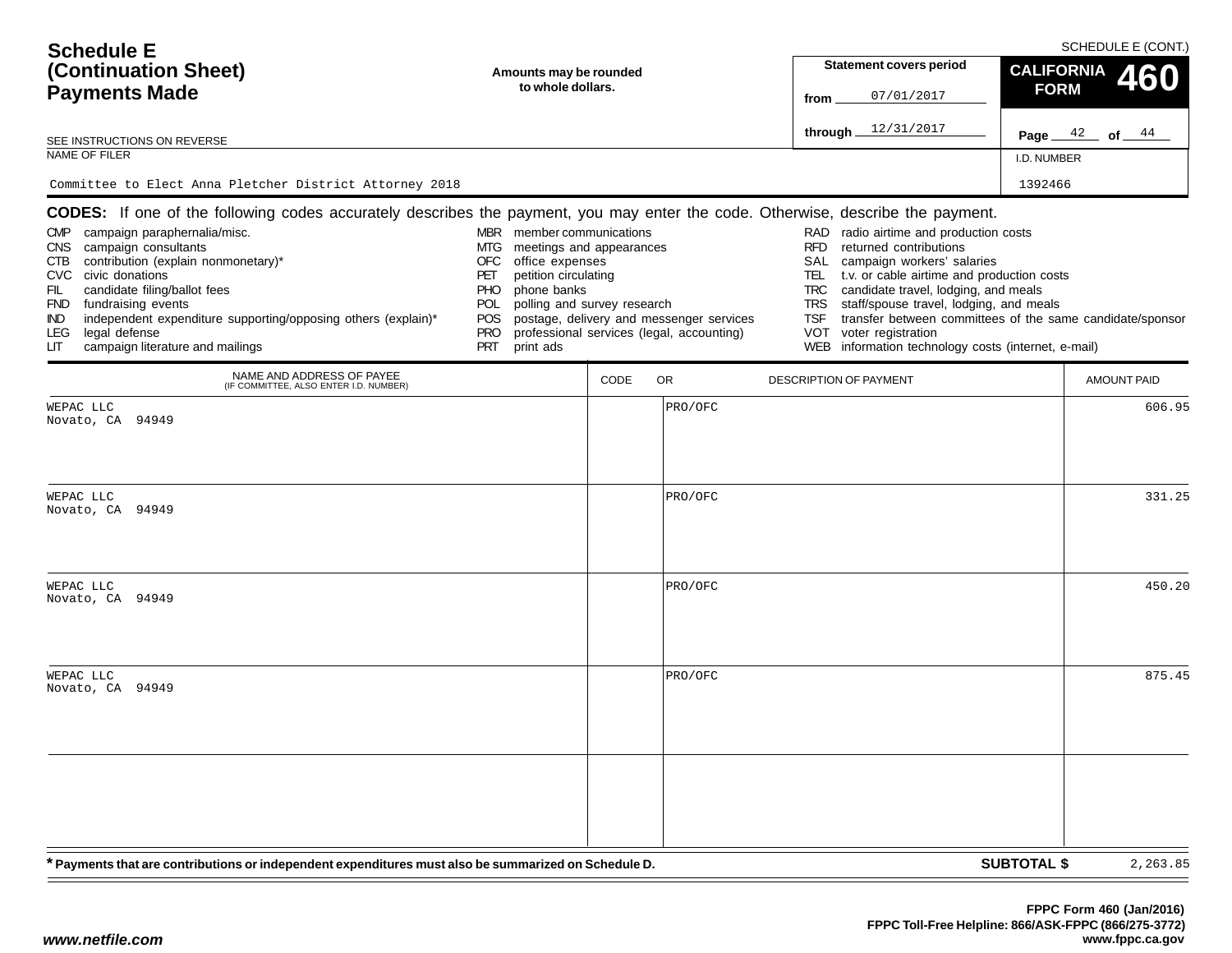SCHEDULE F

| <b>Schedule F</b><br><b>Accrued Expenses (Unpaid Bills)</b>                                                                                                                                                                                                                                                                                                                                                                                                                                         | Amounts may be rounded<br>to whole dollars.                                                                                                                                                                                                                                                                                                         | <b>Statement covers period</b><br>07/01/2017<br>from                    |                                                                                                                                                                                                         | <b>CALIFORNIA</b><br>460<br><b>FORM</b>                                                                                                              |                                                                        |
|-----------------------------------------------------------------------------------------------------------------------------------------------------------------------------------------------------------------------------------------------------------------------------------------------------------------------------------------------------------------------------------------------------------------------------------------------------------------------------------------------------|-----------------------------------------------------------------------------------------------------------------------------------------------------------------------------------------------------------------------------------------------------------------------------------------------------------------------------------------------------|-------------------------------------------------------------------------|---------------------------------------------------------------------------------------------------------------------------------------------------------------------------------------------------------|------------------------------------------------------------------------------------------------------------------------------------------------------|------------------------------------------------------------------------|
| SEE INSTRUCTIONS ON REVERSE                                                                                                                                                                                                                                                                                                                                                                                                                                                                         |                                                                                                                                                                                                                                                                                                                                                     |                                                                         | through $12/31/2017$                                                                                                                                                                                    |                                                                                                                                                      | Page $43$ of $44$                                                      |
| NAME OF FILER                                                                                                                                                                                                                                                                                                                                                                                                                                                                                       |                                                                                                                                                                                                                                                                                                                                                     |                                                                         |                                                                                                                                                                                                         | I.D. NUMBER                                                                                                                                          |                                                                        |
| Committee to Elect Anna Pletcher District Attorney 2018                                                                                                                                                                                                                                                                                                                                                                                                                                             |                                                                                                                                                                                                                                                                                                                                                     |                                                                         |                                                                                                                                                                                                         | 1392466                                                                                                                                              |                                                                        |
| CODES: If one of the following codes accurately describes the payment, you may enter the code. Otherwise, describe the payment.<br>CMP campaign paraphernalia/misc.<br>campaign consultants<br><b>CNS</b><br>contribution (explain nonmonetary)*<br>CTB.<br>CVC civic donations<br>FIL<br>candidate filing/ballot fees<br>FND fundraising events<br>independent expenditure supporting/opposing others (explain)*<br><b>IND</b><br>legal defense<br>LEG.<br>campaign literature and mailings<br>LIТ | <b>MBR</b><br>member communications<br>meetings and appearances<br>MTG.<br>OFC<br>office expenses<br>petition circulating<br>PET<br><b>PHO</b><br>phone banks<br>polling and survey research<br>POL<br><b>POS</b><br>postage, delivery and messenger services<br><b>PRO</b><br>professional services (legal, accounting)<br><b>PRT</b><br>print ads |                                                                         | RAD radio airtime and production costs<br>RFD returned contributions<br>SAL<br>campaign workers' salaries<br>TRC candidate travel, lodging, and meals<br><b>TSF</b><br><b>VOT</b><br>voter registration | TEL t.v. or cable airtime and production costs<br>TRS staff/spouse travel, lodging, and meals<br>WEB information technology costs (internet, e-mail) | transfer between committees of the same candidate/sponsor              |
| NAME AND ADDRESS OF CREDITOR<br>(IF COMMITTEE, ALSO ENTER I.D. NUMBER)                                                                                                                                                                                                                                                                                                                                                                                                                              | CODE OR<br><b>DESCRIPTION OF PAYMENT</b>                                                                                                                                                                                                                                                                                                            | (a)<br><b>OUTSTANDING</b><br><b>BALANCE BEGINNING</b><br>OF THIS PERIOD | (b)<br>AMOUNT INCURRED<br>THIS PERIOD                                                                                                                                                                   | (c)<br><b>AMOUNT PAID</b><br>THIS PERIOD<br>(ALSO REPORT ON E)                                                                                       | (d)<br><b>OUTSTANDING</b><br><b>BALANCE AT CLOSE</b><br>OF THIS PERIOD |
| Susan Adler Photography<br>San Rafael, CA 94901                                                                                                                                                                                                                                                                                                                                                                                                                                                     | LIT                                                                                                                                                                                                                                                                                                                                                 | 700.00                                                                  | 0.00                                                                                                                                                                                                    | 700.00                                                                                                                                               | 0.00                                                                   |
| WEPAC LLC<br>Novato, CA 94949                                                                                                                                                                                                                                                                                                                                                                                                                                                                       | PRO/OFC                                                                                                                                                                                                                                                                                                                                             | 1,906.41                                                                | 0.00                                                                                                                                                                                                    | 1,906.41                                                                                                                                             | 0.00                                                                   |
| Susan Adler Photography<br>San Rafael, CA 94901                                                                                                                                                                                                                                                                                                                                                                                                                                                     | WEB                                                                                                                                                                                                                                                                                                                                                 | 700.00                                                                  | $-700.00$                                                                                                                                                                                               | 0.00                                                                                                                                                 | 0.00                                                                   |
| * Payments that are contributions or independent expenditures must also be<br>summarized on Schedule D.                                                                                                                                                                                                                                                                                                                                                                                             | <b>SUBTOTALS \$</b>                                                                                                                                                                                                                                                                                                                                 | $3,306.41$ \$                                                           | $-700.00$ \$                                                                                                                                                                                            | $2,606.41$ \$                                                                                                                                        | 0.00                                                                   |
| <b>Schedule F Summary</b><br>1. Total accrued expenses incurred this period. (Include all Schedule F, Column (b) subtotals for                                                                                                                                                                                                                                                                                                                                                                      |                                                                                                                                                                                                                                                                                                                                                     |                                                                         |                                                                                                                                                                                                         |                                                                                                                                                      |                                                                        |
|                                                                                                                                                                                                                                                                                                                                                                                                                                                                                                     |                                                                                                                                                                                                                                                                                                                                                     |                                                                         |                                                                                                                                                                                                         |                                                                                                                                                      | 538.51                                                                 |
| 2. Total accrued expenses paid this period. (Include all Schedule F, Column (c) subtotals for payments on                                                                                                                                                                                                                                                                                                                                                                                           |                                                                                                                                                                                                                                                                                                                                                     |                                                                         |                                                                                                                                                                                                         |                                                                                                                                                      | 5,981.41                                                               |

3. Net change this period. (**Subtract** Line 2 from Line 1. Enter the difference here and on the Summary Page, Column A, Line 9.) ................................................................................................................................................ **NET \$** May be a negative number -5,442.90

*www.netfile.com*